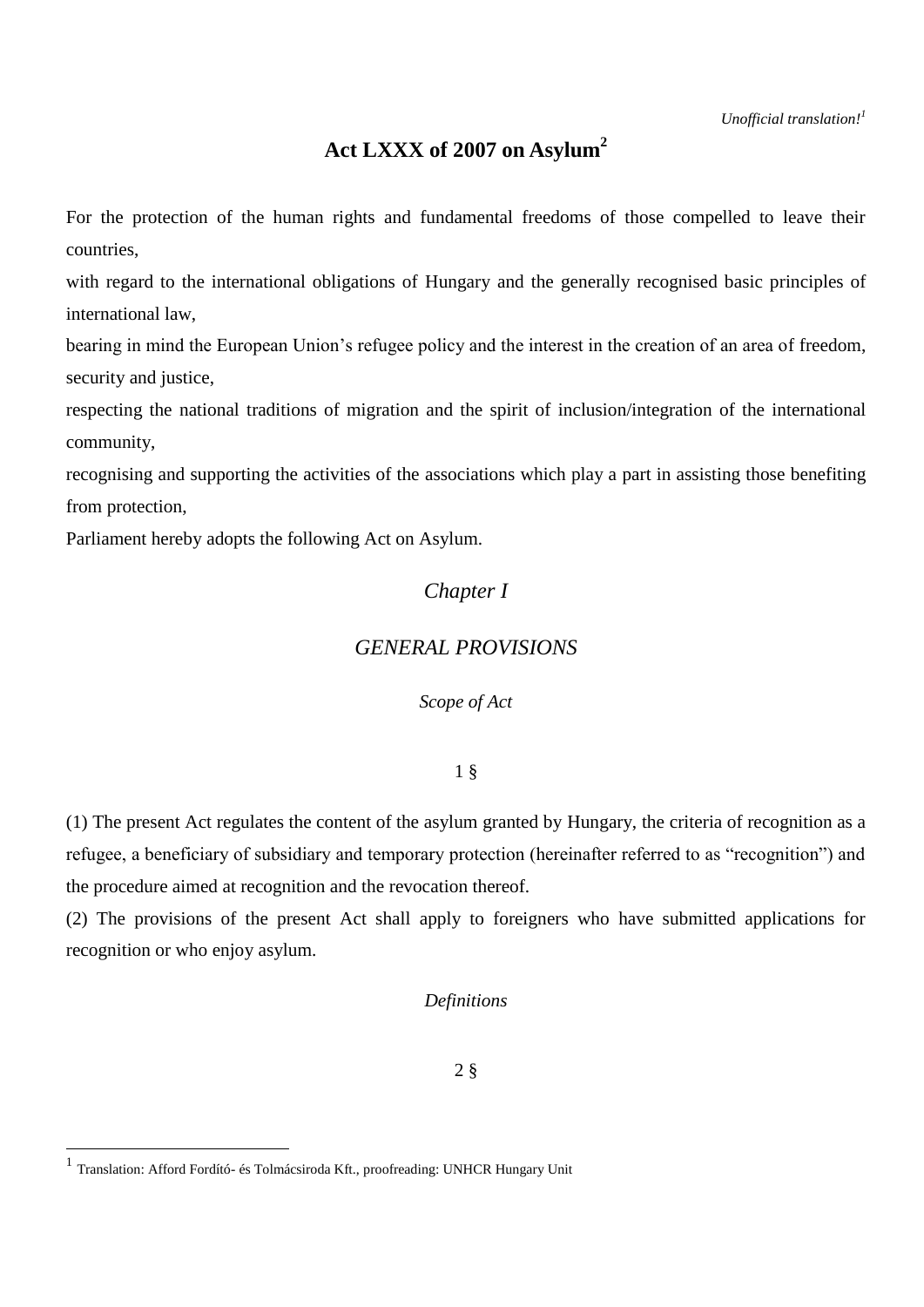For the purposes of the present Act,

*a) foreigner:* a non-Hungarian citizen and a stateless person;

*b) stateless person:* a person who is not recognised by any state as its citizen under the operation of its own law;

*c) asylum:* legal grounds for staying in the territory of Hungary and simultaneous protection against refoulement, expulsion and extradition;

*d) subsidiary protection*: the totality of the rights due to and the obligations lying with a beneficiary of subsidiary protection;

*e) temporary protection:* the totality of the rights due to and the obligations lying with a beneficiary of temporary protection;

*f) unaccompanied minor:* a foreigner not having completed the age of 18 years who entered the territory of Hungary without the company of an adult responsible for his/her supervision on the basis of law or custom, or remained without supervision following entry; as long as s/he is not transferred under the supervision of such a person;

*g) country of origin:* the country or countries of nationality or for a stateless person, the country of habitual residence;

*h) safe country of origin:* the country included in the shared minimum list of third countries regarded as safe countries of origin approved by the Council of the European Union or in the national list stipulated by a Government Decree or part of these countries; the presence of the country of origin on any of such lists is a rebuttable presumption with regard to the applicant according to which no persecution is experienced in general and systematically in that country or in a part of that country, there is no threat of generalised violence in the context of international or national conflict situations, no torture, cruel, inhuman or degrading treatment or punishment is applied, and an efficient system of legal remedy is in place to address any injury of such rights or freedoms.

*i) safe third country:* a country in connection to which the refugee authority has ascertained that the applicant is treated in line with the following principles:

*ia)* his/her life and liberty are not jeopardised for racial or religious reasons or on account of his/her ethnicity/nationality, membership of a social group or political conviction and the applicant is not exposed to the risk of serious harm;

*ib)* the principle of *non-refoulement* is observed in accordance with the Geneva Convention;

 $\overline{a}$ 

 $2^2$  The Act was adopted by the National Assembly on 25 June 2007 (date of promulgation: 29 June 2007), with entry into force 1 January 2008. The Act was subject to multiple amendments since, the last being Act XVI of 2014 adopted by the National Assembly on 13 February 2014 (date of promulgation: 24 February 2014). The current text reflects this state of affairs as at 9 May 2014.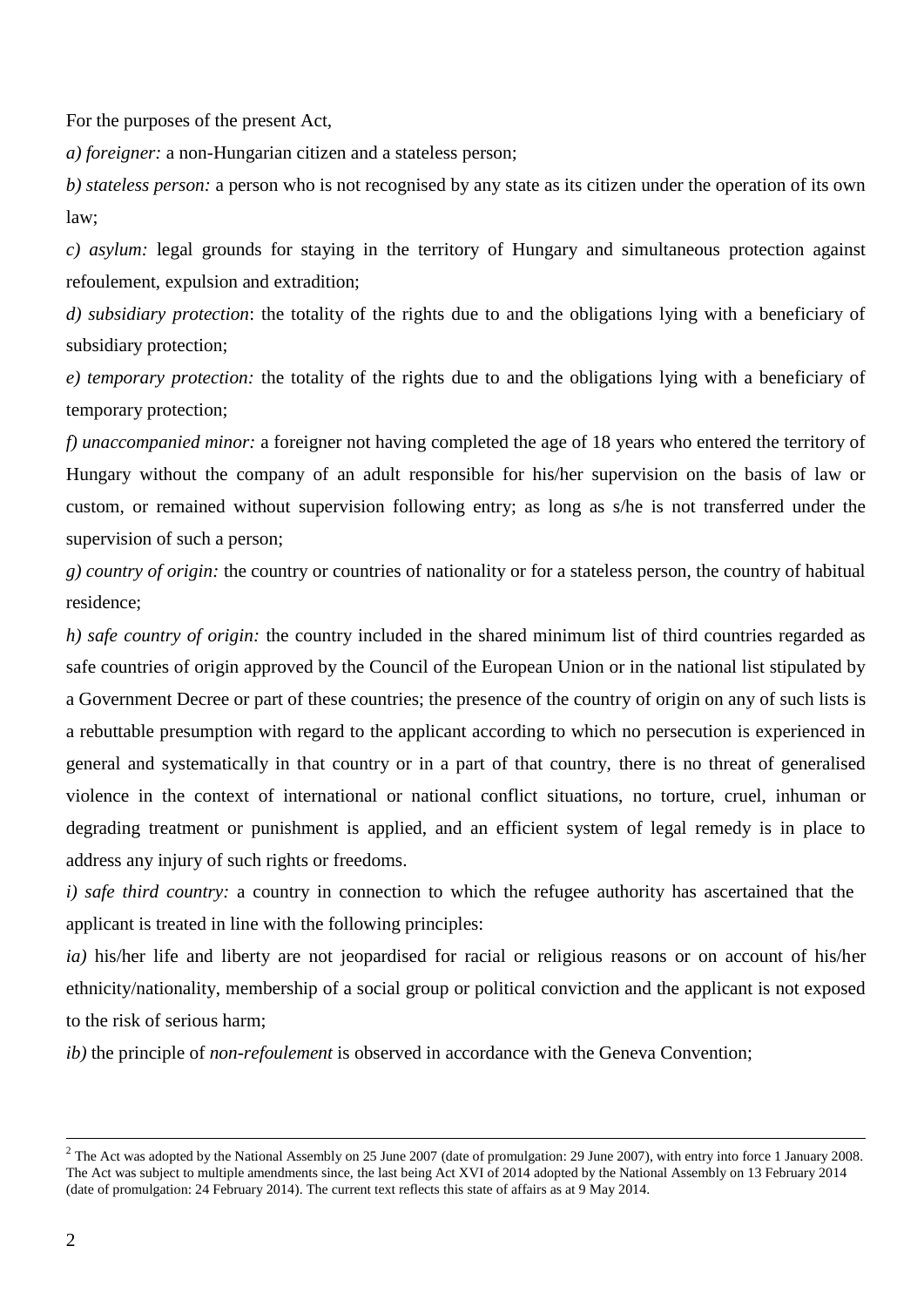*ic)* the rule of international law, according to which the applicant may not be expelled to the territory of a country where s/he would be exposed to treatment/behaviour stipulated by Article XIV(2) of the Fundamental Law, and

*id*) the option to apply for recognition as a refugee is ensured, and in the event of recognition as a refugee, protection in conformity with the Geneva Convention is guaranteed.

*j) family member:* a foreigner's

*ja)* minor child (including adopted and foster child),

*jb)* parent, or a foreign person arriving with the foreigner, who, under Hungarian law, is responsible for the foreigner, if the person seeking recognition or enjoying international protection is a minor,

*jc*) spouse, if the family relation was already existent before arriving in Hungary.

*k) person in need of special treatment:* the unaccompanied minor or a vulnerable person, in particular, a minor, elderly or disabled person, pregnant woman, single parent raising a minor child and a person who has suffered from torture, rape or any other grave form of psychological, physical or sexual violence, found, after proper individual assessment, to have special needs because of his/her individual situation.

*l) measure securing availability:* a measure, by which the refugee authority orders

*la*) the regular reporting of the person seeking recognition before the refugee authority,

*lb*) a designated place of residence: private accommodation, reception centre, community shelter or the area of a designated county, or

*lc)* the deposit of asylum bail.

*m) Dublin procedure:* a procedure aiming at the determination of the responsible member state (hereinafter: Member State) and the transfer-admission of the applicant based on the Council Regulation 343/2003/EC of 18 February 2003 establishing the criteria and mechanisms for determining the Member State responsible for examining an asylum application lodged in one of the Member States by a thirdcountry national and Commission Regulation 1560/2003/EC of 2 September 2003 laying down the detailed rules for the application of Council Regulation 343/2003/EC of 18 February 2003 establishing the criteria and mechanisms for determining the Member State responsible for examining an asylum application lodged in one of the Member States by a third-country national (hereinafter: Dublin Regulations).

*n) integration contract:* an official state contract concluded by the refugee authority with the person accorded international protection in order to facilitate the social integration of the said person; the contract contains the rights and obligations of the parties, the obligation of the foreigner to cooperate and the consequences of no compliance with the contract.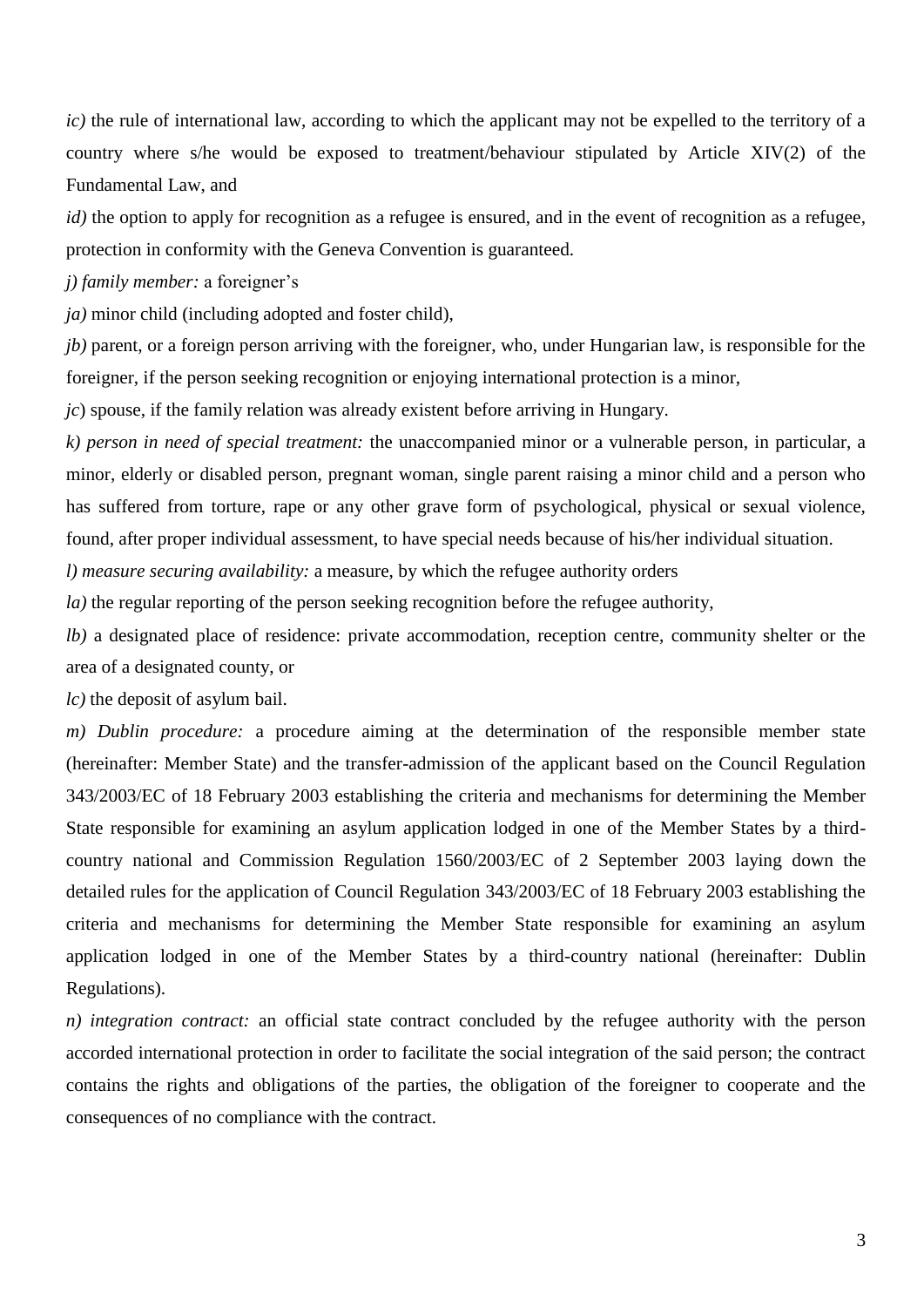#### *Basic Principles*

3 §

(1) The provisions of the present Act shall be applied in compliance with the Convention relating to the Status of Refugees of 28 July 1951 and by the Protocol of 31 January 1967 (hereinafter referred to as the "Geneva Convention") as well as with the Convention for the Protection of Human Rights and Fundamental Freedoms of 4 November 1950, Rome.

(2) A person recognised by Hungary as a refugee, a beneficiary of subsidiary or temporary protection shall enjoy asylum.

#### 4 §

(1) When implementing the provisions of the present Act, the best interests and rights of the child shall be a primary consideration.

(2) When implementing the provisions of the present Act, the principle of the unity of the family shall be borne in mind.

(3) The provisions of the present Act shall be applied to persons in need of special treatment with due consideration of the specific needs arising from their situation.

# *Chapter II*

# *LEGAL STATUS OF PERSONS SEEKING RECOGNITION*

# 5 §

(1) A person seeking recognition shall be entitled to

*a)* stay in the territory of Hungary under the conditions set forth in the present Act and to a permit authorising stay in the territory of Hungary as defined in separate legal rule;

*b*) the provisions, benefits and accommodation under the conditions determined in the present Act and in separate legal rule;

*c)* work in the reception centre within nine months of the submission of the application for recognition, and beyond according to the general rules applicable to foreigners thereafter;

*d*) enter into and maintain contact with the United Nations High Commissioner for Refugees (hereinafter: UNHCR) and other international or non-governmental organisations during the term of the asylum procedure.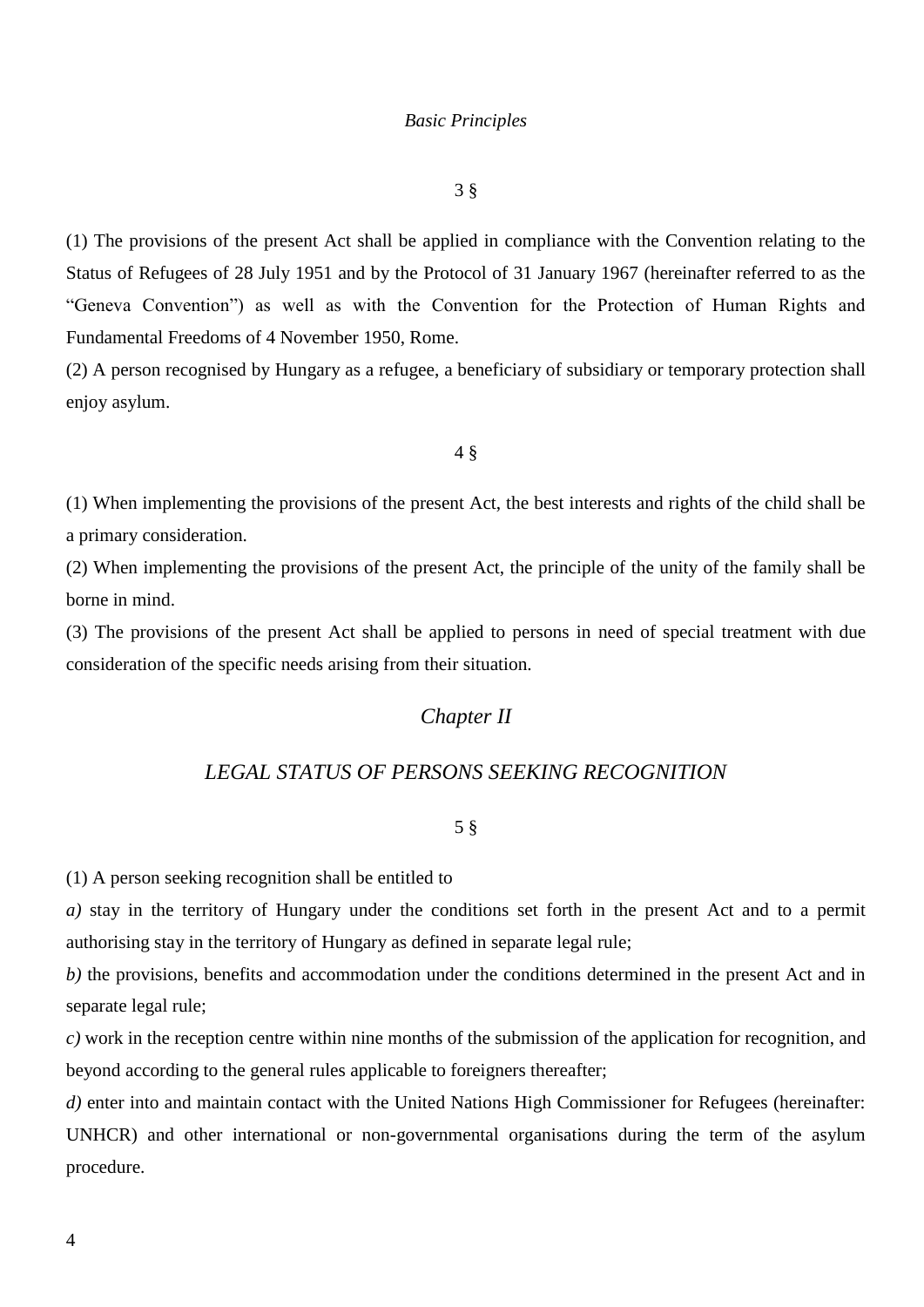(2) A person seeking recognition shall be obliged to

*a)* cooperate with the refugee authority, in particular to reveal the circumstances of his/her flight, to communicate his/her personal data and to facilitate the clarification of his/her identity, to hand over his/her documents;

*b)* issue a declaration with respect to his/her property and income;

*c)* stay as a habitual residence at the place of accommodation designated by the refugee authority for him/her according to the present Act and observe the rules of conduct governing residence at the designated place of accommodation;

*d)* subject him/herself to health tests, medical treatment prescribed as mandatory by law or required by the health authority and to subject him/herself to the replacement of any missing vaccinations prescribed as mandatory by law and/or required by the health authority in the case of the danger of disease.

# *Chapter III*

# *REFUGEES*

#### 6 §

(1) Hungary shall recognise as refugee a foreigner who complies with the requirements stipulated by Article XIV(3) of the Fundamental Law.

(2) The well-founded fear of being persecuted may also be based on events which occurred following the foreigner's departure from his/her country of origin or on the activities of the foreigner which s/he was engaging in following departure from his/her country of origin.

(3) An applicant who files a subsequent application cannot be recognised as a refugee, if the risk of persecution is based on circumstances which the applicant has created following departure of the country of origin and the refusal of the application is in compliance with the Geneva Convention.

#### *Criteria of recognition as refugee*

7 §

(1) Except as set out in Section 8 (1), the refugee authority shall recognise as refugee a foreigner who verifies or substantiates that the criteria determined in Section 6 (1), in compliance with Article 1 of the Geneva Convention, exist in respect of his/her person.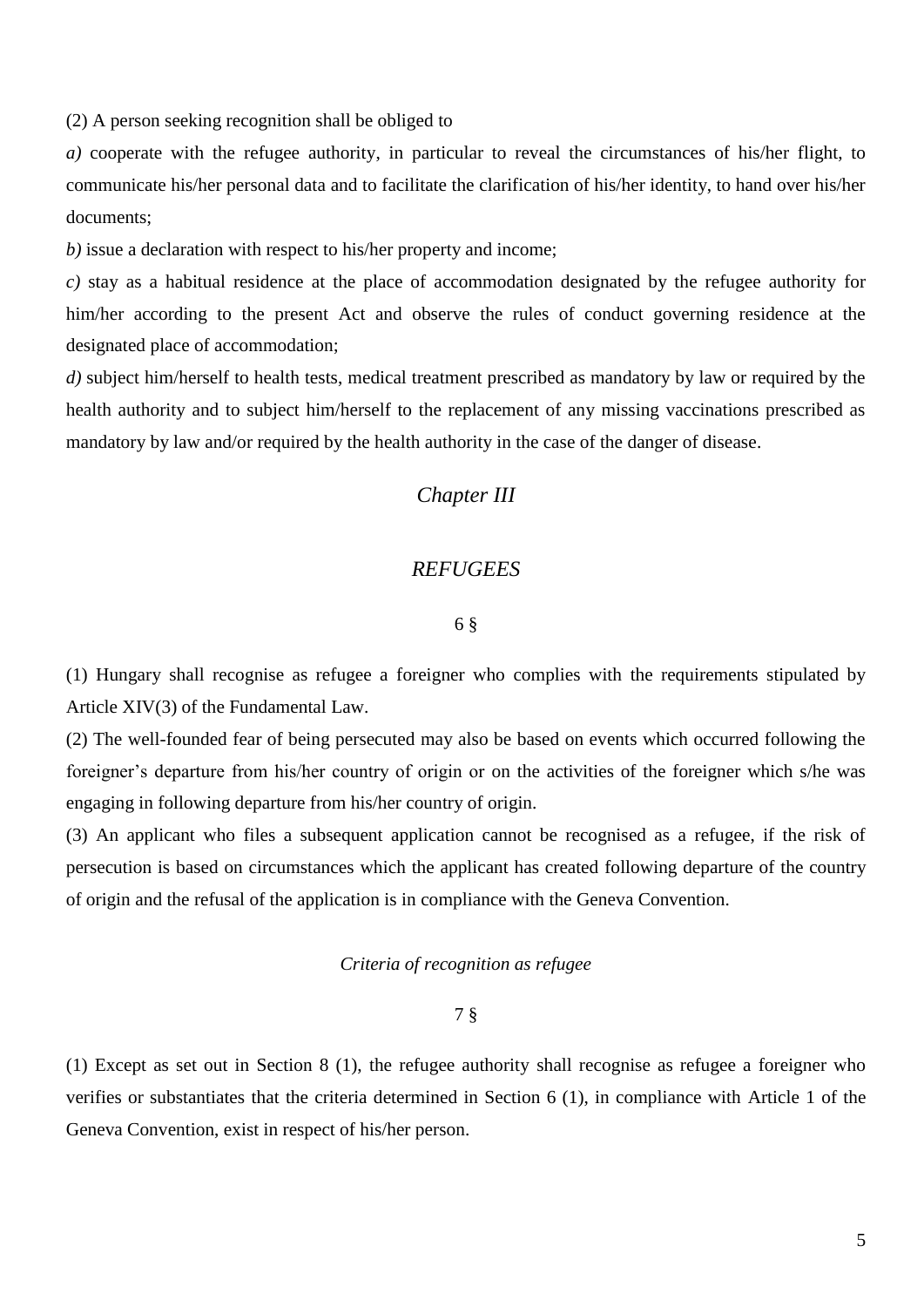(2) Except as set out in Section 8 (1), for the purpose of maintaining family unity, upon application, the family members of a foreigner recognised as a refugee on the basis of Subsection (1) shall be recognised as refugees.

(3) If a child is born in the territory of Hungary to a foreigner recognised as refugee, upon application, the child shall be recognised as refugee.

(4) In the absence of the criteria of recognition as a refugee, the minister responsible for alien policing and refugee affairs (hereinafter: "Minister") may, out of special consideration, recognise as refugee a foreigner whose recognition is warranted by humanitarian reasons, provided that no reason for exclusion from the recognition of the foreigner as refugee exists.

(5) The Minister may recognise as a refugee a foreigner who had been recognised by the authorities of another state or by the United Nations High Commissioner for Refugees as refugee, in respect of whom the refugee authority established the applicability of the Geneva Convention.

### *Reasons for Exclusion from Recognition as Refugee*

#### 8 §

(1) A foreigner shall not be recognised as refugee in respect of whom any of the exclusion clauses stipulated in Article 1 D, E or F of the Geneva Convention prevails.

(2) In the course of the application of Article 1 F b) of the Geneva Convention, an act shall qualify as a serious non-political criminal act upon the commission of which, with regard to the totality of the circumstances, including the objective intended to be attained through the crime, the motivation of the crime, the method of commission and the means used or intended to be used, the ordinary legal aspect of the crime dominates over the political aspect and it is punishable by a term of five or more years imprisonment according to the relevant Hungarian rules of law.

### *Refugees from safe countries of origin*

#### 9 §

If the country of origin of the person seeking recognition is on the list of safe countries of origin of the European Union or on such national list, it is up to the person seeking recognition to prove that with regard to him/her that the very country is not complying with the criteria set for safe countries of origin.

# *Legal Status of Refugees*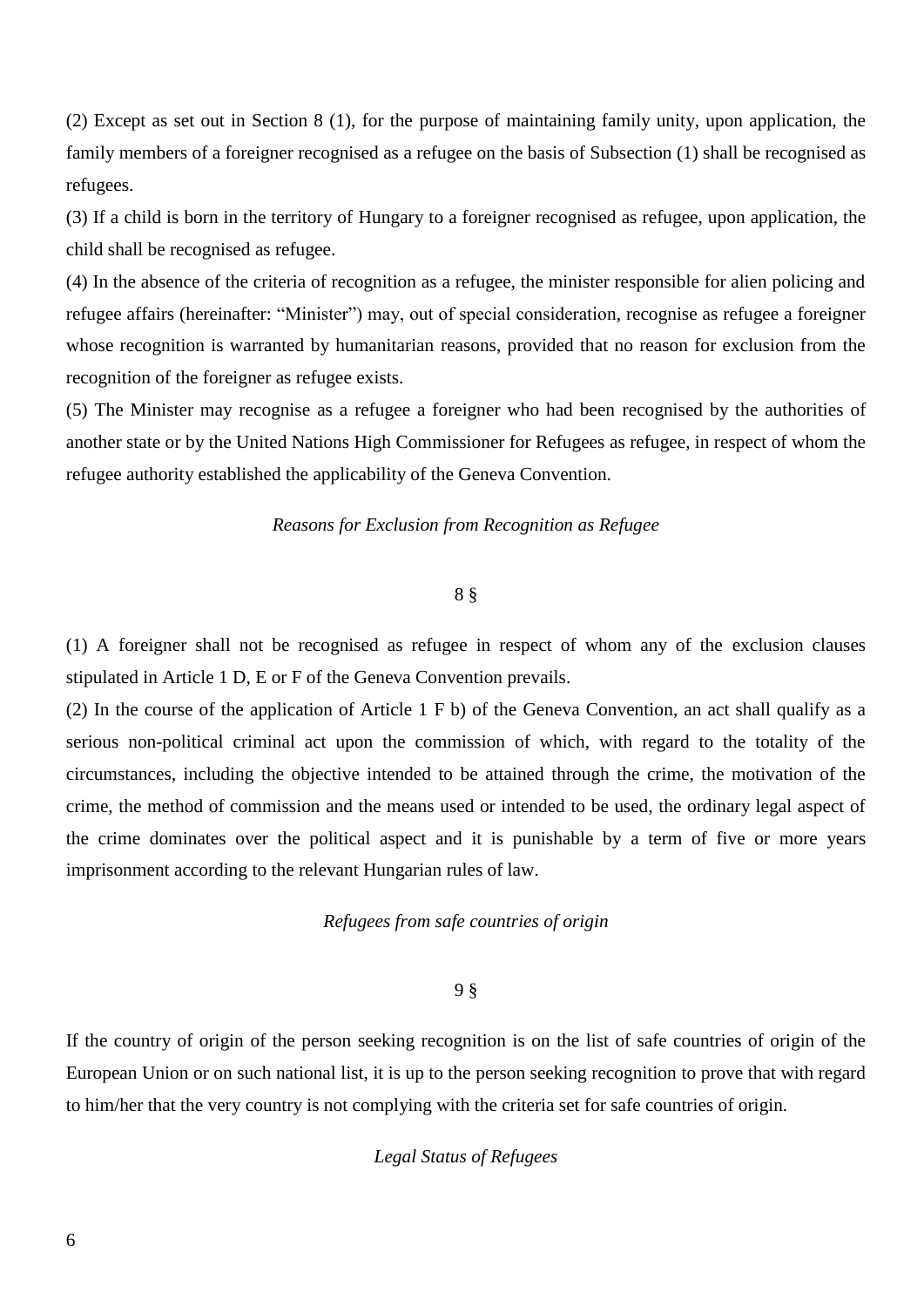(1) Unless a rule of law or government decree expressly provides otherwise, a refugee shall have the rights and obligations of a Hungarian citizen with exceptions set out in Subsections (2) and (3).

(2) A refugee

*a*) shall have no suffrage except for elections of local municipality representatives, majors, and local referenda;

*b)* may not fulfil a job or responsibility and may not hold an office, the fulfilment or holding of which is tied by law to Hungarian nationality.

(3) A refugee shall be entitled to

*a)* an identity card determined in separate legal rule and a bilingual travel document specified by the Geneva Convention, insofar as no reasons of national security or public order bar the issue of such a document;

*b*) provisions, benefits and accommodation under the conditions determined in the present Act and in separate legal rule, and

*c*) supports that facilitate integration into society, as determined by law.

(4) A refugee shall be obliged to

*a)* cooperate with the refugee authority;

*b)* subject him/herself to health tests, medical treatment prescribed as mandatory by law or required by the health authority and to subject him/herself to the replacement of any missing vaccinations prescribed as mandatory by law and/or required by the health authority in the case of the danger of disease;

*c)* respect the laws and regulations of Hungary.

# *Cessation of Refugee Status*

## 11 §

(1) The refugee status shall cease if

*a)* the refugee acquires Hungarian nationality;

*b)* recognition as refugee is revoked by the refugee authority.

(2) Recognition as refugee shall be revoked if

*a)* the refugee has voluntarily re-availed himself/herself of the protection of the country of his/her nationality;

*b)* the refugee has voluntarily re-acquired his/her lost nationality;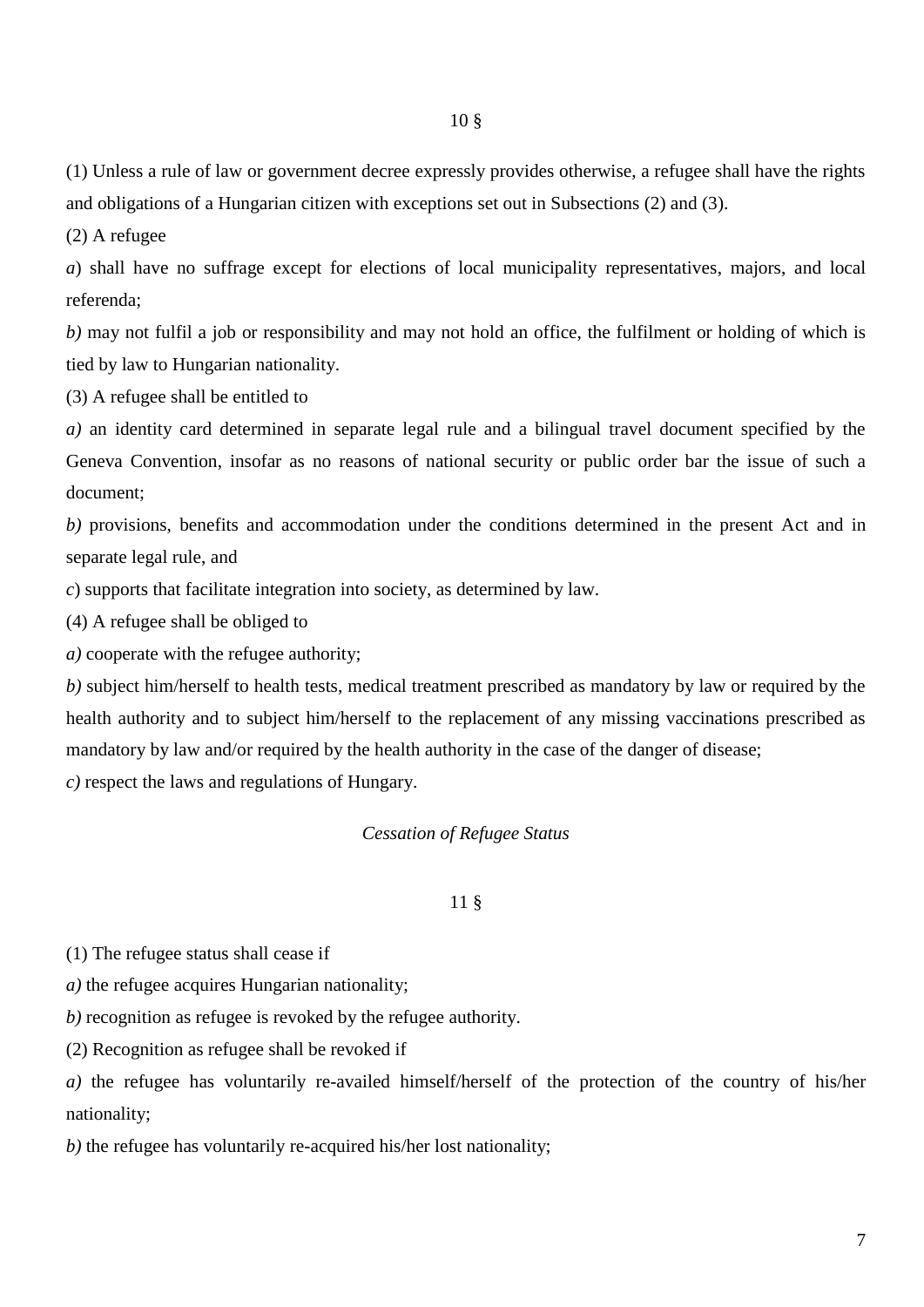*c)* the refugee has acquired new nationality and enjoys the protection of the country of his/her new nationality;

*d)* the refugee has voluntarily re-established him/herself in the country which s/he had left or outside which s/he had remained owing to fear of persecution;

*e)* the circumstances in connection with which s/he has been recognised as a refugee have ceased to exist;

*f*) the refugee waives the legal status of refugee in writing;

*g)* the refugee was recognised in spite of the existence of the reasons for exclusion referred to in Section 8(1) or such a reason for exclusion prevails in respect of his/her person;

*h*) the conditions for recognition did not exist at the time of the adoption of the decision on his/her recognition;

*i)* the refugee concealed a material fact or facts in the course of the procedure or issued an untrue declaration in respect of such a fact or facts or used false or forged documents, provided that this was decisive for his/her recognition as a refugee.

(3) The refugee authority shall revoke the recognition as a refugee if a court with a final and absolute decision sentences the refugee for having committed a crime which is according to law punishable by five years or longer term imprisonment.

(4) Subsection (2)e) shall not apply to a refugee who is able to cite a well-founded reason arising from his/her former persecution for refusing the protection of his/her country of origin.

# *Chapter IV*

# *BENEFICIARIES OF SUBSIDIARY PROTECTION*

# 12 §

(1) Hungary shall grant subsidiary protection to a foreigner who does not satisfy the criteria of recognition as a refugee but there is a risk that, in the event of his/her return to his/her country of origin, s/he would be exposed to serious harm and s/he is unable or, owing to fear of such risk, unwilling to avail himself/herself of the protection of his/her country of origin.

(2) The fear of serious harm or of the risk of harm may also be based on events which occurred following the foreigner's departure from his/her country of origin or on the activities of the foreigner which s/he was engaging in following departure from his/her country of origin.

*Criteria for Recognition as Beneficiary of Subsidiary Protection*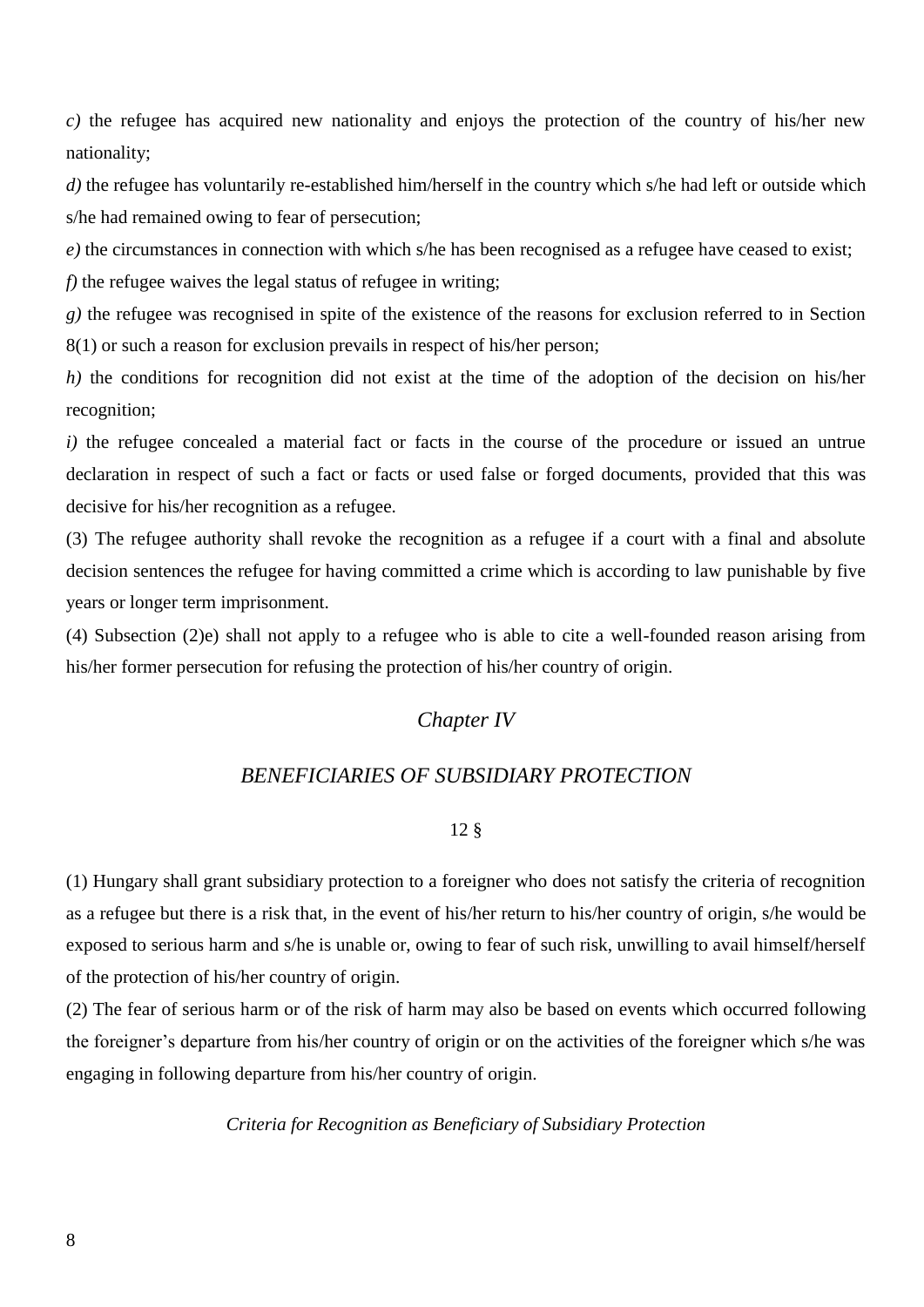(1) Except as set out in Section 15, the refugee authority shall recognise as beneficiary of subsidiary protection a foreigner who verifies or substantiates that the conditions set forth in Section 12 (1) exist in respect of his/her person.

(2) Except as set out in Section 15, for the purpose of maintaining family unity, upon application, the family members of a foreigner recognised as a beneficiary of subsidiary protection on the basis of Subsection (1) shall also be recognised as beneficiaries of subsidiary protection if

a) the application for recognition has been jointly submitted, or

b) the family member submitted the application for recognition with the consent of the foreigner recognized as a beneficiary of subsidiary protection before the decision on the primary applicant's subsidiary protection status has been made.

(3) If a child is born in the territory of Hungary to a foreigner recognised as beneficiary of subsidiary protection, upon application, his/her child shall be recognised as beneficiary for subsidiary protection.

#### 14 §

The refugee authority shall review the existence of the criteria of eligibility for subsidiary protection at least every five years following recognition.

#### *Reasons for Exclusion from Subsidiary Protection*

#### 15 §

No subsidiary protection shall be granted to a foreigner,

*a)* in whose case there is good reason to assume that

*aa)* s/he committed a crime against peace, a war crime or a crime against humanity as defined in international instruments;

*ab)* s/he committed a crime, which is punishable by a term of five or more years imprisonment under the relevant Hungarian law;

*ac)* s/he committed a crime contrary to the purposes and principles of the United Nations;

*b)* his/her stay in the territory of Hungary violates national security*.*

*Beneficiaries of subsidiary protection from safe countries of origin and safe third countries*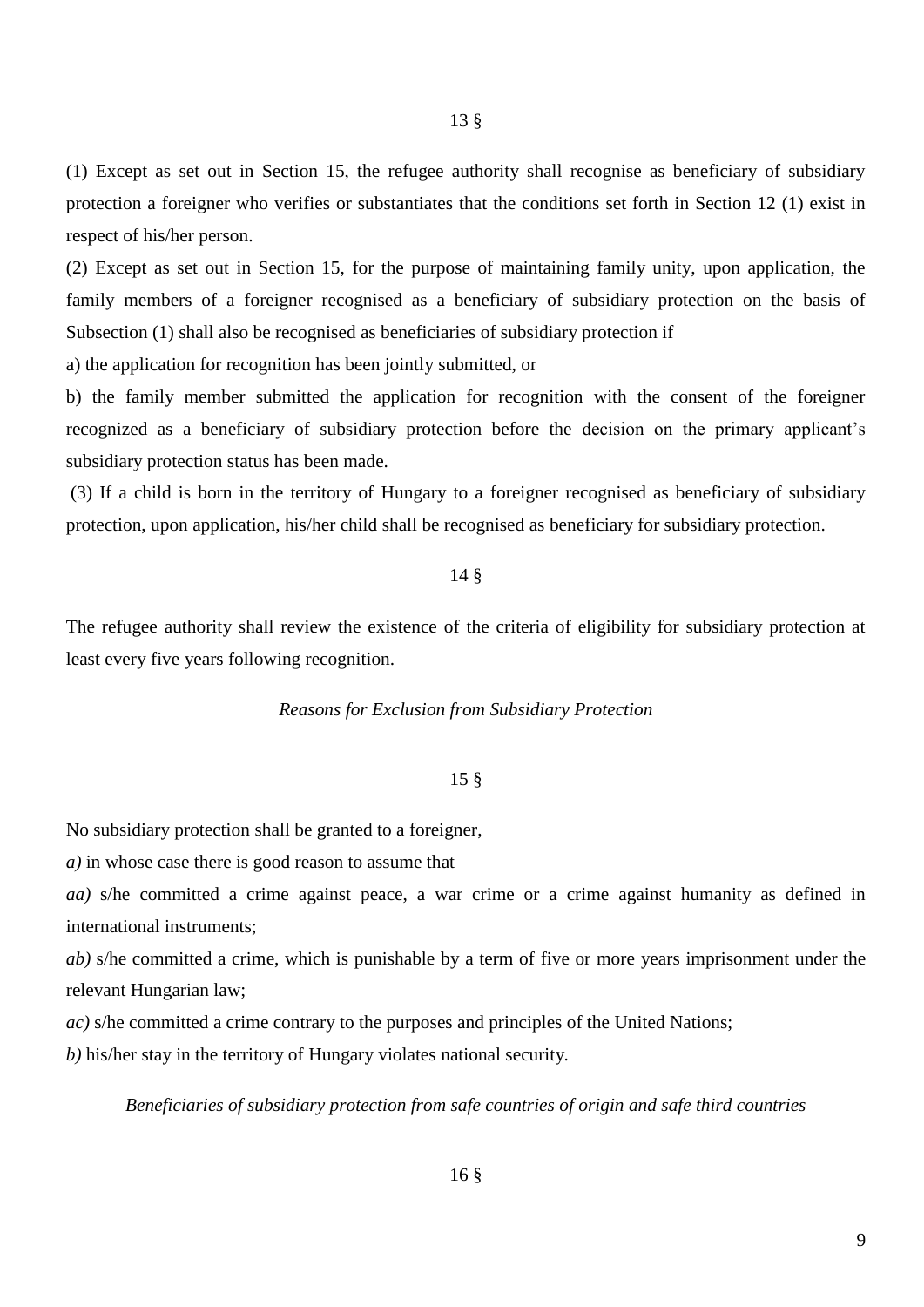(1) If the country of origin of the person seeking recognition is on the list of safe countries of origin of the European Union or on such national list, it is up to the person seeking recognition to prove that with regard to him/her the very country is not complying with the criteria set for safe countries of origin.

(2) If the person seeking recognition stayed or travelled through prior to his/her arrival in the territory of Hungary in a safe third country, it is the person seeking recognition who has to prove that s/he had no opportunity for effective protection according to Section 2 i) in that country.

## *Legal Status of Beneficiaries of Subsidiary Protection*

# 17 §

(1) Except as set out in Subsections (2) - (4), unless a law or government decree expressly provides otherwise, a beneficiary of subsidiary protection shall have the rights and obligations of a refugee.

(2) Contrary to Section 10 (3) a), a beneficiary of subsidiary protection shall be entitled to a travel document determined in a separate legal rule. For reasons of national security or public order the issue of such a document can be refused.

(3) A beneficiary of subsidiary protection shall have no suffrage.

(4) Beneficiaries of subsidiary protection shall not be entitled to the preferential conditions applicable to refugees with regard to nationalisation.

#### *Cessation of Subsidiary Protection Status*

#### 18 §

(1) The legal status of subsidiary protection shall cease if

*a)* the beneficiary of subsidiary protection acquires Hungarian nationality;

*b*) the beneficiary of subsidiary protection is being recognised by the refugee authority as refugee;

*c)* the refugee authority revokes the status of subsidiary protection.

(2) Subsidiary protection shall be revoked if

*a)* the beneficiary of subsidiary protection has repeatedly and voluntarily re-availed himself/herself of the protection of the country of his/her nationality;

*b)* the beneficiary of subsidiary protection has voluntarily re-acquired his/her lost nationality;

*c)* the beneficiary of subsidiary protection has acquired a new nationality and enjoys the protection of the country of his/her new nationality;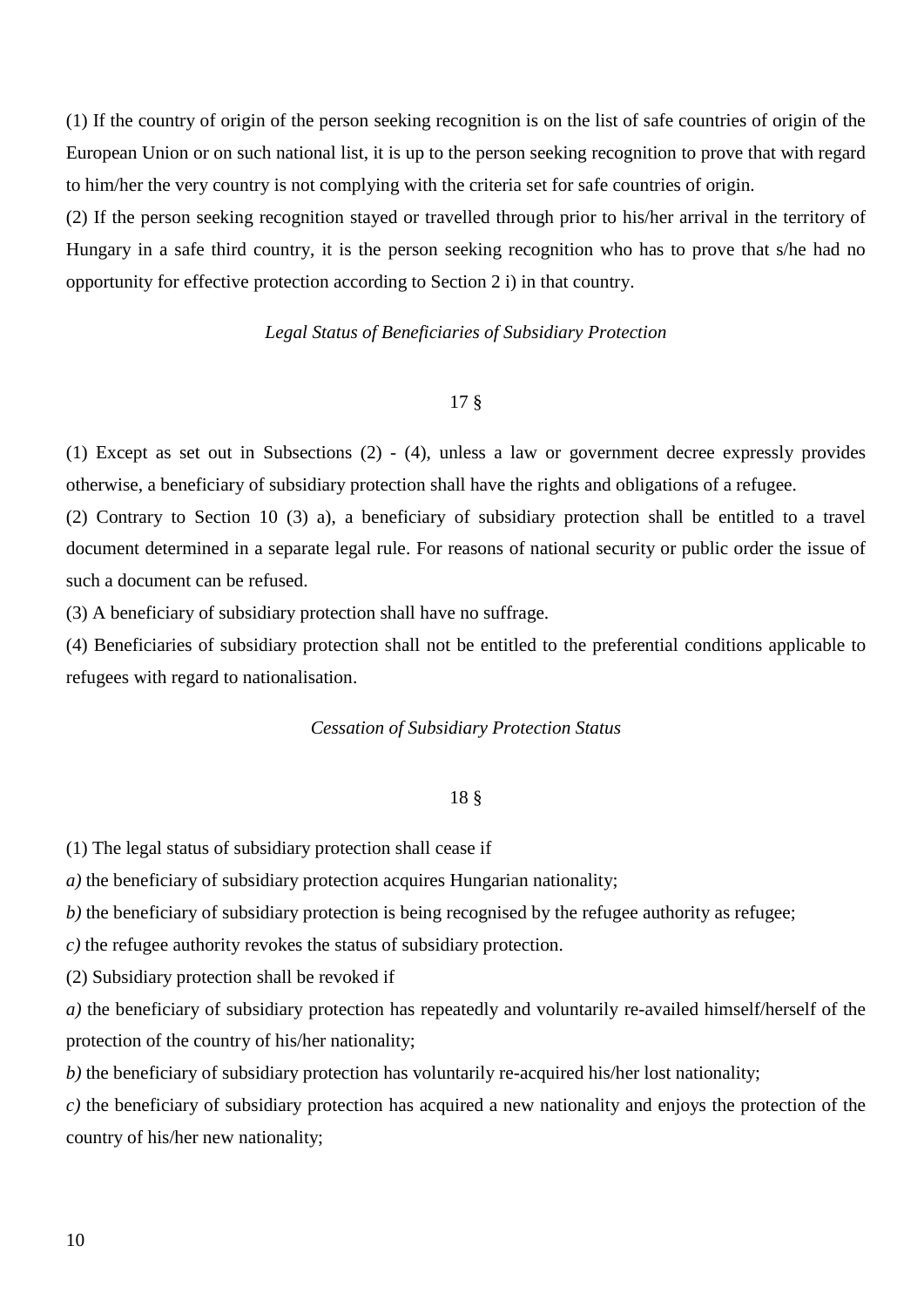*d)* the beneficiary of subsidiary protection has voluntarily re-established him/herself in the country which s/he had left or outside which s/he had remained owing to fear of serious harm or the risk of such harm; *e)* the circumstances on the basis of which s/he was recognised as a beneficiary of subsidiary protection have ceased to exist;

*f*) the beneficiary of subsidiary protection waives the legal status of subsidiary protection in writing;

*g)* the beneficiary of subsidiary protection was recognised in spite of the existence of reasons for exclusion stipulated by Section 15 or such reason for exclusion prevails in respect of his/her person;

*h*) the conditions for recognition did not exist at the time of the adoption of the decision on his/her recognition;

*i)* the beneficiary of subsidiary protection concealed a material fact or facts in the course of the procedure or issued an untrue declaration in respect of such a fact or facts or used false or forged documents, provided that this was decisive for his/her recognition as beneficiary of subsidiary protection.

(3) Subsection (2) e) is not applicable to a beneficiary of subsidiary protection who is able to cite a wellfounded reason arising from the former serious harm that affected him/her for refusing the protection of his/her country of origin.

# *Chapter V*

# *BENEFICIARIES OF TEMPORARY PROTECTION*

#### 19 §

Hungary shall grant temporary protection to a foreigner who belongs to a group of displaced persons arriving in the territory of Hungary *en masse* which was recognised

*a)* by the Council of the European Union as eligible for temporary protection under the procedure determined in Council Directive 2001/55/EC of 20 July 2001 on minimum standards for giving temporary protection in the event of a mass influx of displaced persons and on measures promoting a balance of efforts between Member States in receiving such persons and bearing the consequences thereof (hereinafter: Directive 2001/55/EC), or

*b)* by the Government as eligible for temporary protection as the persons belonging to the group had been forced to leave their country due to an armed conflict, civil war or ethnic clashes or the general, systematic or gross violation of human rights, in particular, torture, cruel, inhuman or degrading treatment.

*Criteria of Recognition as Beneficiary of Temporary Protection*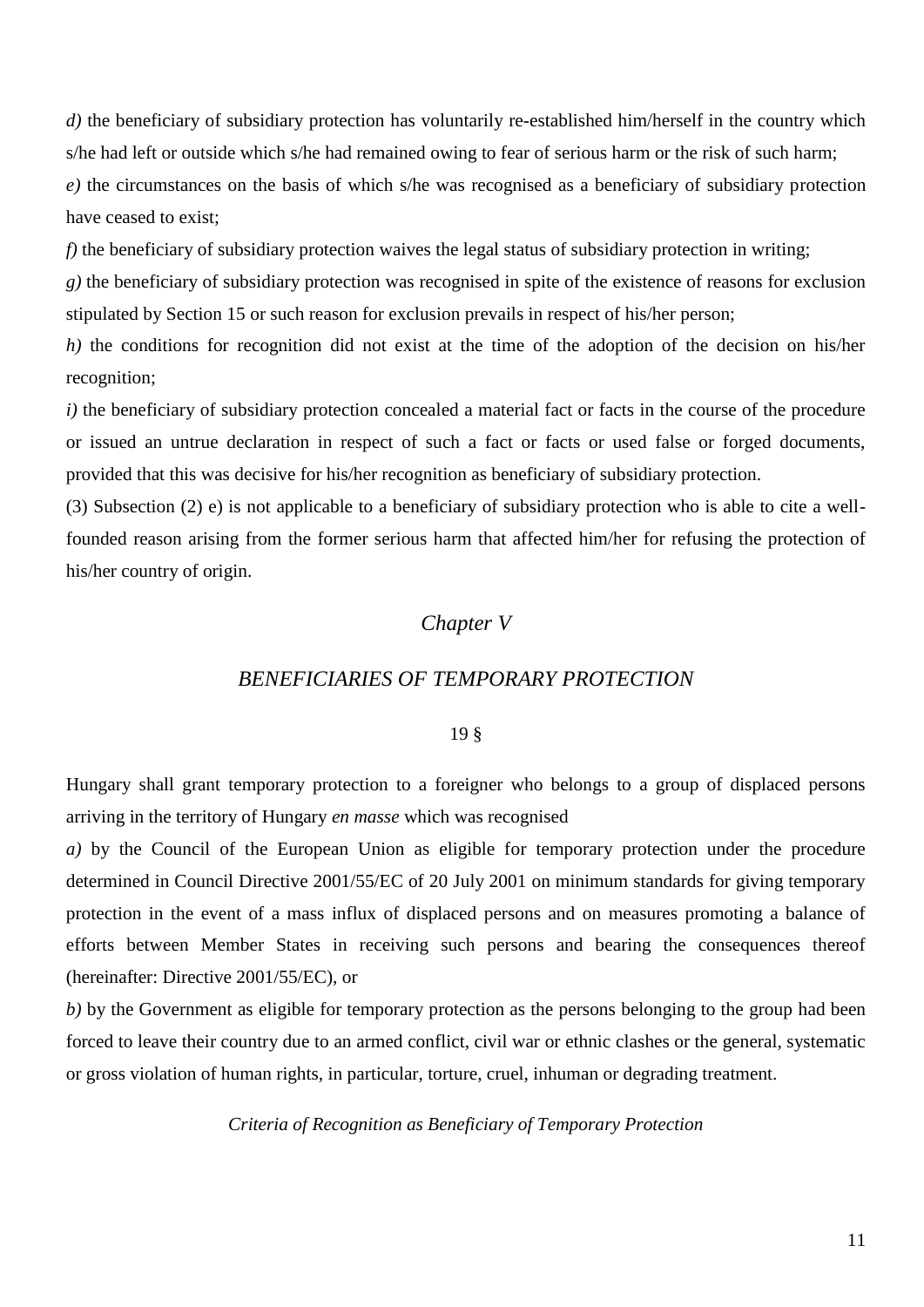(1) Except as set out in Section 21 (1), the refugee authority shall recognise as beneficiary of temporary protection a foreigner who verifies or substantiates that the criteria set forth in Section 19 a) or b) prevail in respect of his/her person.

(2) Except as set out in Section 21 (1), for the purpose of maintaining family unity, upon application, the family members of a foreigner recognised as beneficiary of temporary protection on the basis of Subsection (1), who are under the temporary protection of another member state of the European Union, shall be recognised as beneficiaries of temporary protection, provided that the foreigner recognised as a beneficiary of temporary protection agrees with such recognition.

#### *Reasons for Exclusion from Temporary Protection*

# 21 §

(1) No temporary protection shall be granted to a foreigner,

*a)* in whose case there is good reason to assume that

*aa)* s/he committed a crime against peace, a war crime or a crime against humanity as defined in international instruments;

*ab)* s/he committed a serious, non-political criminal act outside the territory of Hungary prior to the submission of the application for recognition as a beneficiary of temporary protection;

*ac)* s/he committed a crime contrary to the purposes and principles of the United Nations;

*b)* whose stay in the territory of Hungary violates the interest of national security;

*c)* in whose case a final and absolute court judgment established that s/he had committed a crime which is punishable by a term of five or more years imprisonment under the relevant Hungarian rules of law.

(2) In the course of applying Subsection (1) ab), an act qualifies as a serious, non-political criminal act upon the commission of which, with regard to the totality of the circumstances, including the objective intended to be attained through the crime, the motivation of the crime, the method of commission and the means used or intended to be used, the ordinary legal aspect of the crime dominates over the political aspect and it is punishable by an imprisonment of five year or longer term according to Hungarian law.

#### *Legal Status of Beneficiaries of Temporary Protection*

### 22 §

#### (1) A beneficiary of temporary protection shall be entitled to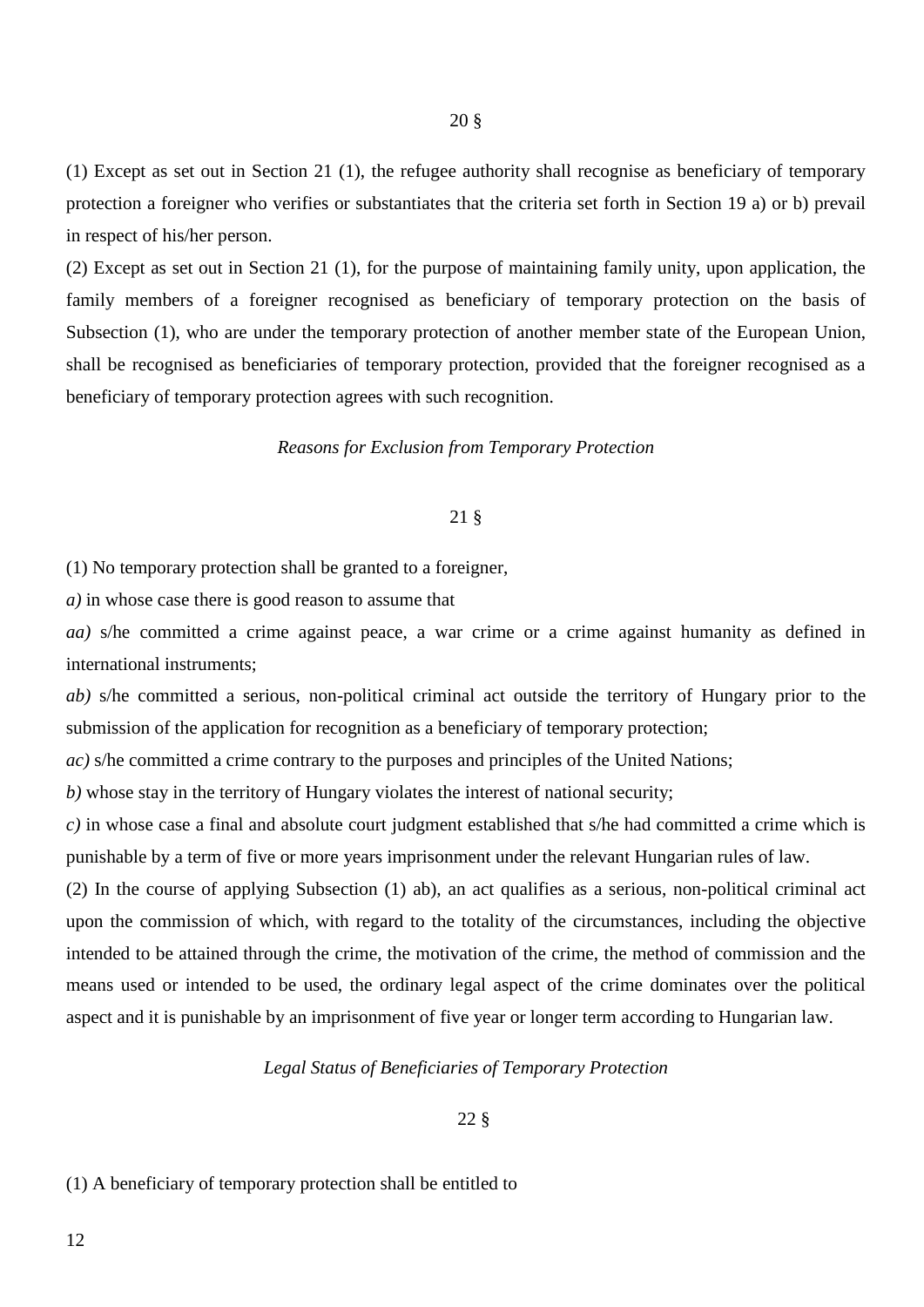*a)* a document verifying his/her identity;

*b)* a travel document, as determined in separate legal rule, authorising a single exit and return, if s/he has no valid travel document from his/her country of origin;

*c)* provisions, benefits and accommodation under the conditions determined in the present Act and in separate legal rule;

*d*) employment according to general rules applicable to foreigners.

(2) A temporarily protected person is obliged to

*a)* report his/her place of accommodation and any change therein to the refugee authority;

*b)* cooperate with the refugee authority;

*c)* subject him/herself to health tests, medical treatment prescribed as mandatory by law and/or required by the health authority and to subject him/herself to the replacement of any missing vaccinations prescribed as mandatory by law and/or required by the health authority in the case of the danger of disease;

*d)* respect the laws and regulations of Hungary.

(3) Documents stipulated in Subsection (1) a) are compliant with requirements stipulated by Council Regulation 1030/2002 EC of 13 June 2002 laying down a uniform format for residence permits for thirdcountry nationals and Council Regulation 380/2008 EC of 18 April 2008 amending Regulation 1030/2002 EC laying down a uniform format for residence permits for third-country nationals.

#### *Term of Temporary Protection*

#### 23 §

(1) The term of temporary protection based on Section 19 a) shall be one year.

(2) If the Council of the European Union decides on the maintenance of the recognition of eligibility for temporary protection following the expiry of the term determined in Subsection (1), the term of temporary protection shall be extended by the term set forth in the decision of the Council.

### 24 §

(1) The temporary protection based on Section 19 b) shall exist until the expiry of the term or the occurrence of the fact stated in the normative decision of the Government.

(2) Should the Government decide on the maintenance of the recognition of eligibility for temporary protection following the expiry of the term or the occurrence of the fact determined in Subsection (1), the term of temporary protection shall be extended by the term set forth in the normative decision of the Government.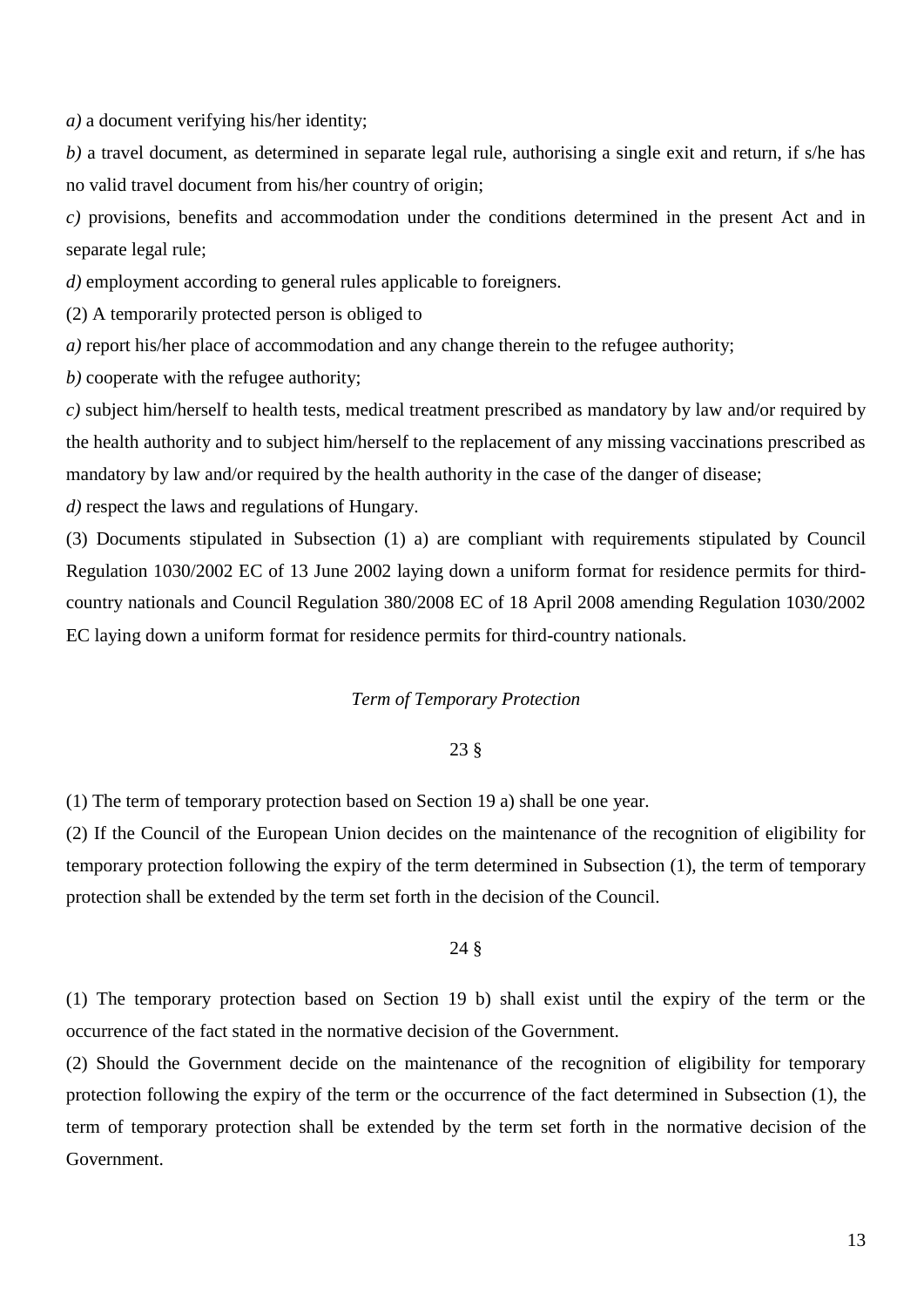#### *Cessation of Legal Status of Temporary Protection*

#### 25 §

(1) The legal status of temporary protection shall cease if

*a)* the term of temporary protection expires or, in the case of recognition based on Section 19 b), the fact determined by the Government occurs;

*b)* the Council of the European Union revokes recognition under Section 19 a);

*c)* the beneficiary of temporary protection acquires the legal status of settled (*letelepedett*) in Hungary;

*d*) a the beneficiary of temporary protection is being recognised by the refugee authority as a refugee or a beneficiary of subsidiary protection;

*e)* the refugee authority revokes the recognition as a beneficiary temporary protection.

(2) Recognition as a beneficiary of temporary protection shall be revoked if

*a)* the foreigner recognised as a beneficiary of temporary protection receives temporary protection, with his/her consent, from another state applying Directive 2001/55/EC;

*b)* the beneficiary of temporary protection was recognised in spite of the existence of reasons for exclusion referred to in Section 21 (1) or such a reason for exclusion prevails in respect of the beneficiary of temporary protection;

*c)* the beneficiary of temporary protection waives the legal status of subsidiary protection in writing;

*d)* the conditions of recognition did not exist at the time of the adoption of the decision on his/her recognition.

# *Chapter VI*

# *CONDITIONS OF RECEPTION, ASYLUM DETENTION; PROVISIONS AND BENEFITS OF REFUGEES, BENEFICIARIES OF SUBSIDIARY AND TEMPORARY PROTECTION*

*Conditions of Reception*

#### 26 §

(1) The conditions of reception include the material conditions of reception and all rights and measures determined in the present Act and in the Government Decree in connection with the freedom of movement, health care, social care and education of persons seeking recognition.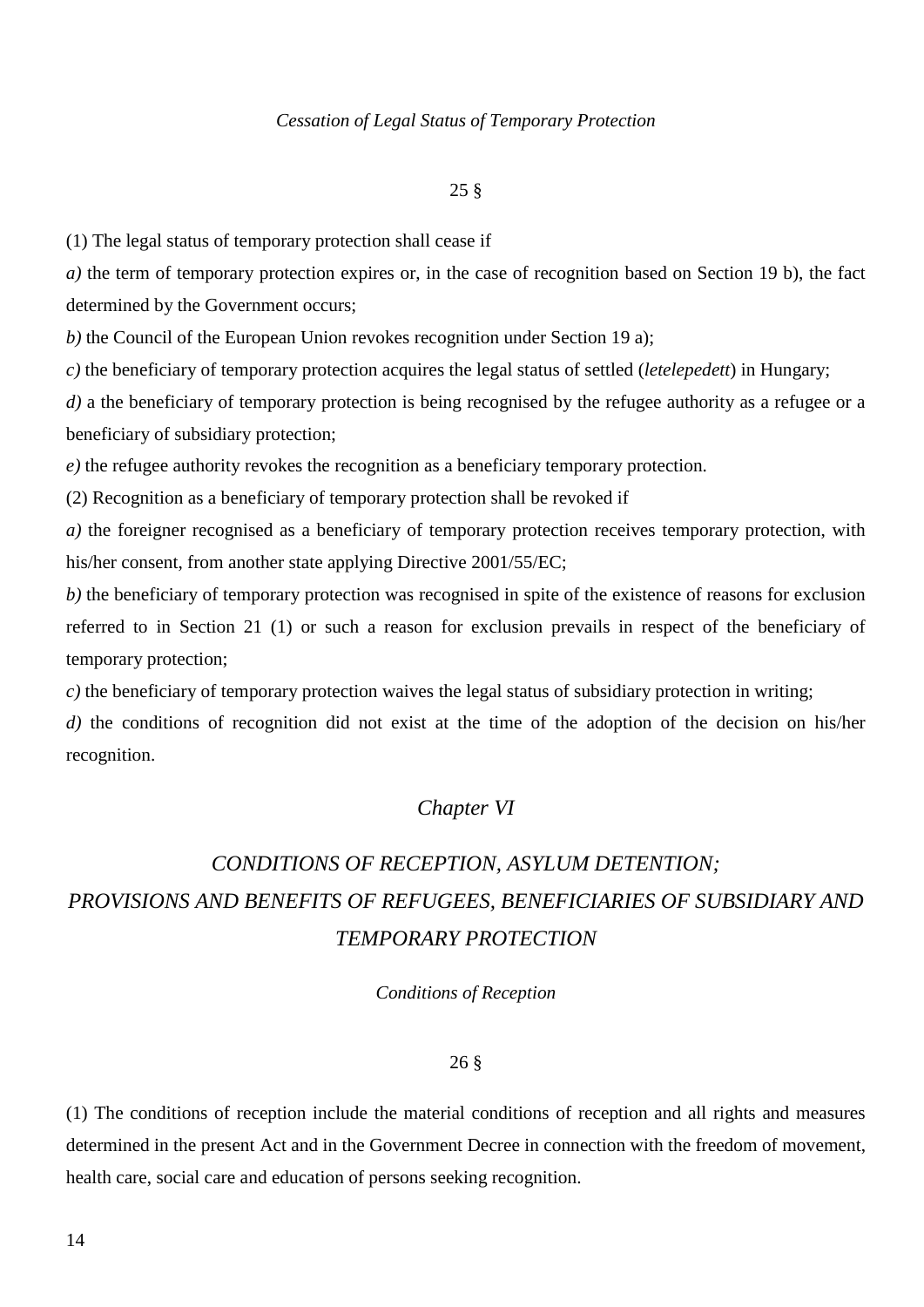(2) A person seeking recognition – in case of need as determined by a Government Decree (hereinafter: needy) – shall be entitled to free of charge provision of reception conditions stipulated in this Act and the separate relevant legal regulations.

(3) If the person seeking recognition does not qualify as needy – in particular if s/he has permanent employment – the refugee authority may, in whole or in part, require the reimbursement of the material conditions of reception and the costs of health-care services.

(4) If it is shown that the person seeking recognition had sufficient funds for the material conditions of reception and/or for the health care services, while the same were provided to him/her by the refugee authority pursuant to Subsection (2), the refugee authority may order the person seeking recognition to reimburse these costs.

27 §

Unless a rule of law or government decree provides otherwise, a person seeking recognition shall be entitled to those material conditions of reception and other forms of assistance corresponding to his/her health conditions and satisfying his/her basic needs that are determined in this Act and in the Government Decree, following the submission of the application for recognition, until the final and effective conclusion of the refugee procedure.

#### 28 §

The material conditions of reception shall also be provided to persons seeking recognition who are held in asylum detention.

29 §

During the provision of the conditions of reception, due attention shall be paid to the particular needs of any person in need of special treatment.

#### *Reduction or Withdrawal of Reception Conditions*

#### 30 §

(1) The conditions of reception provided for a person seeking recognition may be reduced and/or - in exceptional and duly justified cases - withdrawn if the person seeking recognition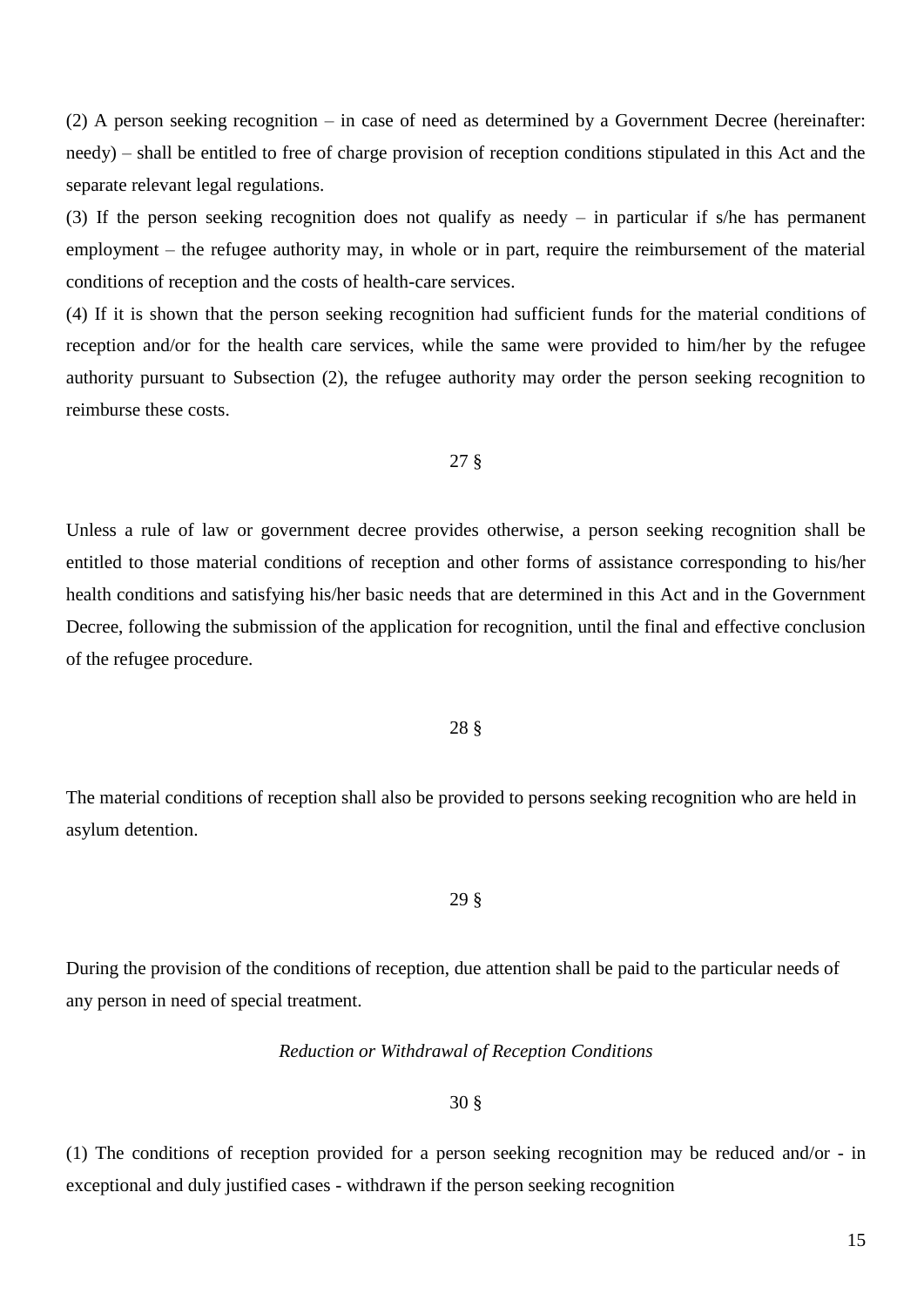$a)^3$ 

*b)* has departed from the private housing authorized for him/her for an unknown destination and a period of fifteen days has elapsed since his/her departure;

*c)* repeatedly submits an application for recognition on factual grounds unchanged;

*d)* does not comply with his/her reporting obligation relating to the asylum procedure, does not supply the required data or information or fails to appear at personal hearings, or

*e)* has concealed the fact that s/he has sufficient funds, which means that s/he has used the material conditions of reception unlawfully.

(2) The refugee authority may consider sanctions in designating a place of accommodation if the person seeking recognition

*a)* grossly violates the rules of conduct in force at the designated place of accommodation; or

*b)* manifests seriously violent behavior.

(3) When making a decision of reduction or withdrawal, the refugee authority shall consider

*a)* the individual situation of the person seeking recognition, with particular attention to persons in need of special treatment, and

*b)* the reduction or withdrawal shall be proportionate to the violation of rules committed.

(4) Emergency health care services shall be provided even in the event of the reduction or withdrawal of reception conditions referred to in Subsection (1). If the refugee authority has withdrawn the entitlement for placement of a person in need of special treatment according to Subsection (1), the refugee authority shall dispose another form of placement of the asylum-seeker in the framework of the social structure.

(5) The refugee authority shall decide on the reduction or withdrawal of the reception conditions and the legal consequences stipulated by Subsection (2) in a decision (*határozat)*.

(6) When making its decision on the reduction or withdrawal of the reception conditions based on Subsections (1)-(2), and/or Subsection (2), the refugee authority shall in particular consider the weight of the act serving as the basis of reduction or withdrawal with respect to any damage caused by the given act.

(7) If the causes underlying the reduction or withdrawal have been eliminated, after the consideration of the individual situation of the person seeking recognition, the refugee authority may order the resumption of the initial reception conditions that were reduced or withdrawn.

31 §

 $\overline{a}$ 

<sup>&</sup>lt;sup>3</sup> Provision discontiued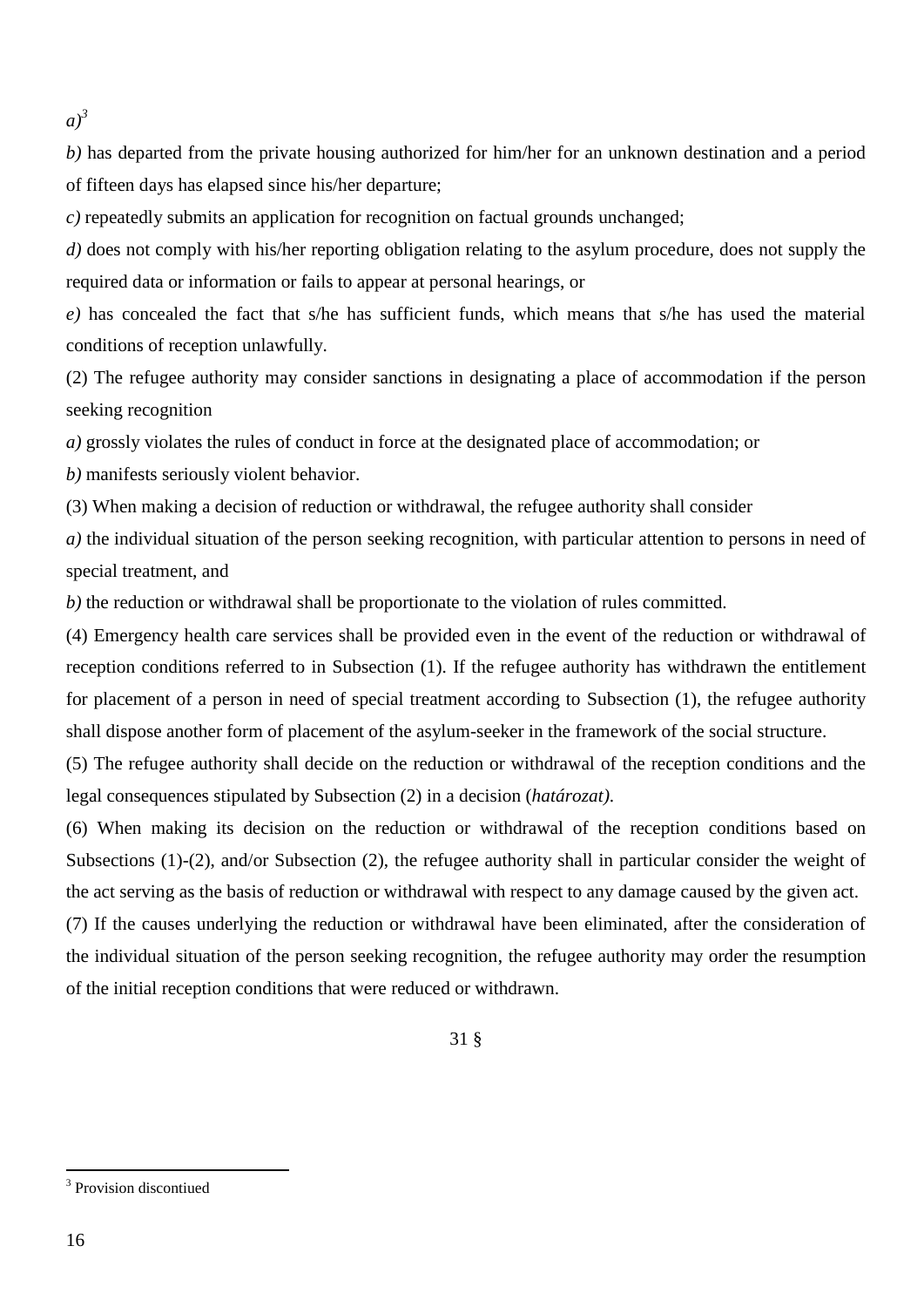(1) If the refugee authority has reduced or withdrawn the material reception conditions according to Section 30 (1), or decided based on Section 30 (2), the decision thereon may be subjected to judicial review.

(2) The request for judicial review shall be submitted to the refugee authority within three days of the communication of the decision. The refugee authority shall forward the request for review, together with the documents of the case and its counter-application, to the court with no delay. The submission of the request for review shall not have a suspensive effect on the execution of the decision.

(3) The court shall decide on the request for review in a non-litigious procedure within six working days of the receipt of the request for review on the basis of the available documents. In case of need, there shall be a hearing in the procedure.

(4) The court may alter the resolution of the refugee authority. No legal remedy shall lie against the decision of the court.

# Asylum detention

#### 31/A §

(1) In order to ensure compliance with the provisions set forth in Sections 33 and 49(5), and having regard to the restrictions under Section 31/B, the refugee authority may take into asylum detention a person seeking recognition whose right of residence is only based on the submission of an application for recognition if

*a*) the identity or nationality of the person seeking recognition is not clarified, in order to establish it;

*b)* the person seeking recognition has hid from the authority or has obstructed the course of the asylum procedure in another manner;

*c)* there are well-founded grounds for presuming that the person seeking recognition is delaying or frustrating the asylum procedure or presents a risk of absconding, in order to establish the data required for conducting the asylum procedure;

*d*) the detention of the person seeking recognition is necessary in order to protect national security, public safety or – in the event of serious or repeated violations of the rules of the compulsory designated place of stay – public order;

*e)* the application has been submitted in an airport procedure; or

*f)* the person seeking recognition has not fulfilled his/her obligation to appear on summons, and is thereby obstructing the Dublin procedure.

(2) Asylum detention may only be ordered on the basis of individual deliberation and only if its purpose cannot be achieved through measures securing availability.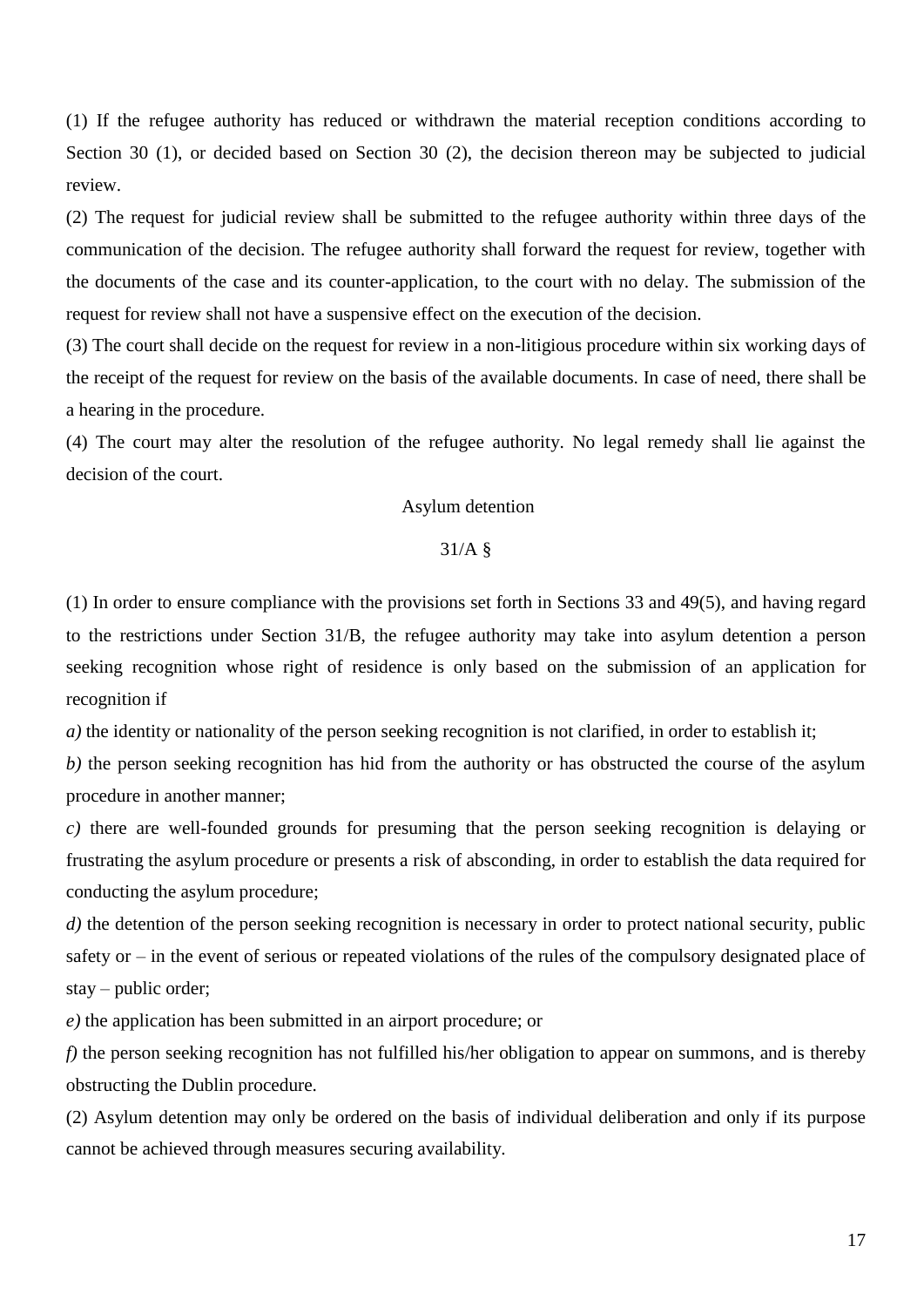(3) Before ordering asylum detention, the refugee authority shall consider whether the purpose determined in Subsection (1) can be achieved through measures securing availability.

(4) The measure stipulated by Section 2 lc) may be ordered individually or concurrently with the measures determined in Section 2 la) and lb).

(5) Asylum detention shall be ordered by a decision (*határozat*), and shall be executed at the time it is communicated.

(6) Asylum detention may not be ordered for more than seventy-two hours. The refugee authority may present a motion for the extension of asylum detention in excess of seventy-two hours within twenty-four hours of the ordering of detention, at the local court competent according to the place of detention. The court may extend the period of detention by sixty days at most, and this period may be prolonged by another sixty days at the request of the refugee authority on not more than two occasions, in such a manner that the period of detention may not exceed six months even in such cases. The motion for extension shall be received by the court no later than within eight working days before the date when the period shall be extended. The refugee authority shall justify its motion.

(7) Asylum detention shall last no longer than six months or, in the case of a family with minors, thirty days.

(8) Detention shall be terminated with no delay if

*a)* a period of six months – or in the case of a family with minors, thirty days – have elapsed since detention was ordered;

*b)* the reason for the detention order no longer exists;

*c)* it has been established that the detainee is an unaccompanied minor seeking recognition;

*d*) the detained person seeking recognition requires extended hospitalization for health reasons;

*e)* the conditions of implementing transfer or return under the Dublin procedure (hereinafter: Dublin transfer) exist; or

*f)* it becomes obvious that the Dublin transfer cannot be carried out.

(9) If asylum detention is terminated in accordance with Subsection (8) a), c), d) or f), the refugee authority shall designate a place of residence for the person seeking recognition.

(10) The refugee authority shall implement asylum detention in a facility specifically designated for asylum detention.

#### 31/B §

(1) Asylum detention may not be ordered for the sole reason that the person seeking recognition has submitted an application for recognition.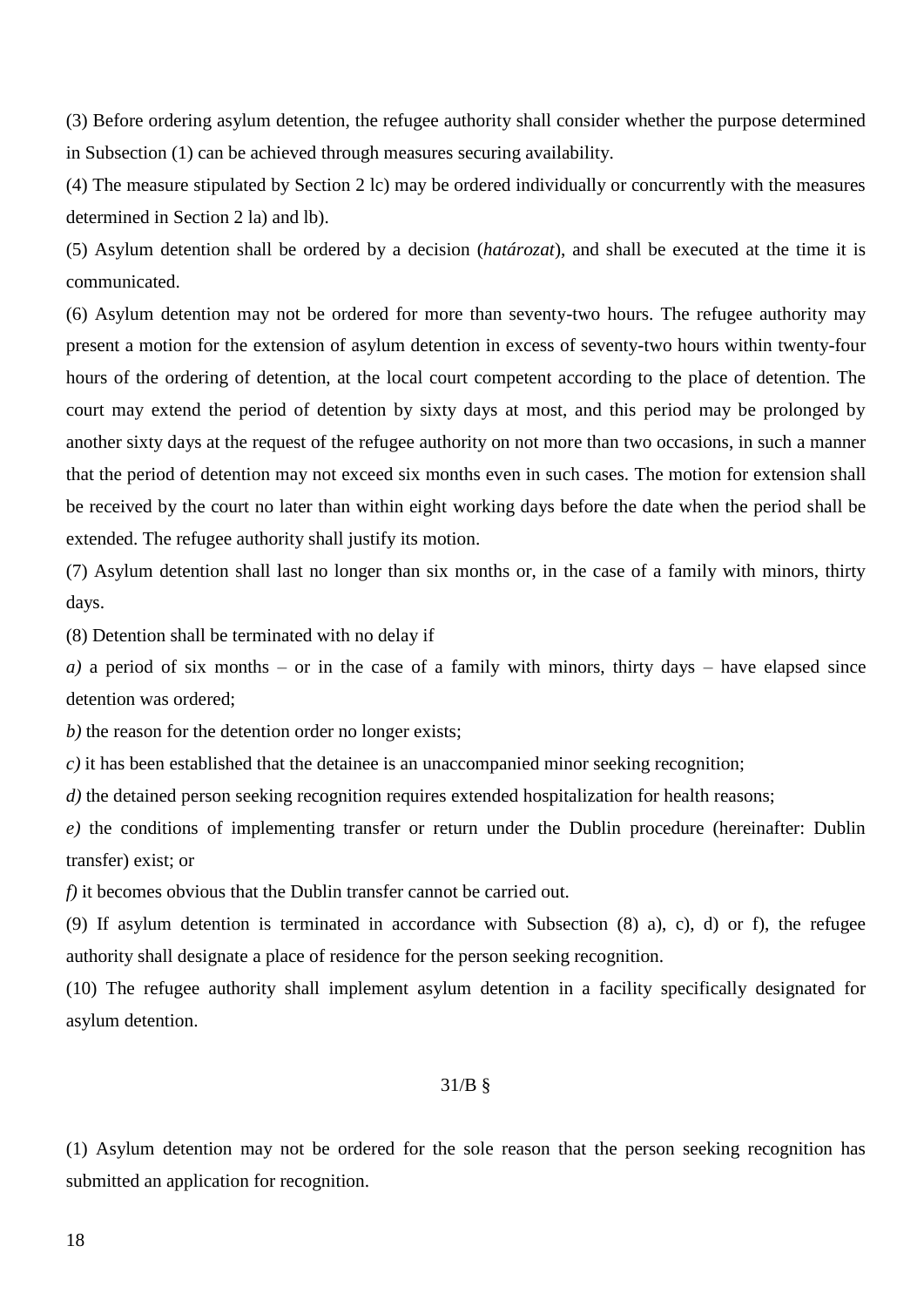(2) Asylum detention may not be ordered in the case of an unaccompanied minor seeking recognition.

(3) Families with minors may only be placed in asylum detention as a measure of last resort, and taking the best interests of the child into account as a primary consideration.

# 31/C §

(1) The person seeking recognition may not request the suspension of the procedure for ordering asylum detention or a measure securing availability.

(2) There are no legal remedies against the decision ordering asylum detention or the use of a measure securing availability.

(3) The person seeking recognition may file an objection against an order of asylum detention or the use of a measure securing availability.

(4) The objection shall be decided upon by the local court having jurisdiction at the place of residence of the person seeking recognition within eight days.

(5) Based on the decision of the court, the omitted measure shall be carried out or the unlawful situation shall be terminated.

#### 31/D §

(1) The court shall act as a sole judge and pass its decision in the form of a resolution (*végzés*) in the procedure relevant to the objection as well as the extension of detention.

(2) If the court has rejected the objection or the motion (to extend detention), no other objection or motion can be submitted on the same grounds.

(3) The person seeking recognition may only be represented by a legal representative in the court procedure.

(4) The court shall appoint a guardian ad litem for the person seeking recognition if s/he does not speak Hungarian and is unable to arrange his/her representation by an authorized representative.

(5) With the exception determined in Subsection (7), a personal hearing shall be held in the following cases:

*a)* when the detention period is extended by the court in excess of seventy-two hours for the first time; and

*b)* in the procedure related to an objection or the further extension of the detention, if the person concerned has requested a personal hearing.

(6) The personal hearing can be held at the place of detention and also in the absence of the legal representative of the person seeking recognition.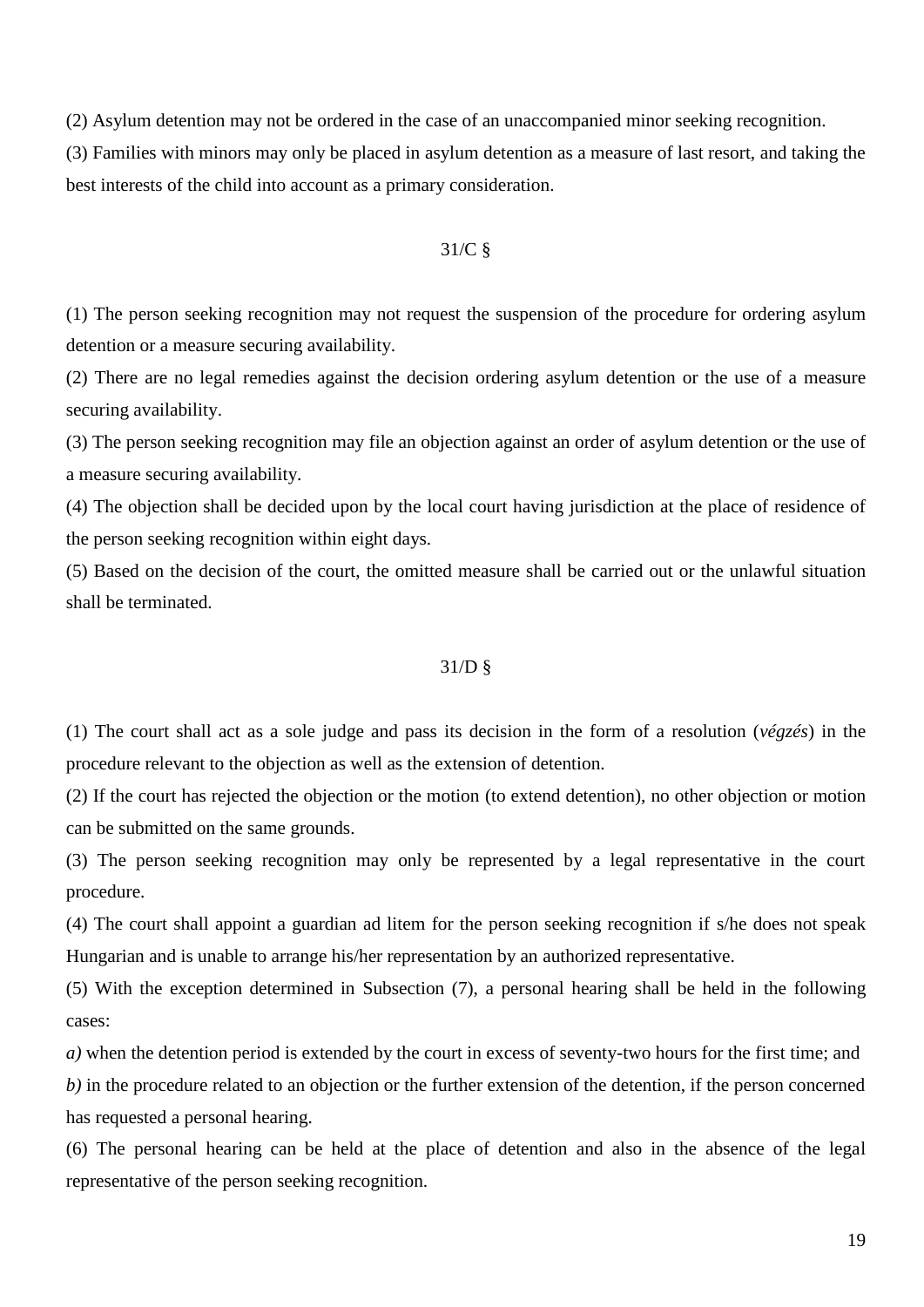(7) The court may dispense with the personal hearing if

*a)* the person seeking recognition is unable to attend a hearing because s/he is treated as an inpatient in a health-care institution; or

*b*) the objection or the motion has not been submitted by a person entitled to do so.

(8) At the personal hearing, the person seeking recognition and the refugee authority may submit evidence in writing or present the same verbally. Those present shall be given an opportunity to familiarize themselves with the evidence, unless otherwise prescribed by law. If the person seeking recognition or the representative of the refugee authority which filed the motion has not appeared but has submitted his/her comments in writing, the court shall present such comments.

(9) The court's resolution shall be communicated to the person seeking recognition and the refugee authority as well as to the legal representative and the guardian ad litem. The resolution shall be communicated by announcement and it shall be delivered immediately after it has been committed to writing.

(10) No further legal remedies against the decision of the court are available.

(11) Any costs of the court procedure will be borne by the state.

#### 31/E §

(1) The person seeking recognition in asylum detention shall be informed about his/her rights and obligations in his/her mother tongue or in another language that s/he speaks.

(2) The authority that has ordered asylum detention shall immediately arrange, by way of a temporary measure, the accommodation of the applicant's dependent family members or the family members who are left without supervision, and for the safekeeping of any valuables of the applicant that are left unattended.

#### 31/F §

(1) During the execution of the asylum detention, the following persons shall be separated:

*a)* men from women – with the exception of spouses; and

*b)* families with minors from other detainees, ensuring the appropriate protection of privacy.

(2) The accommodation of persons in need of special treatment shall be arranged in view of their specific needs – in particular their age and health condition (including their mental condition).

(3) The person seeking recognition placed in asylum detention

*a)* shall be entitled to the following, in addition to the material conditions of reception:

*aa)* to have unsupervised contact with his/her relatives and a member of his/her consular representation;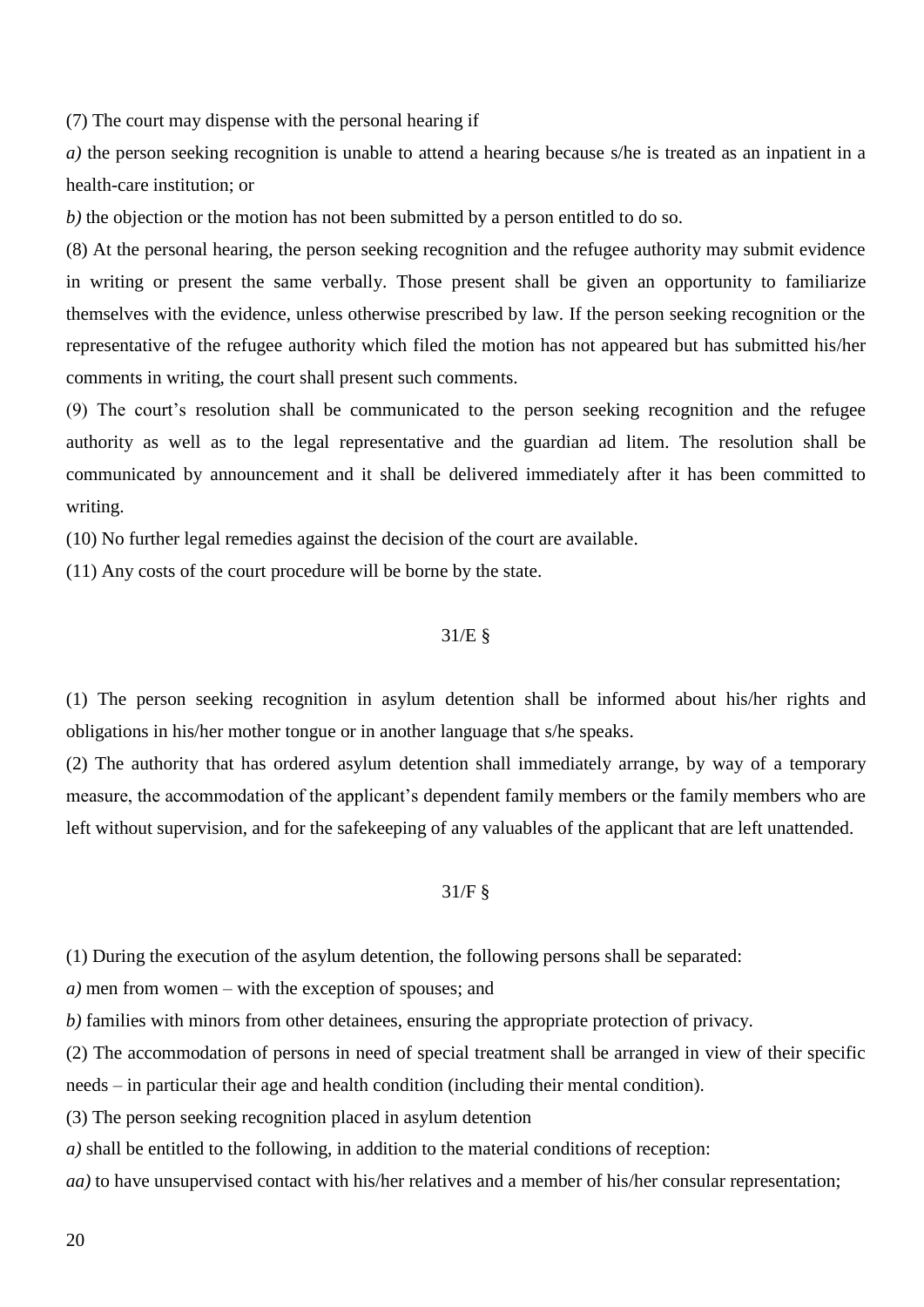*ab*) to receive and send packages and letters and to receive visitors according to the legal provisions;

*ac)* to supplement his/her food at his/her own cost;

*ad)* to practice his/her religion inclusive of diet compliant with religious rules;

*ae)* to take advantage of any available public educational opportunities;

*af)* to make objections, complaints and public announcements and to submit requests; and

*ag)* to spend at least one hour per day outdoors; and

*b)* shall abide by the following:

*ba)* to observe the rules of the institution where the detention is implemented and to comply with the relevant instructions;

*bb*) to behave in a manner that does not disturb other detainees and does not violate their rights;

*bc)* to contribute to keeping clean the areas used by him/her, without compensation;

*bd*) to subject himself/herself to the examinations concerning him/her and to tolerate the inspection of his/her clothing as well as the confiscation of any personal items whose possession is not permitted; and *be)* to compensate damages s/he has deliberately caused;

*bf*) to reimburse all costs of the accommodation and services provided to him/her unless a decision providing refugee status, subsidiary protection or protection against *refoulement* was made in his/her case.

# 31/G §

(1) If the refugee authority hasn't complied with the obligation stipulated by Sections 31/E-F, the person held in asylum detention may submit a complaint addressed to the head of the detention facility.

(2) In case of rejection of the complaint, the person held in asylum detention may turn to the Head of the refugee authority.

### 31/H §

(1) The refugee authority shall *ex officio* examine whether conditions of asylum bail prevail. If the availability of the person requesting recognition may be secured through asylum bail, the refugee authority shall make a decision on this.

(2) The refugee authority may at any point of the proceedings authorize the deposit of asylum bail.

(3) Following the deposit of asylum bail, the asylum authority shall designate a place of residence for the person seeking recognition, and shall inform him/her about his/her obligations relevant to availability, the non-compliance of which obligation shall result in the person seeking recogniton losing the right to claim back the deposited asylum bail.

(4) If the person seeking recognition complies with the obligation relevant to availability, the deposited asylum bail shall be returned upon final closure of the asylum proceedings.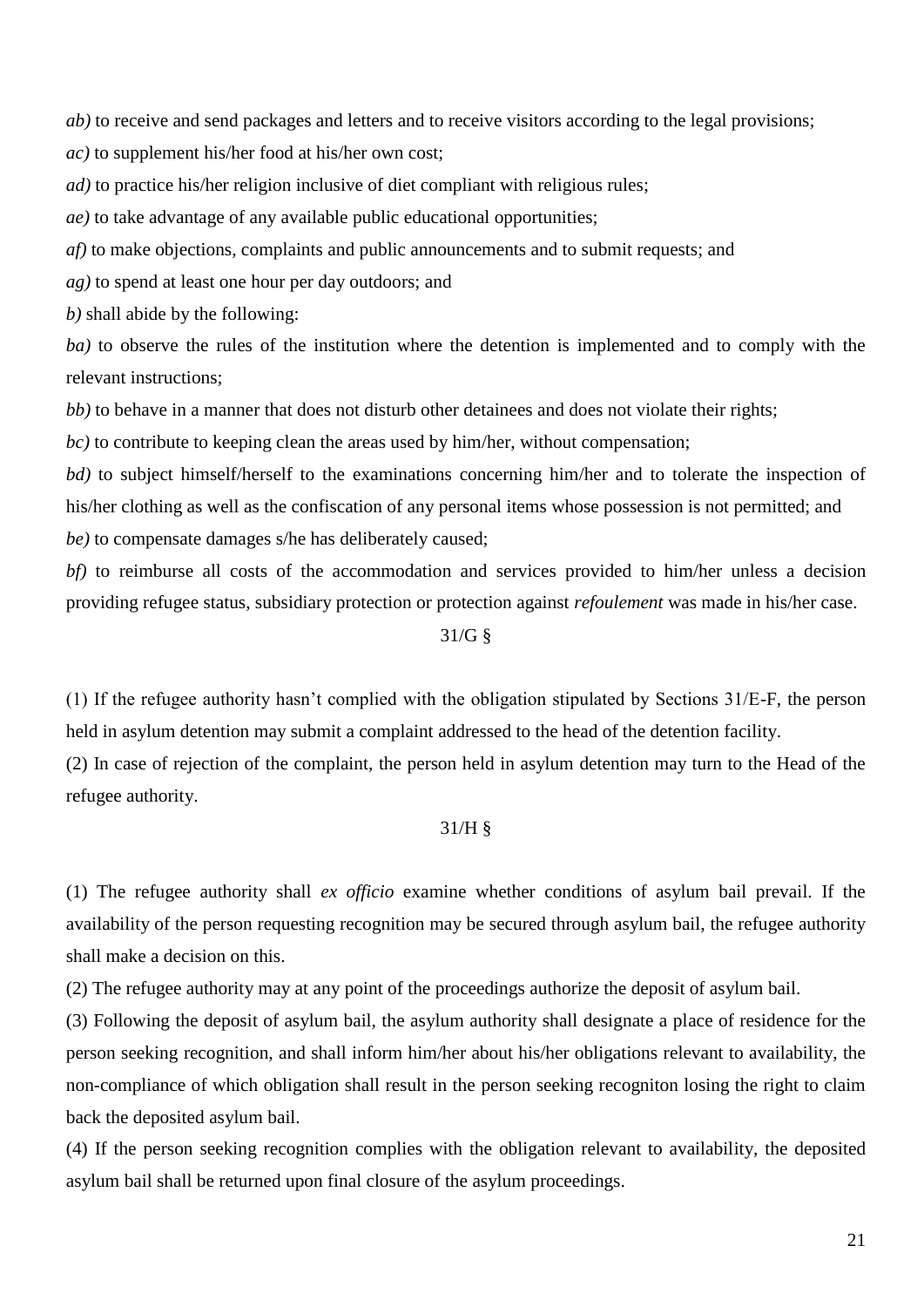(5) If the person requesting recognition loses his/her right to demand the deposited asylum bail back, the state will acquire the amount of the bail.

*Provisions and Benefits of Refugees, Beneficiaries of Subsidiary and Temporary Protection*

#### 32 §

(1) The refugee and the beneficiary of subsidiary protection - in case of need - shall remain entitled to the material conditions of reception as well as the provisions and benefits in order to establish the basic conditions for his/her life, for two months of the date of the decision on recognition.

(2) The beneficiary of temporary protection - in case of need – is entitled to the material conditions of reception and to provisions and benefits determined in the separate relevant legal regulations.

(3) The refugee authority shall decide by way of decision (*határozat*) if based on law such a decision cannot be avoided. The decision may be subjected to court review. The court may alter the decision of the refugee authority.

## 32/A §

(1) The material conditions of reception provided to the refugee, beneficiary of subsidiary and temporary protection, as well as the provisions and benefits determined in the separate relevant legal regulations may be reduced or withdrawn if the refugee, the beneficiary of subsidiary or temporary protection

*a)* repeatedly or grossly violates the rules of conduct which govern at the reception centre;

*b)* repeatedly or grossly violates his/her obligation of cooperation;

*c)* issues an untrue declaration with respect to his/her property and/or income and assets in the interest of acquiring entitlement to the material conditions of reception or provisions and benefits determined in the separate relevant legal regulations, or refuses to make a declaration;

*d)* shows grossly violent behaviour.

(2) The refugee authority shall decide on the reduction or withdrawal of the material conditions of reception or provisions and benefits determined in the separate relevant legal regulations by way of decision (*határozat*).

(3) The provisions of Sections 26 (3) – (4) and 30 (3)-(7) shall be duely applied to the legal remedies against the decisions made under Subsection (1).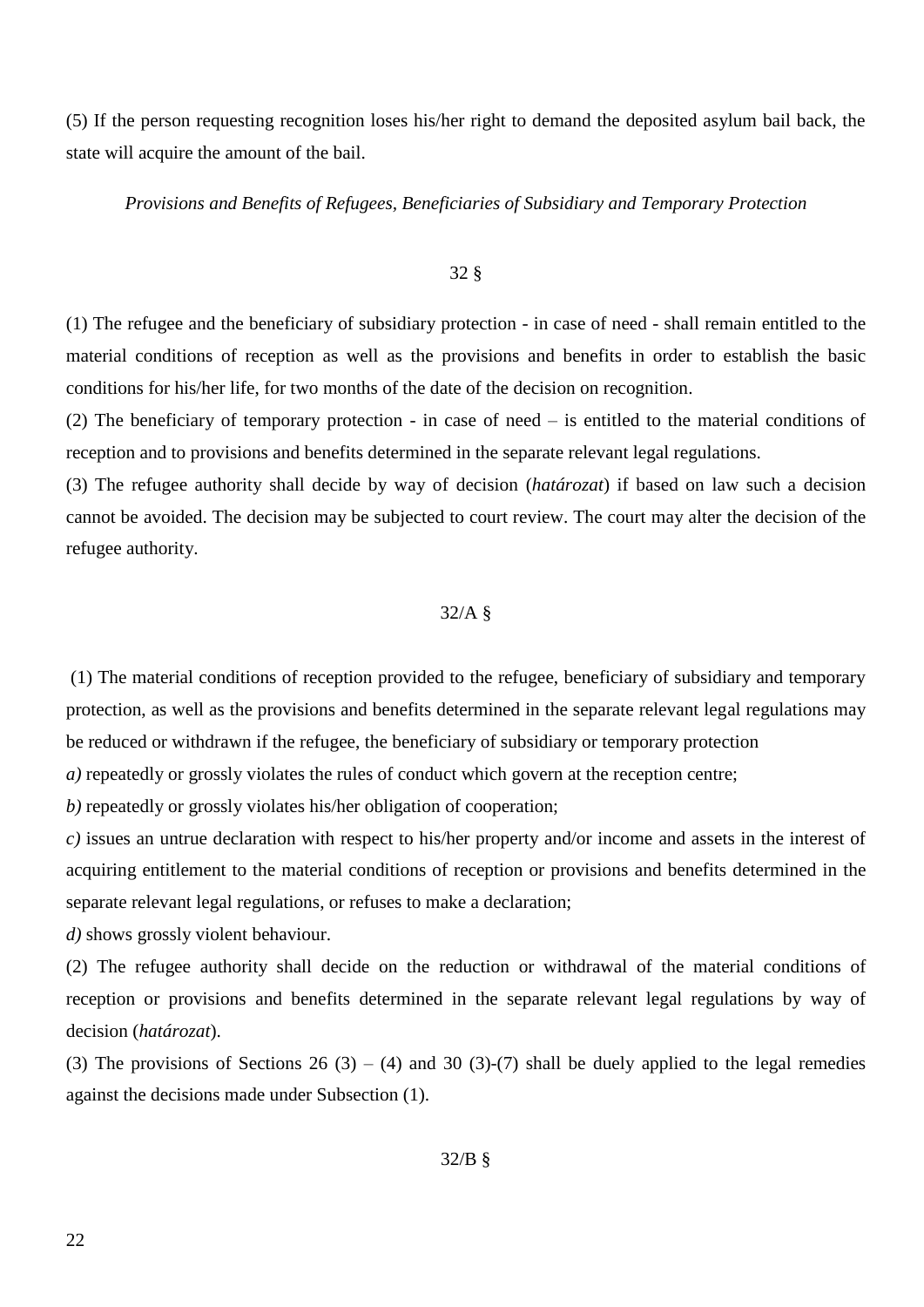(1) Decisions based on Section 32/A (1) may be subjected to court review.

(2) The court may alter the decision of the refugee authority. No legal remedy shall lie against the decision of the court closing the procedure.

(3) The request for review shall be submitted to the refugee authority within three days of the communication of the decision. The refugee authority shall forward the request for review, together with the documents of the case and its counter-application, to the court with no delay. The submission of the request for review shall not have a suspensive effect on the execution of the decision.

(4) The court shall decide on the request for review in a non-litigious procedure - within six working days of receipt of the request for review - on the basis of the available documents. In case of need, there shall be a hearing in the procedure.

# Chapter VI/A FACILITATION OF SOCIAL INTEGRATION OF BENEFICIARIES OF INTERNATIONAL **PROTECTION**

#### 32/C §

(1) The social integration of refugees and beneficiaries of subsidiary protection shall be facilitated by the refugee authority in cooperation with the family support centre (hereinafter: family support centre) competent at the residence of the refugee or beneficiary of subsidiary protection, in accordance with the support defined in this Act. The task can be implemented – partially or completely – by non-governmental organisations, in accordance with the provisions of this Chapter.

(2) The refugee authority may conclude an integration contract at the request of the refugee or beneficiary of subsidiary protection, if they are in need.

(3) The refugee authority shall disburse the support specified by the integration contract through the family support center.

(4) Services specified by the integration contract shall be provided by the family support center. In order to comply with the terms specified in the integration contract, the family support center shall designate a social worker to facilitate the social integration of the refugee or beneficiary of subsidiary protection during the term of the integration contract. The refugee authority shall supervise/monitor the implementaion of the tasks specified by the integration contract.

(5) An application for the conclusion of an integration contract may be submitted within 4 months of the date of the recognition decision as refugee, or beneficiary of subsidiary protection. The term of validity of the integration contract may last for up to two years from the date on which the status is recognised.

(6) If the refugee or beneficiary of subsidiary protection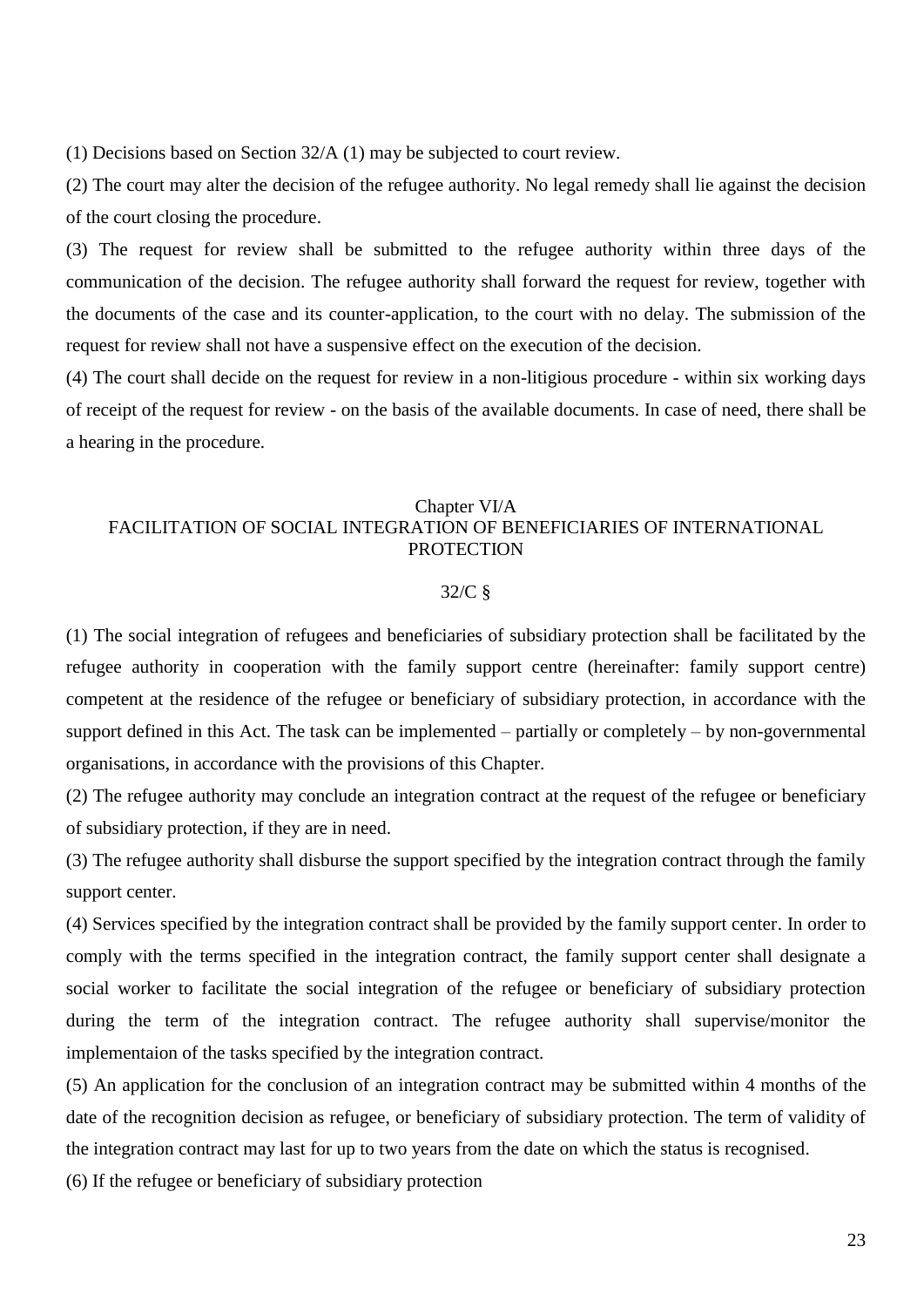*a)* has not submitted an application for the conclusion of an integration contract within the time limit stipulated in Subsection (5),

*b)* moves away from the area specified in the integration contract, during the period of validity of said contract, except for the cases specified in this Act, or

*c)* the disbursement of support or the provision of services granted to this person under the integration contract are terminated in accordance with this Act,

the entitlement of the refugee or beneficiary of subsidiary protection for support determined on the basis of their legal status will cease with the exception of those stipulated by Section 32/D (4).

(7) During the term of validity of the integration contract, the refugee or beneficiary of subsidiary protection may only change his/her place of residence within Hungary in justified cases, such as, in particular, where the change of residence is required for reasons of

*a)* employment,

*b)* provision of housing,

*c)* family reunification, or

*d)* special care or placement in a health-care or social institution.

#### 32/D §

(1) The disbursement of support or the provision of services under the integration contract may be suspended if the refugee or beneficiary of subsidiary protection

*a)* fails to perform the obligations stipulated by the integration contract, for a period of at least 30 consecutive days, and through his/her own fault,

*b)* makes a false statement regarding his/her assets or income,

*c)* requires inpatient care exceeding 30 days at a health-care institution, or

*d*) if s/he has been charged with a criminal offence punishable with 3 years or more imprisonment and criminal proceedings have been instituted against him/her.

(2) The disbursement of support or the provision of services under the integration contract may be terminated if

*a)* any of the circumstances specified in Subsection (1) a)-c) is present within the time limits specified for that circumstance,

*b)* because of any of the circumstances specified in Subsection (1) a)-d), the suspension of the disbursement of support or the provision of services should become necessary again,

*c)* a final judgment is handed down which finds the refugee or beneficiary of subsidiary protection guilty of the intentional commission of a criminal offence, or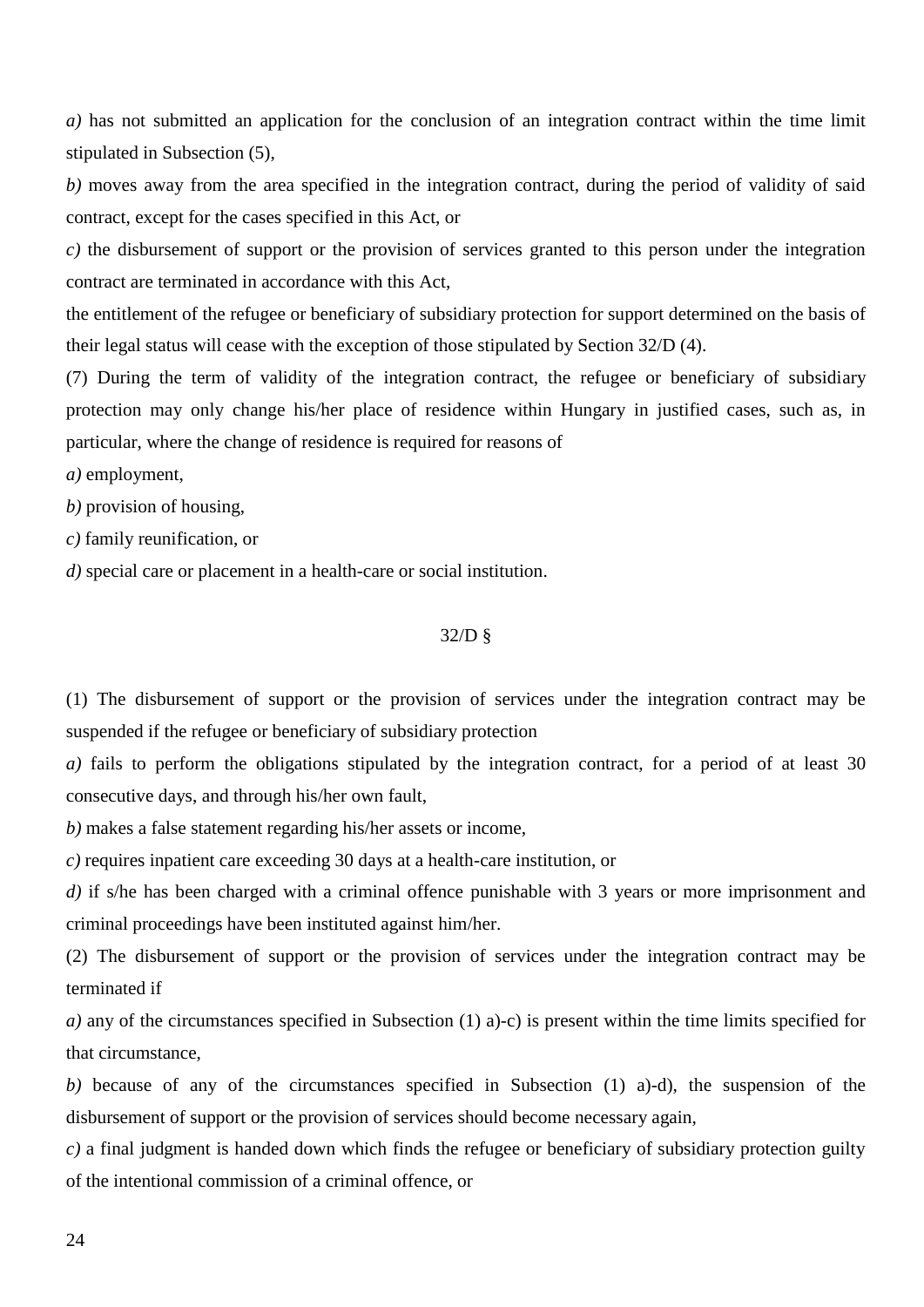*d*) the refugee or beneficiary of subsidiary protection has renounced his/her legal status or if this status was revoked by the refugee authority.

(3) Circumstances specified by Subsections (1)d) and (2)c) in accordnace with the integration contract shall be certified by the refugee or beneficiary of subsidiary protection upon request by the refugee authority.

(4) When deciding upon the delivery or suspension of the support or services specified by the intergation contract due attention shall be given to the fact whether the decision will not risk the situation of family members of the beneficiary of international protection.

(5) Having moved out of the reception centre, the refugee and the beneficiary of subsidiary protection is entitled - in case of need – to monthly financial support the amount of which is equal with the support replacing employment, until an integration contract is concluded but no longer than six months.

# *Chapter VII*

# *GENERAL RULES OF ASYLUM PROCEDURES*

# *Purpose of the Asylum Procedure*

# 33 §

The asylum procedure is aimed to determine whether, based on the present Act, the foreigner seeking recognition satisfies the criteria of recognition as refugee, beneficiary of subsidiary or temporary protection.

# *Bearing of Costs*

# 34 §

Upon submission of an application for the first time, the person seeking recognition shall be fully exempt from the payment of costs in the asylum procedure, both the administrative and the judicial one.

*Submission of Application for Recognition*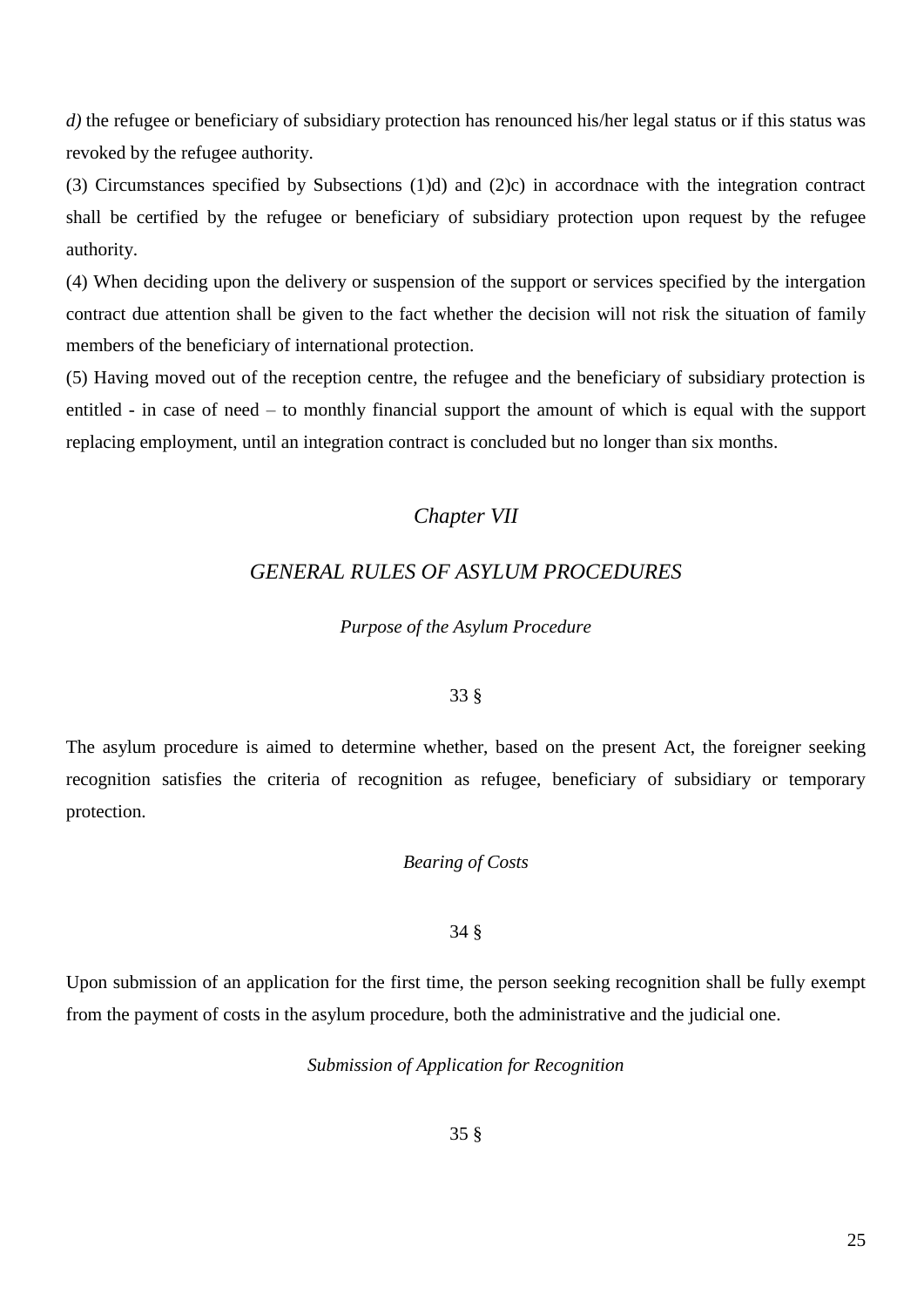(1) An asylum procedure shall be instituted on the basis of an application for recognition submitted to the refugee authority.

(2) The person seeking recognition shall proceed in the refugee procedure in person.

(3) A person with limited legal capability, too, shall be entitled to proceed in an asylum procedure.

(4) Upon the presentation of the application for recognition, the person seeking recognition shall appear before the refugee authority in person.

(5) If an incapable person wishes to submit an application for recognition in person, the refugee authority shall involve the representative by law (*törvényes képviselő*) in the asylum procedure or, in the absence thereof, shall request the appointment of a guardian for the case *(ügygondnok)*.

(6) If the person seeking recognition is an unaccompanied minor, the refugee authority shall, with no delay, provide for the appointment of a guardian for the case serving to represent the minor, unless the person seeking recognition is likely to become adult before the refugee authority would take an in-merit decision regarding the case.

(7) In the case of an unaccompanied minor, the asylum procedure shall be conducted as a matter of priority.

(8) In the event of a joint application of family members, the person with full capability seeking recognition shall submit the application for recognition in such a way that it shall also extend to his/her family members.

(9) A joint application for recognition shall extend to a family member with full or limited capability if s/he consents to the joint application in writing in advance or at the personal interview, at the latest. A joint application for recognition shall extend to an incapable family member with the written consent of the representative by law or guardian for the case.

(10) The refugee authority shall arrange for the recording of the facial image and the fingerprints of the person seeking recognition when the application for recognition is submitted or when asylum detention is ordered.

# 35/A §

In case of a detained person seeking recognition, the asylum procedure shall be conducted as a matter of priority.

#### 35/B §

(1) If a European arrest warrant has been issued against the person seeking recognition, the refugee authority shall make a decision before the execution of the transfer.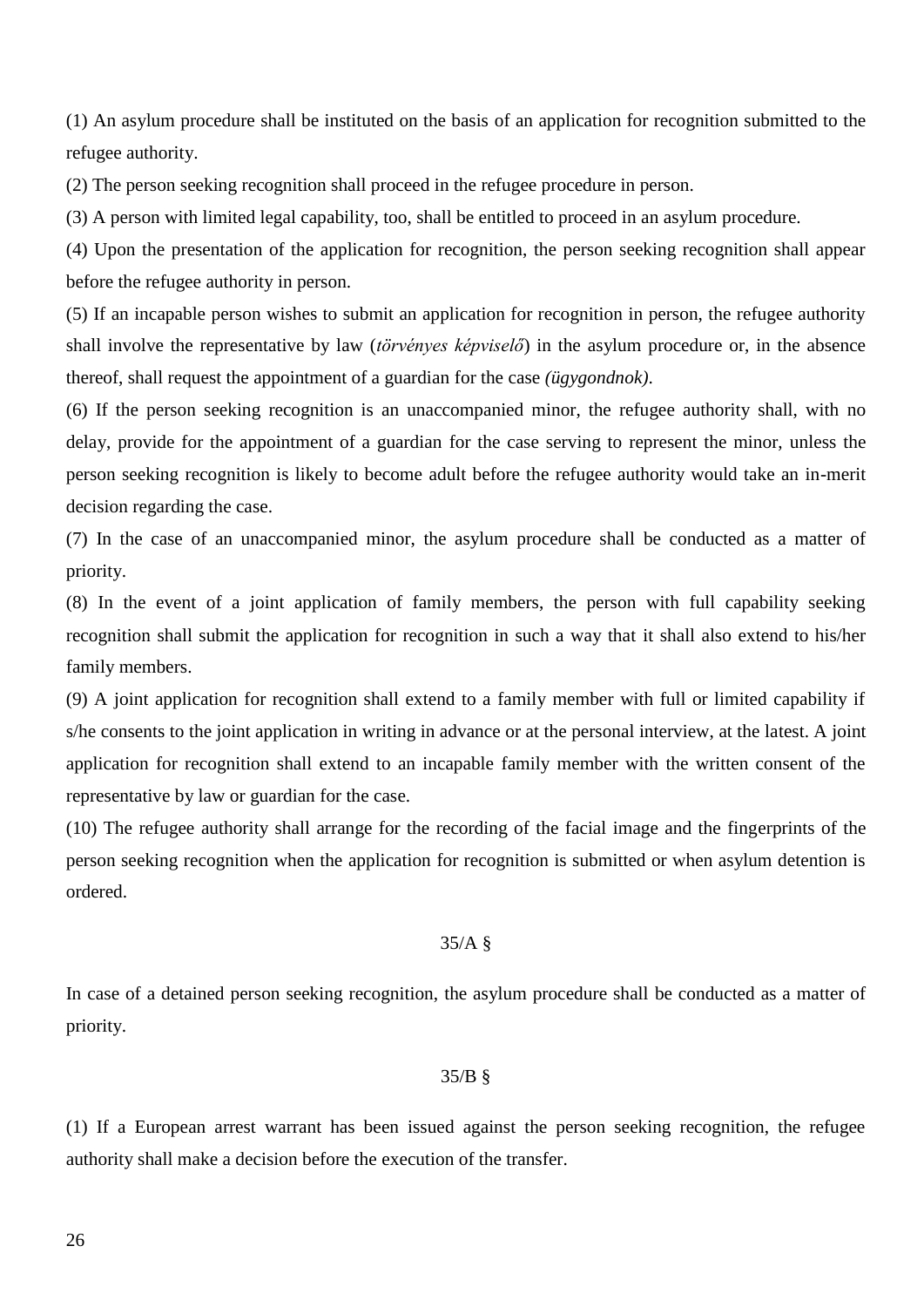(2) The request for review against such decision shall have no suspensive effect on the execution of the transfer.

#### *Procedural Rights and Obligations of Persons Seeking Recognition*

#### 36 §

(1) A person seeking recognition may use his/her mother tongue or the language which s/he understands orally, and in writing in the asylum procedure.

(2) The decision (*határozat*) shall be communicated to the person seeking recognition orally in his/her mother tongue or in another language understood by him/her. Simultaneously with the oral communication of the decision, the decision shall also be communicated to the applicant in writing.

(3) A resolution (*végzés*) shall be communicated to the person seeking recognition in writing.

(4) The refugee authority shall provide for the communication of the decision and resolution within eight working days of the adoption thereof, unless the present Act provides otherwise.

(5) A decision/resolution communicated by way of a public announcement shall be regarded as communicated on the eighth day following the posting of the announcement. The public announcement shall not include the subject of the case, as far as personal details of the applicant is concerned, the family and the first name shall be included only. The announcement may be posted solely on the notice board of the refugee authority. After the communication of the announcement, the general rules of contacts may not be applied to the communication of the decision.

(6) The refugee authority may use the services of an interpreter, based on a contract concluded with the interpreter, also without a resolution of appointment.

(7) In the asylum procedure, the costs of interpretation inclusive of sign language interpretation shall be borne by the refugee authority.

(8) Upon the submission of a request for court review, the person seeking recognition shall appear before the refugee authority in person.

#### 37 §

(1) Upon submission of an application, the refugee authority shall simultaneously inform in writing the person seeking recognition of his/her procedural rights and obligations as well as of the legal consequences of the violation of such obligations in his/her mother tongue or in another language understood by him/her. (2) The information provided and the acknowledgement thereof shall be committed to minutes.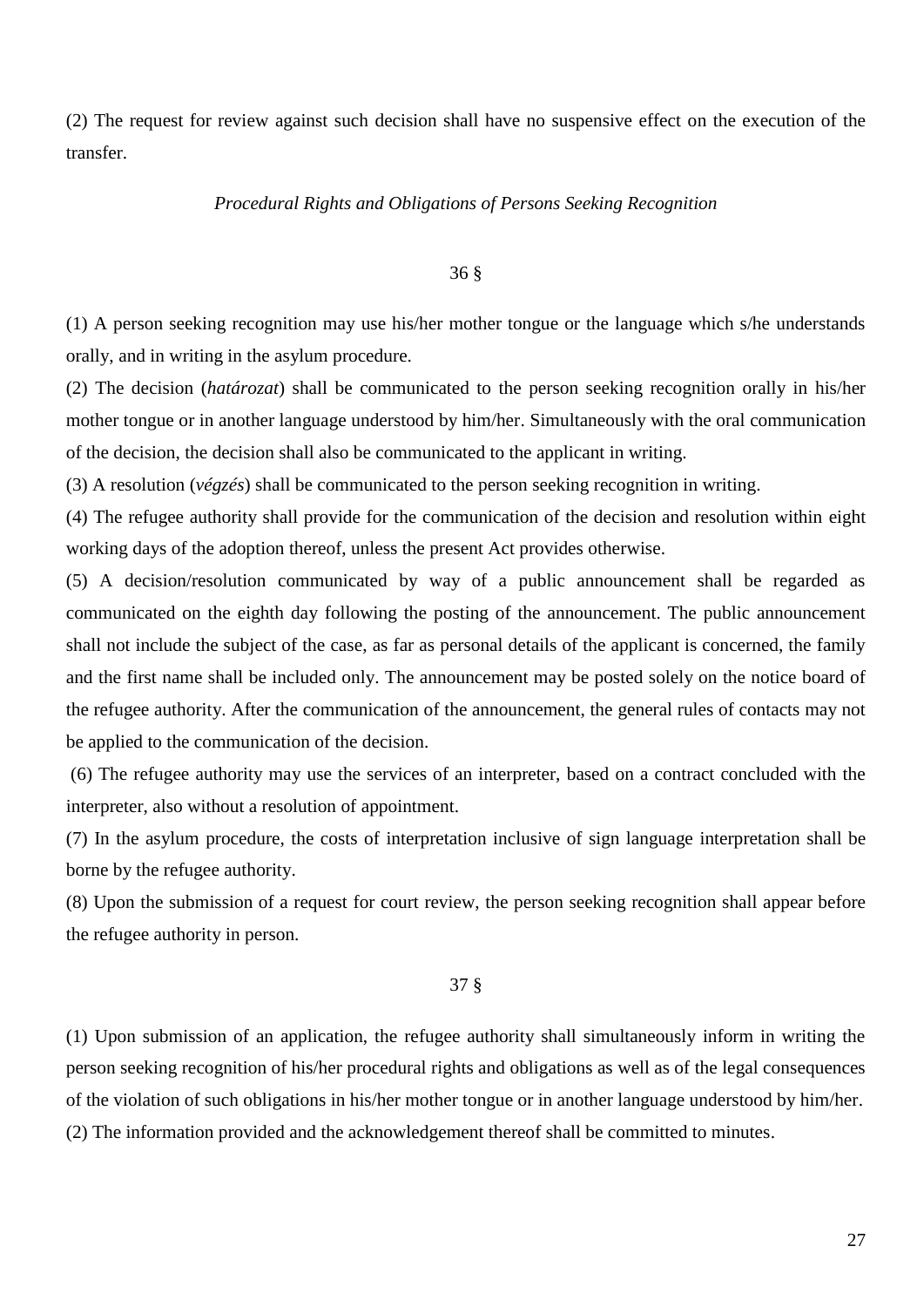(3) The person seeking recognition shall be given the opportunity to use legal aid at his/her own expense or, if in need, free of charge as set forth in the Act on Legal Assistance, or to accept the free legal aid of a registered non-governmental organisation engaged in legal protection.

(4) The person providing legal assistance authorized by the person seeking recognition may

*a)* attend the personal interview of the person seeking recognition;

*b)* view the documents generated in the course of the asylum procedure and make copies thereof;

*c)* enter the premises of the institution serving to accommodate the person seeking recognition or, if the person seeking recognition is in detention, may enter the premises of the detention facility, for the purpose of maintaining contact with the person seeking recognition.

# 38 §

The representative of the United Nations High Commissioner for Refugees may take part in the asylum procedure. As part of this

*a)* with the consent of the person seeking recognition, it

*aa)* may attend the personal interview of the person seeking recognition;

*ab*) may view the documents generated in the course of the asylum procedure and may make copies thereof;

*ac)* shall be informed by the refugee authority of the progress of the refugee procedure and the decisions adopted, including any court decisions;

*b)* it may present his/her opinion related to the application for recognition in any phase of the asylum procedure;

*c)* it may enter the premises of the institutions serving to accommodate the person seeking recognition or, if the person seeking recognition is in detention, may enter the premises of the detention facility.

# 39 §

In the course of the asylum procedure, the person seeking recognition shall tolerate the

*a)* inspection of his/her luggage, clothing and vehicle;

*b)* recording of his/her facial image and fingerprints.

# *Rules of Evidence*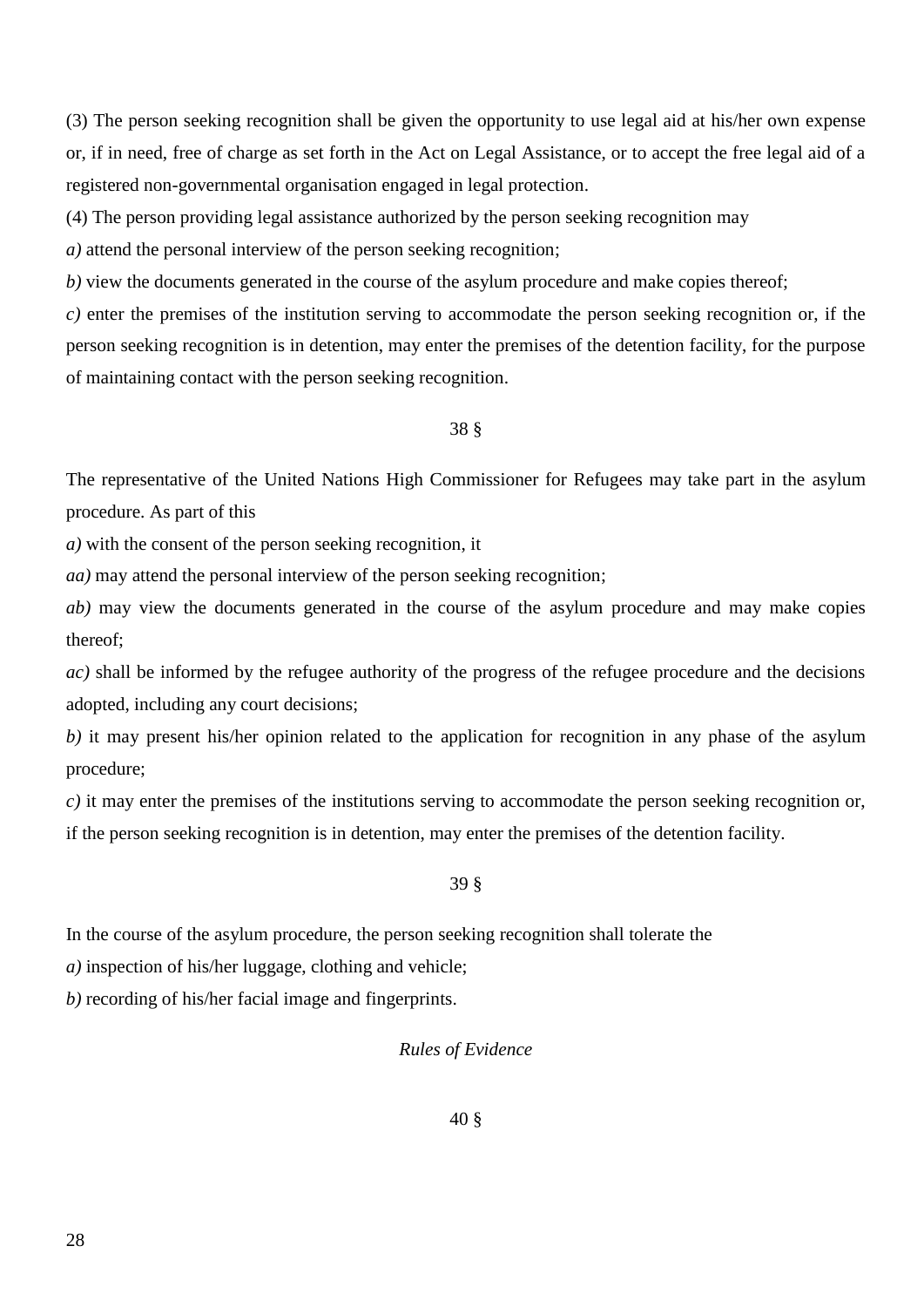The decision relating to the application for recognition shall be based on the individual assessment of the situation of the person seeking recognition.

#### 41 §

(1) To verify or substantiate in the course of the asylum procedure whether the criteria of recognition as refugee, beneficiary of subsidiary or temporary protection exist in respect of the person seeking recognition, the following means of providing evidence may be used in particular:

*a)* facts and circumstances giving rise to the act of fleeing disclosed by the person seeking recognition and the documents supporting the same;

*b)* the travel document or any other document presented by the person seeking recognition, on the basis of which it is possible to infer his/her identity and/or nationality;

*c)* all relevant up-to-date information relating to the country of origin of the person seeking recognition, including the statutory or any other mandatory legal provisions of the country of origin and the method of application thereof.

(2) The refugee authority and – in case of need - the court shall obtain the report of the agency responsible for the provision of country information under the supervision of the Minister.

(3) The refugee authority may accept a public deed issued abroad or a private deed authenticated by a foreign court, state administration agency, notary or any other person vested with public authenticity submitted by the person seeking recognition as a deed with probative force even in the absence of the diplomatic authentication thereof by the Hungarian foreign representation authority operating in the state of the place of issuance.

(4) A deed issued in a language other than Hungarian may also be accepted without an authenticated Hungarian translation.

#### 42 §

(1) Hungarian authority or court may not enter into contact with

*a)* the country of origin of the person seeking recognition,

*b)* a country, in respect of which it may be presumed that it forwards information to the country of origin,

*c)* a person or organisation, in respect of whom or which it may be presumed that s/he or it persecuted or would persecute the person seeking recognition or would forward information to the persecutors of the person seeking recognition,

if, as a result of such entry into contact, the persecutors would become aware of the fact that the person seeking recognition submitted an application for recognition or if, as a consequence of such entry into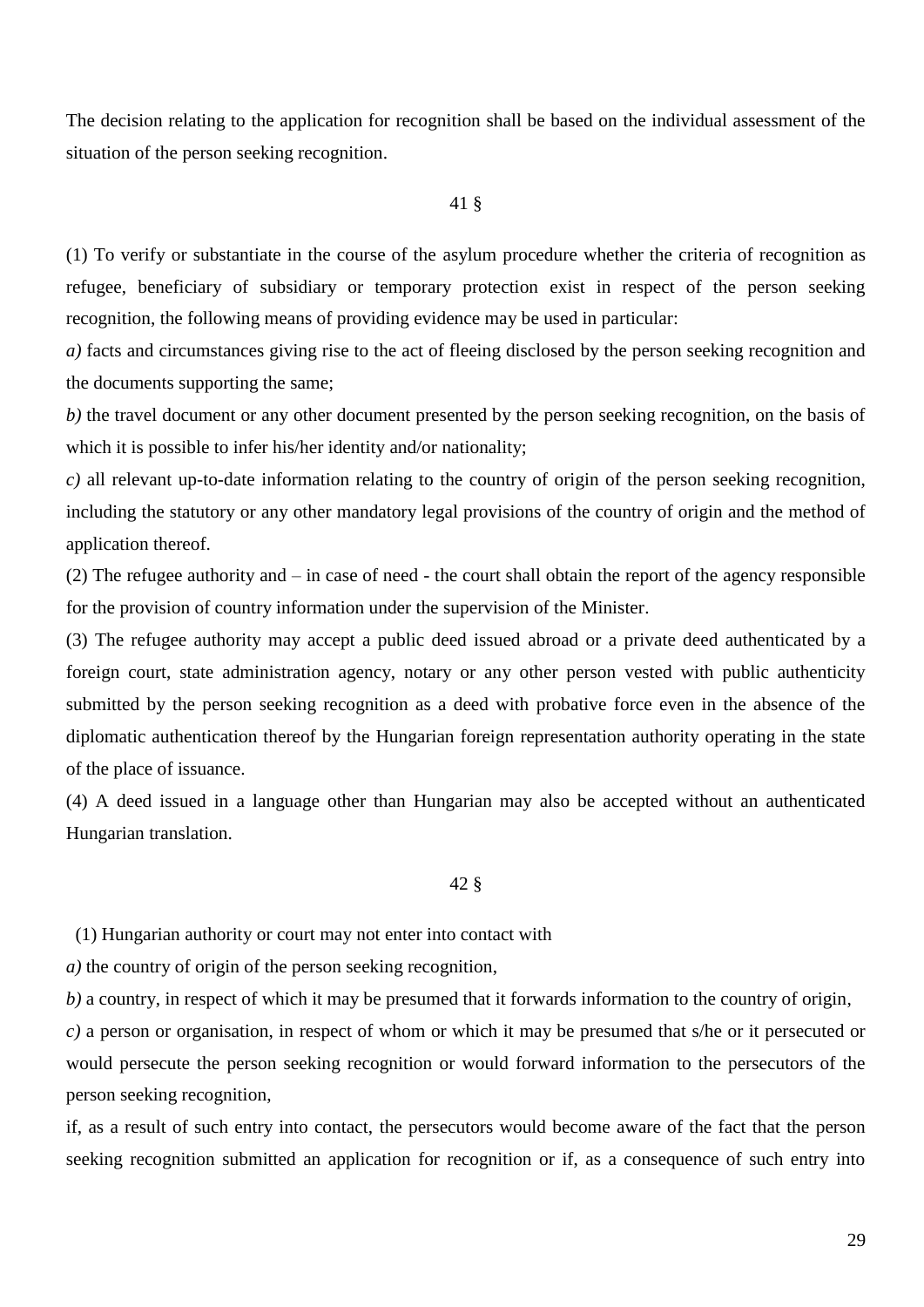contact, the person seeking recognition or a member of his/her family were exposed to a physical threat or the liberty or security of the family members of the person seeking recognition living in his/her country of origin were exposed to a threat.

(2) Subsection (1) shall not apply if the same applicant submits an application after the adoption of a final and absolute decision of refusal or discontinuation with respect to his/her previous application and the Hungarian authority or court so decided that the prohibition of refoulement was not applicable.

## 43 §

(1) Unless the present Act stipulates an exception, the personal hearing of the person seeking recognition shall be mandatory in the asylum procedure. The personal hearing shall be committed to minutes.

(2) The refugee authority may dispense with a personal interview if the person seeking recognition is not fit for being heard.

(3) A person seeking recognition, who has not yet completed the age of fourteen years, arriving together with a family member with full proceeding capacity, may be heard if his/her personal interview is indispensable in the interest of the clarification of the facts of the case.

(4) An application for recognition may not be refused solely on the grounds that the refugee authority did not hear the person seeking recognition.

### 44 §

(1) If any doubt emerges concerning the minor status of a person seeking recognition who claims to be a minor, a medical expert examination may be initiated for the determination of his/her age. The examination may only be performed with the consent of the person seeking recognition, or if the person seeking recognition is in a state which does not permit the issuance of a declaration, with that of his/her representative by law or guardian for the case.

(2) An application for recognition may not be refused solely on the grounds that the person seeking recognition, the representative by law or guardian for the case did not consent to the performance of the examination.

(3) If the person seeking recognition, the representative by law or guardian for the case does not consent to the expert examination aimed at determining the minor status, the provisions relating to minors, with the exception of the provisions relating to the involvement of a legal representative or the appointment of a guardian for the case, may not be applied to the person seeking recognition.

### *Examination of Prohibition of Refoulement*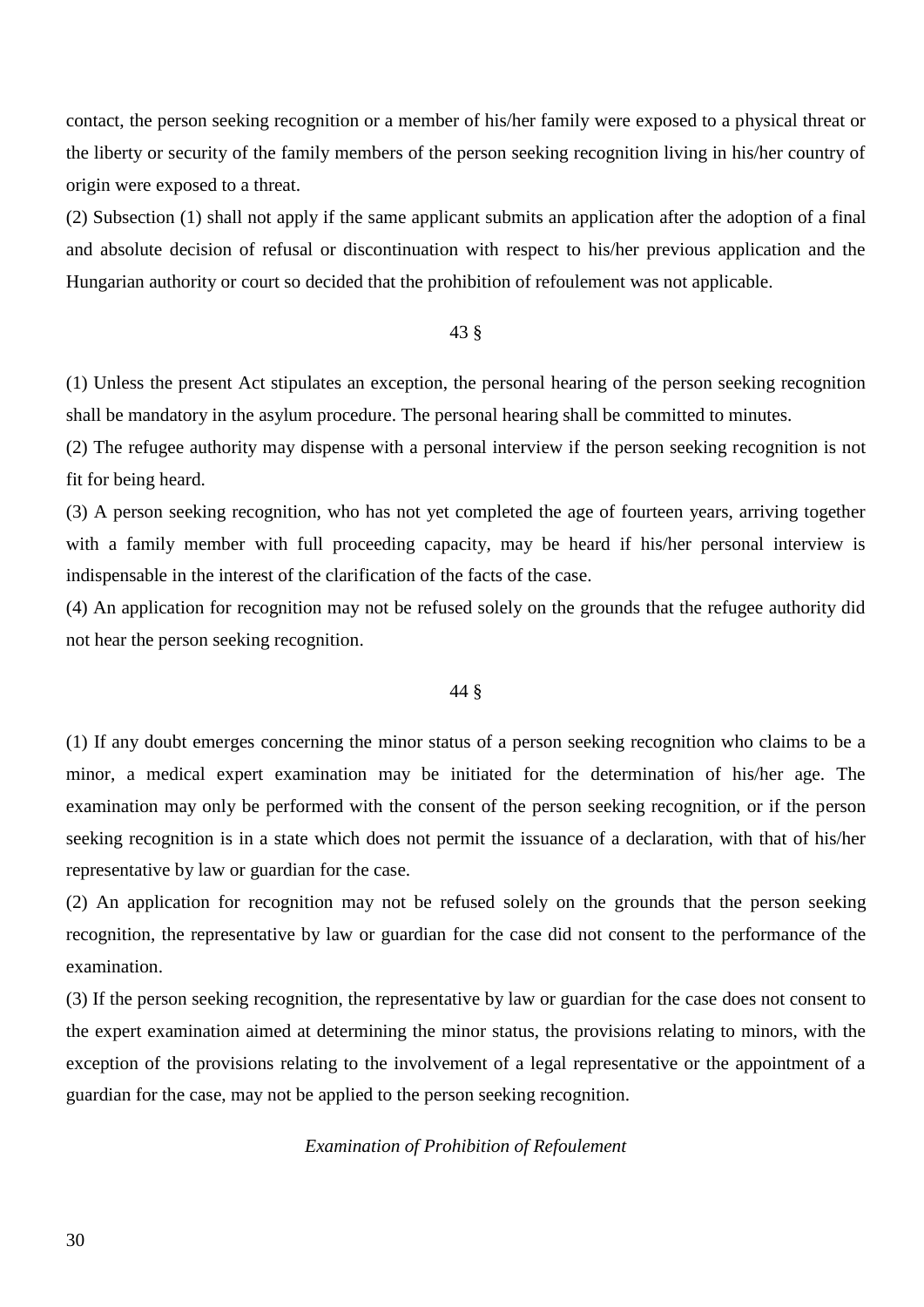(1) The prohibition of refoulement (non-refoulement) prevails if the person seeking recognition were exposed to the risk of persecution due reasons of race, religion, ethnicity, membership of a particular social group or political opinion or to treatment/behaviour determined in Article XIV(2) of the Fundamental Law and there is no safe third country which would receive him/her.

(2) In the case of an unaccompanied minor, the prohibition of refoulement also prevails if the unification of the family or any state or other institutional care is not possible either in his/her country of origin or in another state accepting him/her.

(3) In its decision relating to the refusal of an application for recognition or the revocation of recognition, the refugee authority shall establish whether the prohibition of refoulement prevails or not.

(4) In the event of the existence of the prohibition under Subsections (1) or (2), based on the proposal of the refugee authority, the alien police authority shall recognise the foreigner as a person authorised to stay.

(5) In the event of the non-existence of the prohibition under Subsections (1) - (2), in its decision refusing the application for recognition, the refugee authority shall provide for the withdrawal of the foreigner's residence permit issued for humanitarian purposes.

(6) In the event of the non-existence of the prohibition under Subsections (1) - (2), in its decision relating to the revocation of recognition, the refugee authority shall provide for the withdrawal of the foreigner's travel document issued by Hungary, identity card, his/her official document verifying his/her personal identifier, residential address and any other document verifying his/her identity.

 $(7) - (9)^4$ 

(10) Subsection (3) shall not apply if the applicant's country of origin is not confirmed or substantiated.

## *Procedures Excluded*

## 46 §

In the asylum procedure conducted by the refugee authority

*a)* there is no administrative appeal, rehearing procedure;

*b*) the procedure may not be suspended upon request;

*c)* there are no electronic contacts;

*d*) there is no legal remedy against a decision withdrawing any decision in violation of the relevant legal regulations;

*e)* no administrator to receive the service of process may be appointed.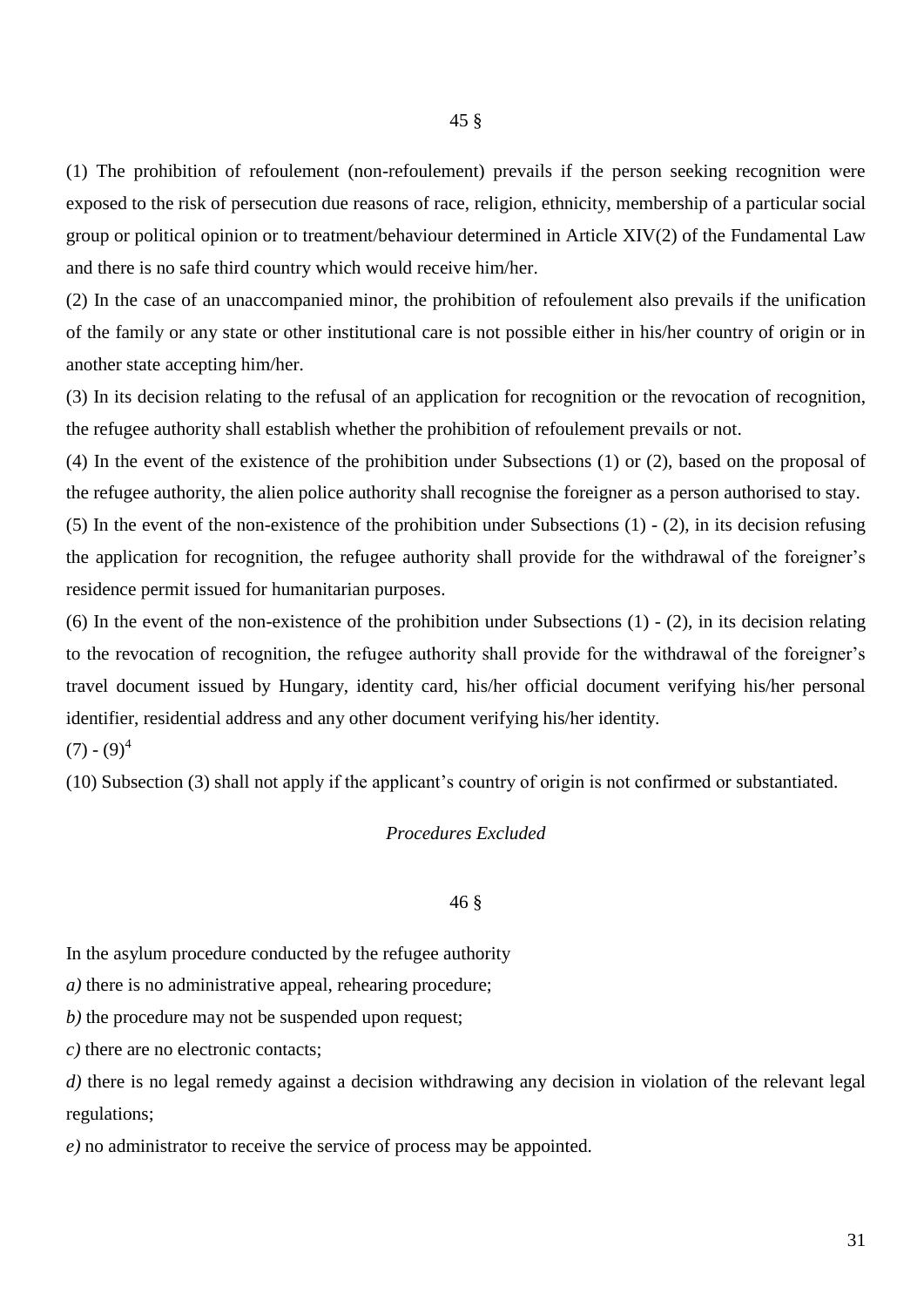# *Chapter VIII*

# *PROCEDURE AIMED AT RECOGNITION AS REFUGEE OR AS BENEFICIARY OF SUBSIDIARY PROTECTION*

#### *Preliminary Assessment Procedure*

#### 47 §

(1) The refugee authority shall subject an application for recognition as refugee or as beneficiary of subsidiary protection (in the present Chapter hereinafter referred to as the "application") to a preliminary assessment following its submission.

(2) The preliminary assessment procedure shall be completed within thirty days. The time limit for administration may not be extended.

#### 48 §

(1) The refugee authority shall designate a reception centre as a place of residence for the foreigner seeking recognition as refugee or beneficiary of subsidiary protection (in the present Chapter hereinafter referred to as the "applicant") until the decision closing the preliminary assessment procedure or the one on the transfer of the foreigner based on Section 49 (4) become final, unless

*a*) the applicant is subject to any forced action, action or punishment, or any action ordered in aliens policing proceedings for the restriction of personal freedom, or

*b)* the conditions of ordering asylum detention prevail,

*c)* the applicant is staying legally in the territory of Hungary, and does not apply for accommodation at the reception centre.

(1a) The refugee authority shall arrange placement of the unaccompanied minor asylum-seeker in a child protection institute.

(2) The applicant may only leave the reception centre in particularly justified cases, with the permission of the refugee authority, provided that his/her absence does not hinder the performance of the relevant procedural acts.

49 §

 $\overline{a}$ 

<sup>4</sup> Provisions discontinued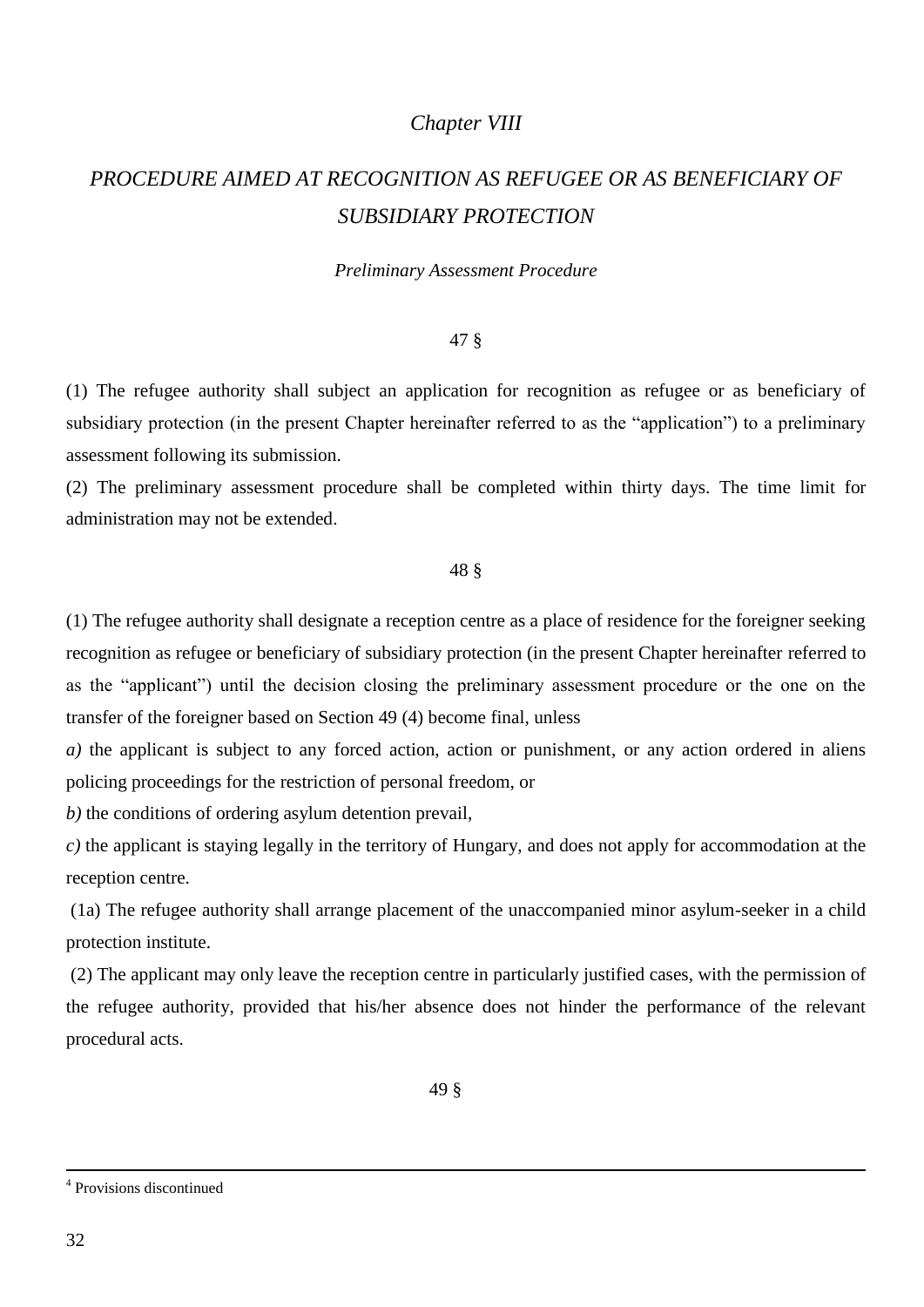(1) In the course of the preliminary assessment procedure, the refugee authority shall examine whether the criteria of the application of the Dublin procedure prevails.

(2) If the refugee authority establishes that the Dublin procedure is to be conducted, it shall suspend the preliminary assessment procedure until the conclusion of the Dublin procedure.

(3) No legal remedy shall lie against the resolution suspending the procedure under Subsection (2).

(4) If the Member State contacted in the course of the Dublin procedure is obliged to receive the applicant and to assess the application, the refugee authority shall adopt a resolution (*végzés)* with respect to the delivery of the applicant. After the communication of the resolution on the transfer, the application cannot be withdrawn.

(5) The refugee authority shall provide in the resolution on transfer that the foreigner may not leave the place of residence designated for him/her until the completion of transfer but for a maximum of 72 hours in the interest of securing the implementation of the transfer procedure.

(6) A resolution providing for transfer may be submitted to court review.

(7) The request for review shall be submitted to the refugee authority within three days of the communication of the resolution. The refugee authority shall forward the request for review, together with the documents of the case and its counter-application, to the court with no delay.

(8) The Court shall decide on the request for review in a non-litigious procedure within eight days of receipt of the request for review on the basis of the available documents. There shall be no personal hearing in the procedure. No legal remedy shall lie against the decision of the court.

(9) In the course of the court review, an application for the suspension of the implementation of the resolution providing for transfer shall have no suspensive effect on the implementation of the resolution.

# 50 §

(1) If the Dublin procedure is closed with the transfer of the applicant, the preliminary assessment procedure shall be discontinued at the time of the transfer of the applicant.

(2) No legal remedy shall lie against the resolution discontinuing the procedure.

(3) If the Member State contacted does not accept the applicant and the assessment of the application, the preliminary assessment procedure shall be resumed as described in Section 51.

#### 51 §

(1) If the conditions of the application of the Dublin Regulations do not exist, the refugee authority shall decide on the question of the admissibility of the application, as well as whether conditions for ascertaining the manifestly unfounded nature of the application are in place.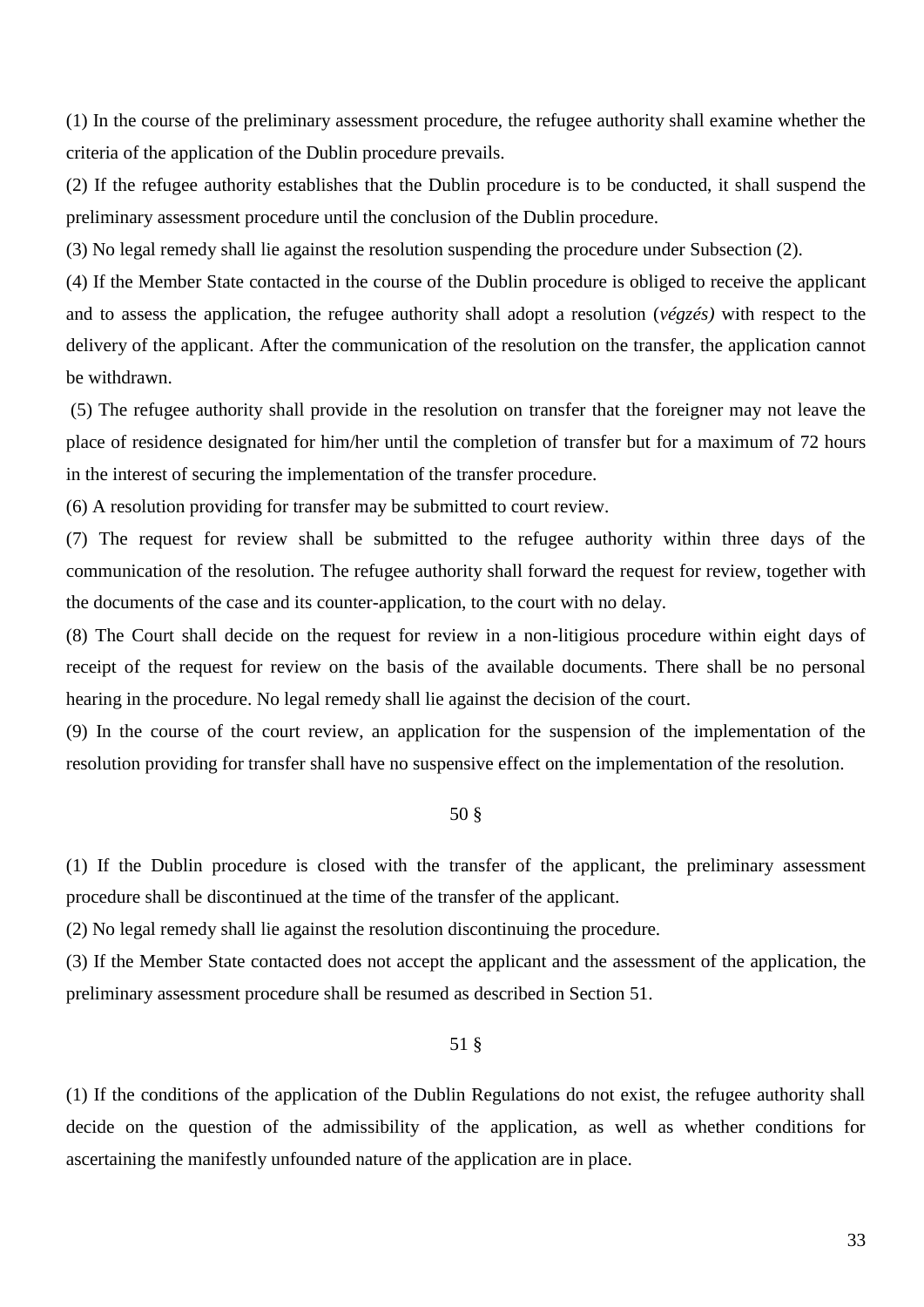(2) An application is not admissible if

*a)* the applicant is a national of one of the Member States of the European Union;

*b)* the applicant was recognised by another Member State as a refugee;

*c)* the applicant was recognised by a third country as a refugee, provided that this protection exists at the time of the assessment of the application and the third country in question is prepared to accept back the applicant;

*d*) following a final and absolute decision of refusal, the same person submits an application on the same factual grounds.

*e)* there exists a country which qualifies as a safe third country in connection with the applicant.

(3) On the basis of Subsection (2) e), the inadmissibility of the application may be ascertained only if

*a)* the applicant stayed in a safe third country and had the opportunity to request efficient protection according to Section 2 i);

*b*) the applicant has transited in the territory of such a country and had the opportunity to request efficient protection according to Section 2 i);

*c)* the applicant has relatives there, and may enter the territory of the given country;

*d)* a safe third country requests the extradition of the person seeking recognition.

(4) In case of Subsection (3) a)-b), the person seeking recognition shall prove that s/he had no opportunity for efficient protection in this country in the sense of Section 2 i).

(5) The application is manifestly unfounded if the applicant

*a)* communicates only irrelevant or poorly relevant information in connection with his/her recognition both as a refugee and beneficiary of subsidiary protection;

*b)* is not able to verify or substantiate his/her country of origin as a result of his/her conduct in bad faith; or *c)* has failed to put forward an application for recognition within a reasonable time, though s/he had had the option to submit it earlier, and s/he is unable to justify the delay with reasonable grounds.

(6) The application shall not be rejected solely on the basis of Subsection (5) c).

(7) The refugee authority shall examine the merits of the application for recognition in the context of manifestly unfoundedness, whether conditions for recognition as refugee or beneficiary of subsidiary protection prevail.

(8) If the application is based solely or in part on the circumstances stipulated by Sections 6 (2) or 12 (2), the reasonable time stipulated by Subsection (5) c) shall be calculated from the appearance of these circumstances.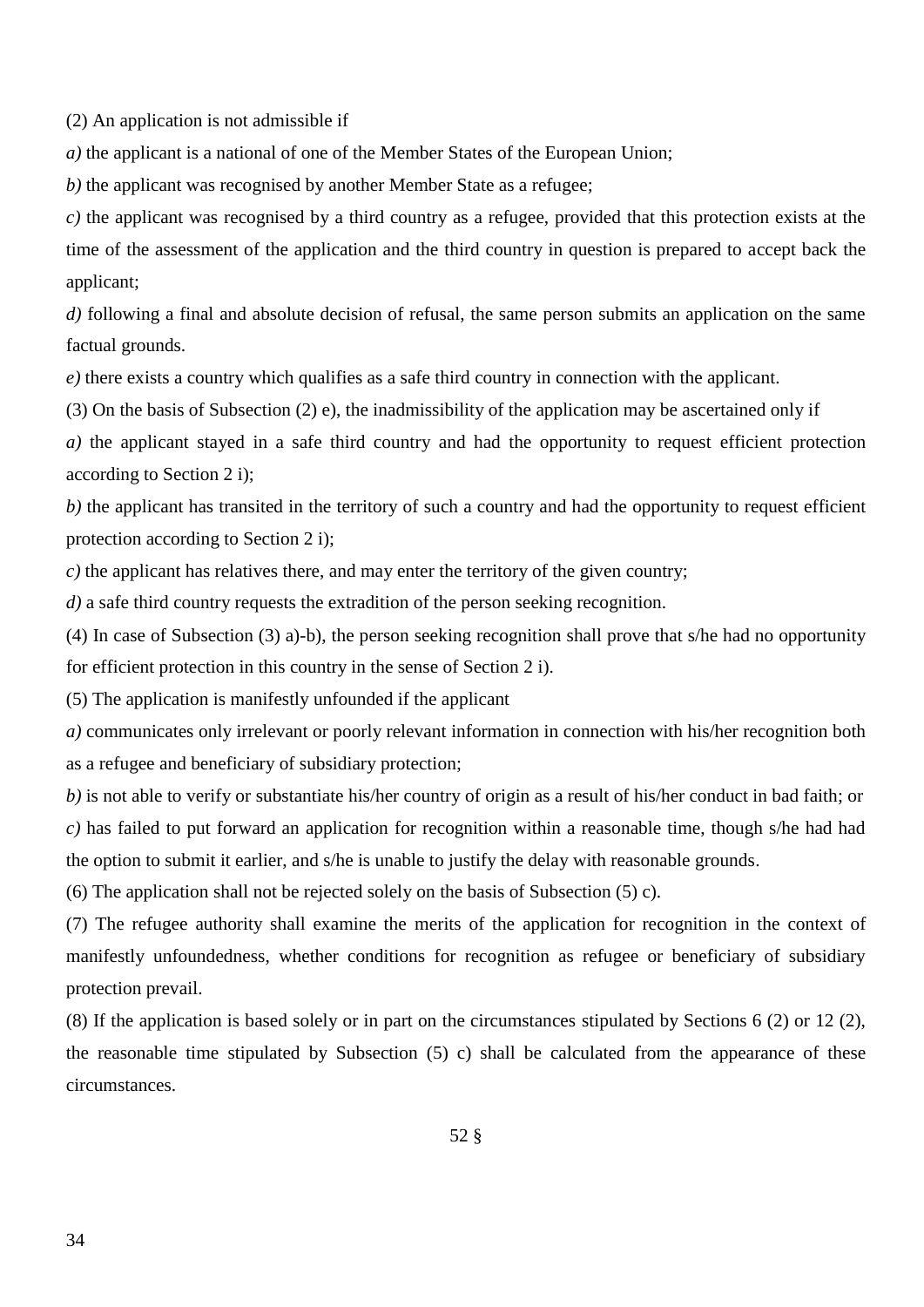(1) The preliminary assessment procedure shall cease if the applicant dies.

(2) The refugee authority shall discontinue the preliminary assessment procedure if the applicant withdraws his/her application in writing.

(2a) The refugee authority shall decide on the basis of information available or shall discontinue the preliminary assessment procedure if the applicant:

*a)* refuses to issue a declaration and thereby hinders the assessment of the admissibility or manifestly unfoundedness of the application;

*b)* does not appear at the personal hearing in spite of a written notice and fails to appropriately justify his/her absence;

*c)* has departed for an unknown destination;

*d*) has been expelled or become subject to the execution of extradition on the basis of Section 54 (3)a);

*e)* hinders or renders the recording of his/her fingerprints and photo of his/her facial image be made impossible.

(3) In the resolution discontinuing the preliminary assessment procedure, the refugee authority shall provide for the withdrawal of the foreigner's humanitarian residence permit.

(4) The resolution discontinuing the preliminary assessment procedure shall be subject to court review in accordance with Section 53 (3)-(5).

#### 53 §

(1) The refugee authority shall reject the application without any detailed examination if any of the conditions specified in Sections 51 (2) or 51 (5) has been found to be existent.

(2) The refugee authority shall reject the application by way of resolution (*végzés*) due to inadmissibility, by decision (*határozat*) due to manifestly unfoundedness. Both may be subjected to court review.

(3) The request for review shall be submitted to the refugee authority within three days of the communication of the decision/resolution. The refugee authority shall forward the request for review, together with the documents of the case and its counter-application, to the court with no delay. The submission of the request for review shall have a suspensive effect on the implementation of the decision/resolution of the refugee authority, except for the ones under Section 54 (2)-(3).

(4) The Court shall decide on the request for review in a non-litigious procedure within eight days of receipt of the request for review on the basis of the available documents. In case of need, there shall be a hearing in the procedure.

(5) The court may alter the resolution/decision of the refugee authority. No legal remedy shall lie against the decision of the court.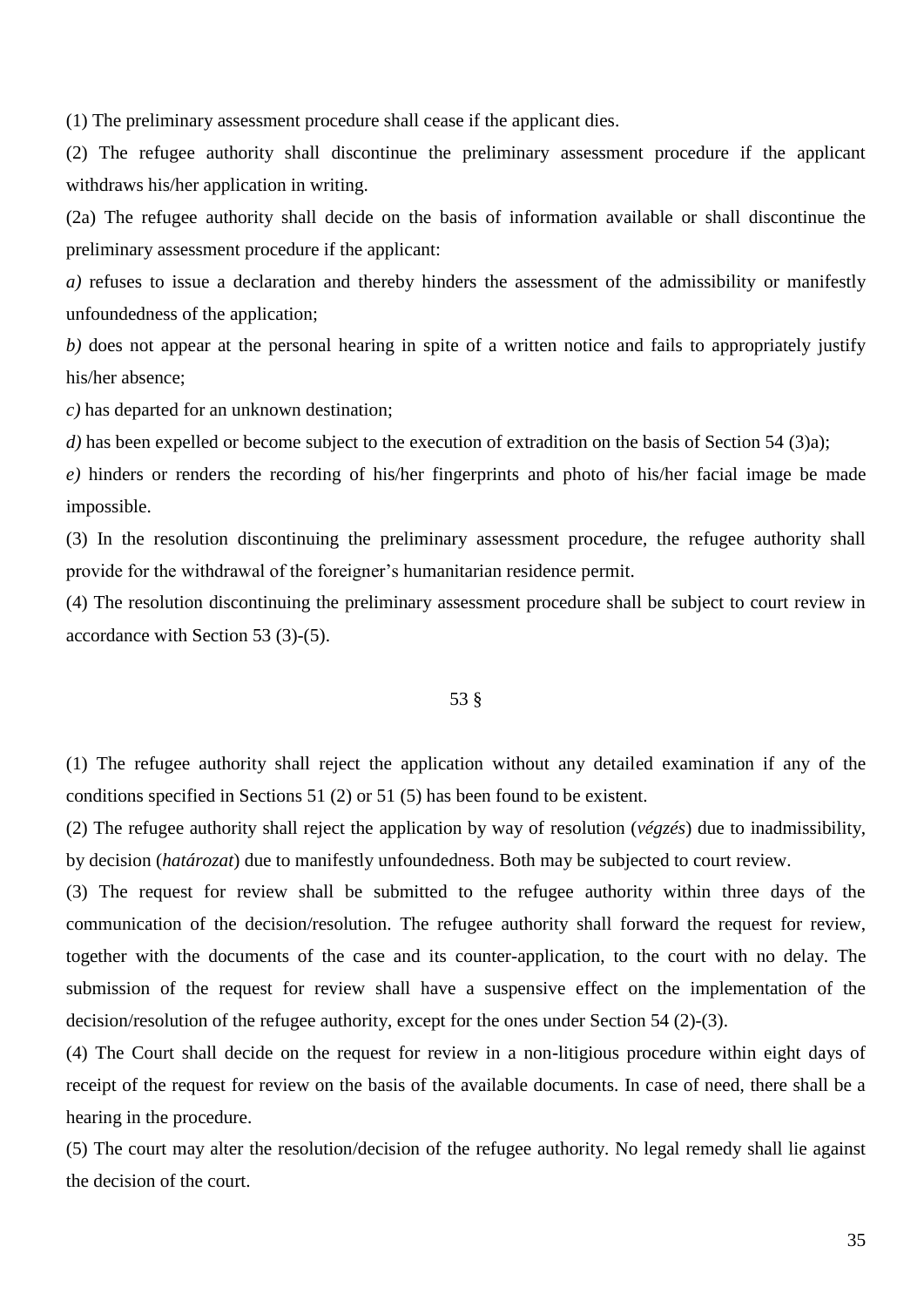(1) If an applicant submits his/her second application after the adoption of a final and absolute decision of discontinuation with respect to his/her previous application, the refugee authority shall examine whether new circumstances or facts relating to the recognition of the applicant as a refugee or beneficiary of subsidiary protection have arisen since the previous decision was made.

(2) If, in accordance with Subsection (1), the refugee authority finds the application inadmissible or manifestly unfounded, the applicant shall not be entitled to the rights referred to in Section 5(1)a-c) after the communication of the decision.

(3) If an applicant submits his/her application following the adoption of a final and absolute decision of refusal of or final and absolute resolution on the discontinuation with respect to his/her previous application and the Hungarian authority or court in its latest decision so decided that the prohibition of refoulement was not applicable, the foreign national shall not be entitled to the rights referred to in Section 5 $(1)$  b)–c).

(4) The provision of Subsection (3) is without prejudice to rights stipulated by legal instruments.

#### 55 §

(1) If the refugee authority establishes the admissibility of an application, and the application is not manifestly unfounded, the refugee authority shall refer the application to the detailed assessment procedure.

(2) No legal remedy shall lie against a resolution referring the application to the detailed assessment procedure.

#### *Detailed Assessment Procedure*

#### 56 §

(1) In its resolution referring the application to the detailed assessment procedure, the refugee authority shall designate, at the request of the person concerned, a private residence as his/her place of accommodation, or in the lack of such residences a reception centre or other accommodation maintained on the basis of the associated contract unless the applicant is subject to a coercive measure, measure or punishment, or any measure ordered in aliens policing proceedings for the restriction of personal freedom. (1a) The refugee authority shall arrange placement of the unaccompanied minor asylum-seeker in a child protection institute.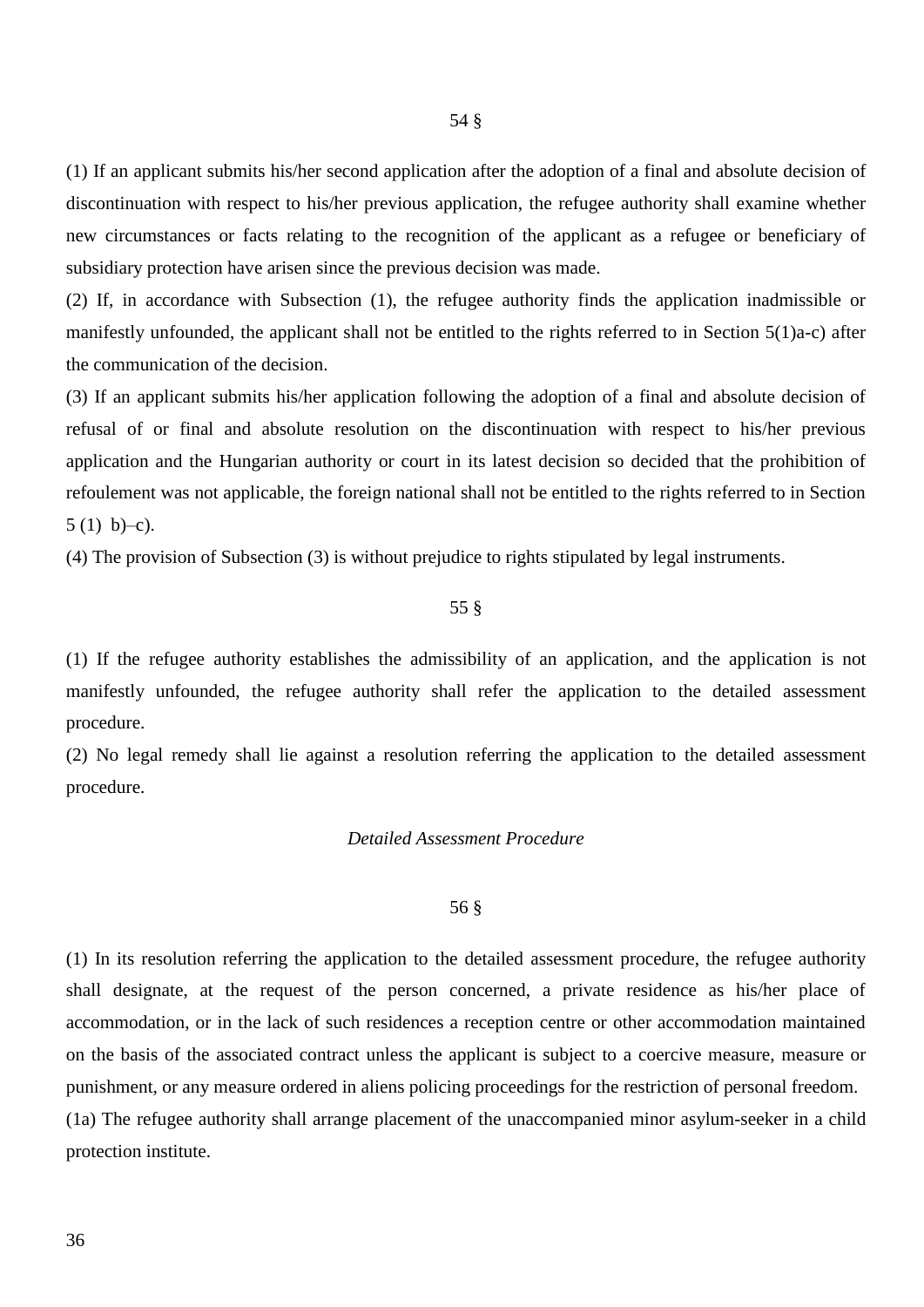(2) The applicant shall reside at the place of accommodation designated for him/her on a residential basis during the detailed assessment procedure and the duration of any court review of the decision made in the detailed assessment procedure.

(3) The detailed assessment procedure shall be completed within two months of the adoption of the resolution referring the application to the detailed assessment procedure.

57 §

The law enforcement agency determined in the decree on the implementation of the present Act shall take part in the detailed assessment procedure as an expert authority.

## 58 §

(1) The refugee authority shall examine in the course of the detailed assessment procedure whether

*a)* the criteria of the recognition of the applicant as a refugee exist, and whether

*b)* there is any reason for exclusion of the recognition of the applicant as a refugee.

(2) If the application for recognition as a refugee is unfounded due to the absence of the criteria of recognition or the existence of a reason for exclusion, the refugee authority shall examine whether

*a)* the criteria of the recognition of the applicant as a person eligible for subsidiary protection exist, and

*b)* there is any reason which excludes the recognition of the applicant as a beneficiary of subsidiary protection.

(3) The application shall be deemed to be unfounded if the conditions of recognition as a refugee do not exist or recognition as a refugee is excluded on the basis of Section 8 (1).

59 §

(1) It indicates the absence of the criteria of recognition as a refugee or as a person eligible for subsidiary protection in particular if

*a)* the applicant's country of origin may be regarded as a safe country of origin;

 $(b)$ <sup>5</sup>

*c)* the applicant fails to disclose the facts and circumstances giving rise to the act of fleeing or his/her declaration relating thereto is incoherent or contradictory, to such an extent that it is not possible to conclude on the basis thereof that s/he was subject to persecution or serious harm or that the risk thereof exists;

*d*) the applicant wilfully supplies false data with respect to his/her identification details and/or nationality;

 5 Provision discontinued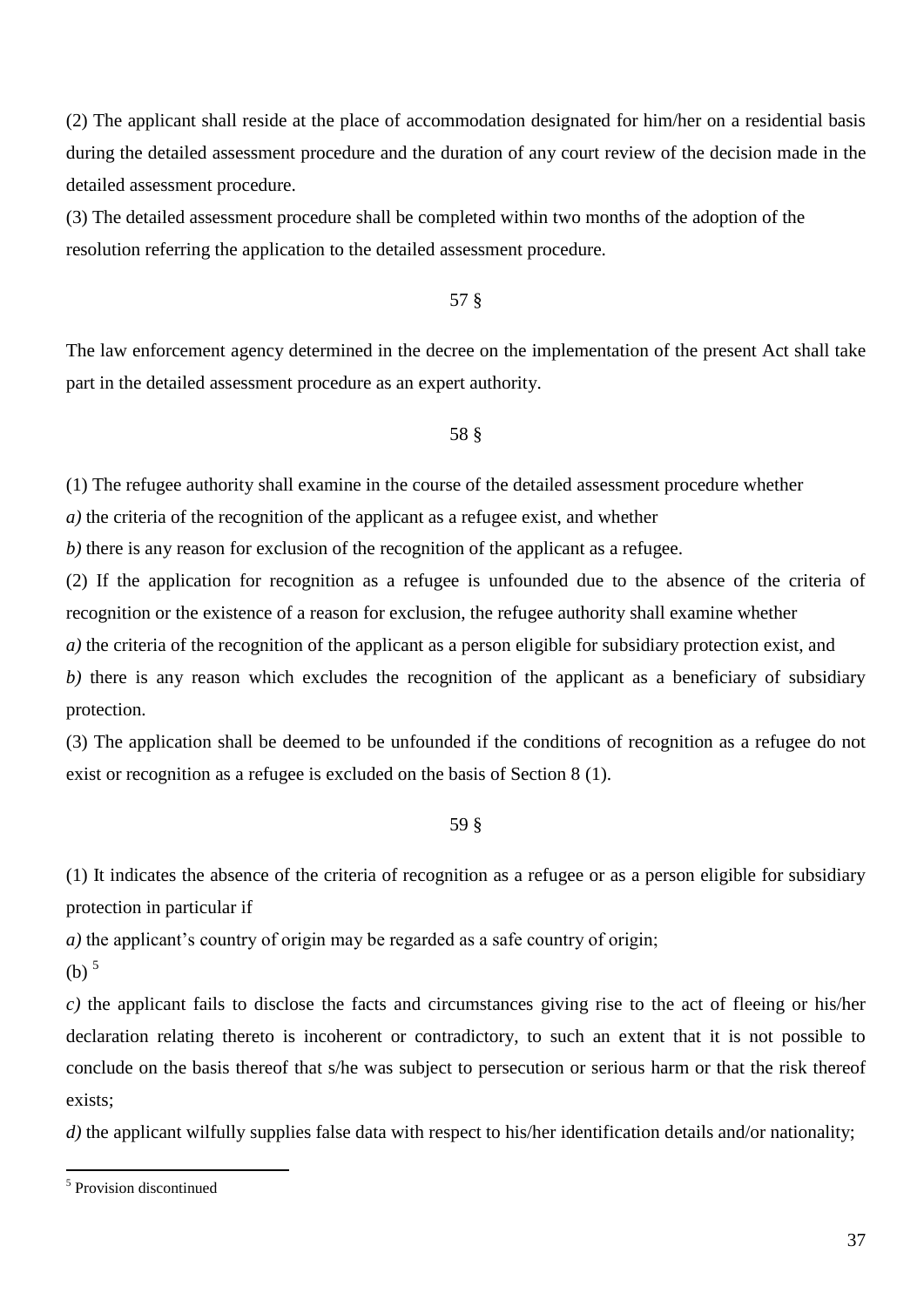e) the applicant wilfully uses a false or forged document for the verification of his/her identity and/or for admission to the country and insists on the untrue contents of the document;

*f)* the applicant destroys his/her travel document or any other document suitable for the establishment of his/her identity and/or wilfully hinders the procedural acts aimed at the establishment of his/her identity;

*g)* the applicant attempts to mislead the refugee authority by concealing material information or retaining documents;

*h*) the applicant submits an application for the sole reason of delaying the implementation of a decision ordering his/her expulsion.

(2) Subsection (1) c) shall not apply, if it is found by a medical expert that the incoherency and contradictory nature of the statements by the applicant is justified by a circumstance arising from the state of health or psychological condition of the applicant.

#### 60 §

(1) Upon the examination of the criteria of recognition, all acts shall be regarded as acts of persecution which are sufficiently serious by their nature, repetition or accumulation, to constitute a severe violation of basic human rights, in particular, the right to life, the prohibition of torture, slavery or servitude and the principle to tie any punishment to statutory provisions.

(2) Persecution may, in particular, take the form of the following acts:

*a)* mental or physical violence, including acts of sexual violence;

*b*) acts committed on account of the sexual orientation of the person concerned;

*c)* acts committed in connection with the childhood of the person concerned;

*d)* legal provisions or administrative measures which are in themselves discriminatory or which are implemented in a discriminatory manner;

*e)* disproportionate or discriminatory measures implemented in criminal proceedings, including disproportionate or discriminatory punishment;

*f)* denial of judicial redress resulting in a disproportionate or discriminatory punishment;

*g)* punishment for refusal to perform military service in a conflict, where performing military service would include crimes or acts falling under the exclusion clauses related to recognition as a refugee or as a beneficiary of subsidiary protection.

61 §

Upon the examination of the criteria of recognition, the following shall be regarded as serious harm *a)* threat of the death penalty;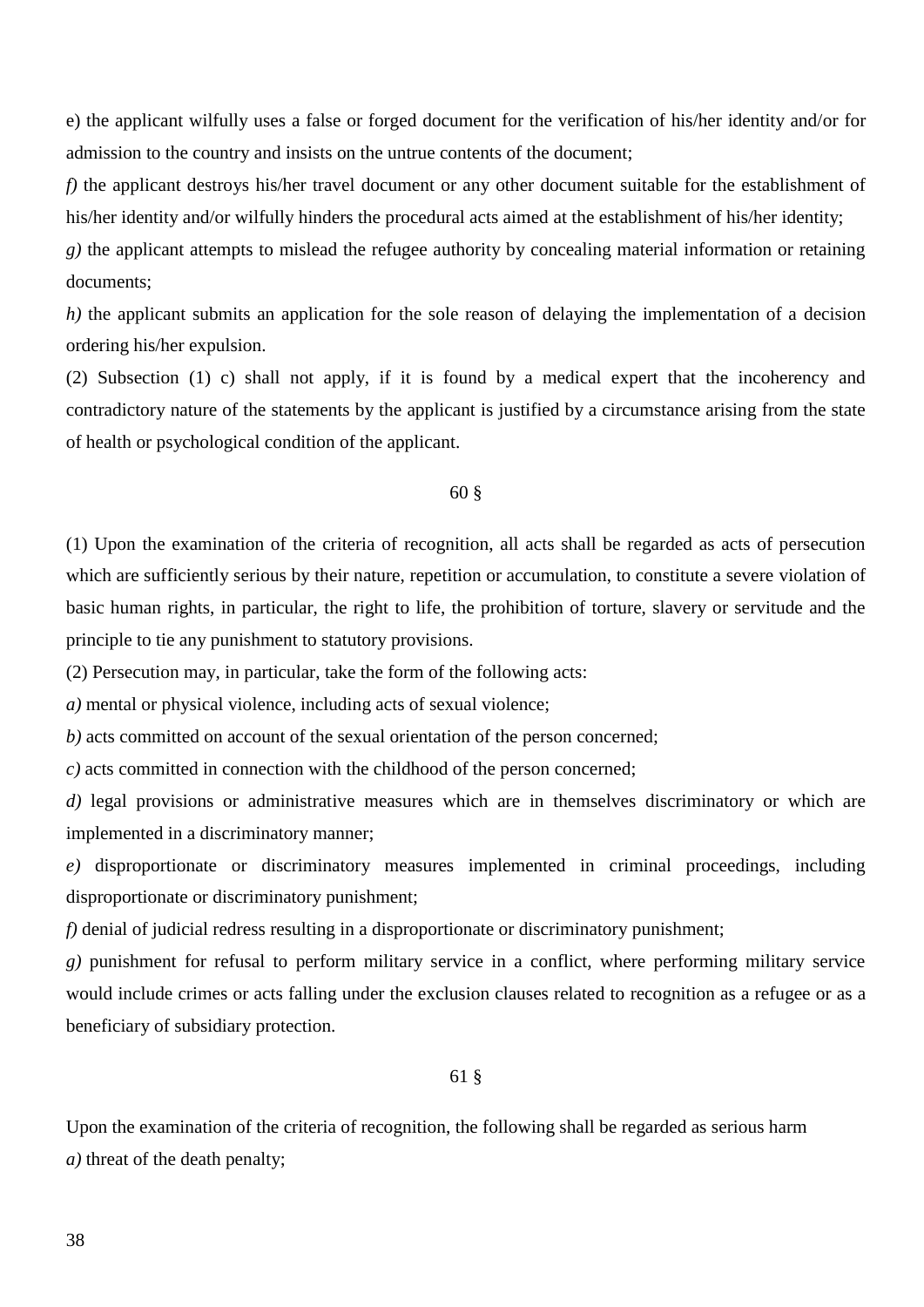*b*) application of torture, cruel, inhuman or degrading treatment or punishment;

*c)* a serious threat to the life or physical integrity of a civilian person which is the consequence of indiscriminate violence used in the course of an international or internal armed conflict.

#### 62 §

When examining the conditions of recognition, there may be the following actors behind persecution or serious harm

*a)* the state from which the applicant was forced to flee;

*b)* a party or organisation controlling the state referred to in Paragraph a) or a substantial part thereof;

*c)* a person or organisation who or which is independent of that referred to in Paragraph a) or b), provided that the state referred to in Paragraph a), as well as the party or organisation referred to in Paragraph b), or any international organisation having under control considerable part of the territory of the state, is unable or unwilling to provide protection against persecution or serious harm.

# 62/A §

(1) In the course of assessment of the conditions of recognition, protection against persecution or serious harm can be considered as provided if it is being provided by:

*a)* the state; or

*b)* parties or organizations, including international organizations, controlling the state or a substantial part of the territory of the state, if they are willing and able to provide protection according to Subsection (2).

(2) The protection against persecution or serious harm must be effective and sustainable. Protection is generally provided if

*a)* the actors specified in Subsection (1) a) and b) take reasonable steps to prevent the persecution or suffering of serious harm, inter alia by operating an effective legal system for the detection, prosecution and punishment of acts constituting persecution or serious harm, and

*b)* the applicant can have access to such protection.

#### 63 §

(1) Protection against persecution or serious harm may be regarded as duly granted if effective tools are available in the state from which the applicant is forced to flee to prevent persecution or acts of serious harm as well as to punish the persons committing acts constituting persecution or causing serious harm, and the applicant can avail himself/herself of such protection.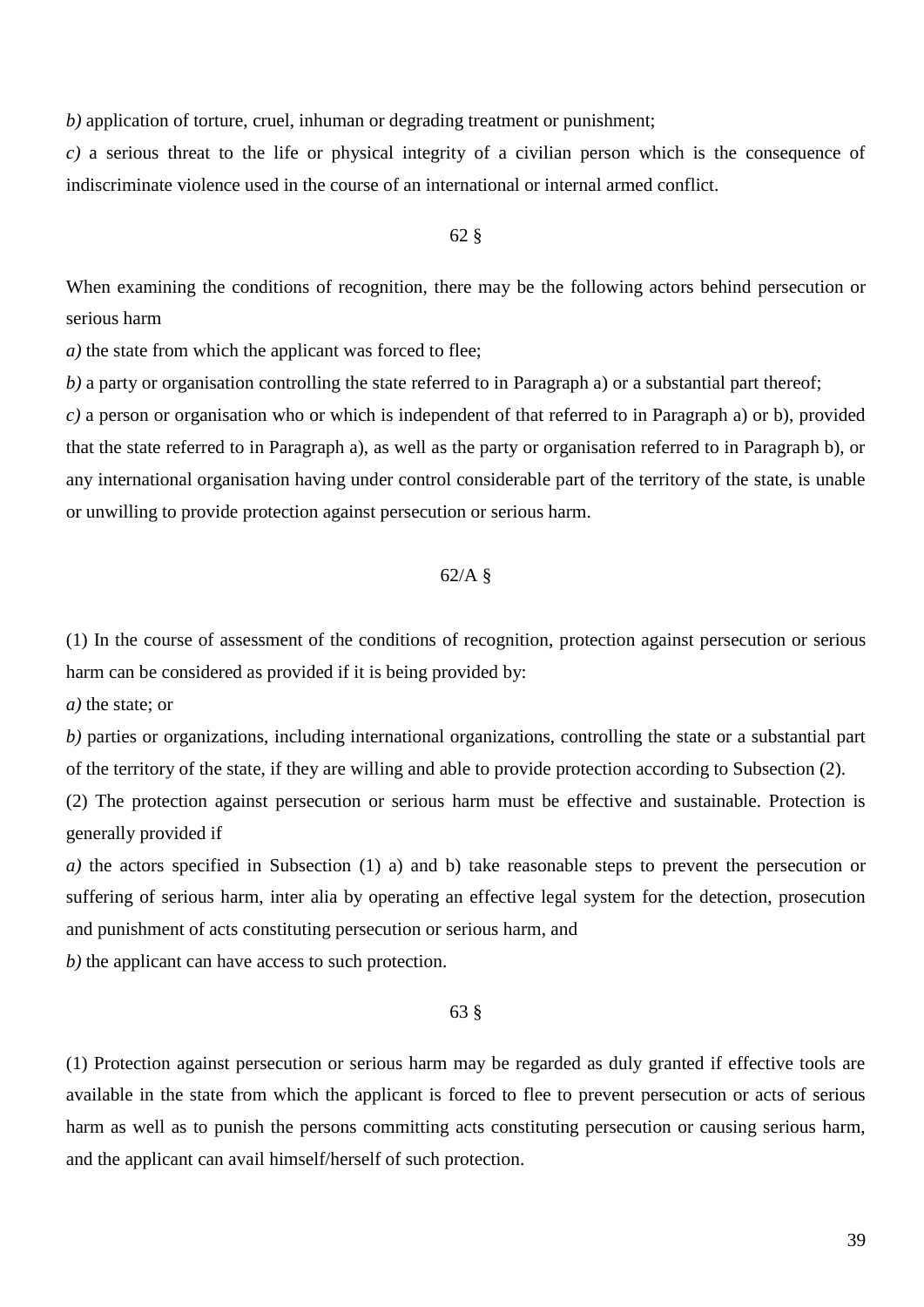(2) Protection defined in Subsection (1) may also be regarded as duly granted if in the state from which the applicant is forced to flee, the requirement of well-founded fear or the effective risk of serious harm does not prevail in a part of the country, and the applicant can reasonably be expected to remain in that part of the country.

#### 64 §

(1) In the course of the assessment of the reasons for persecution defined in Section 6 (1)

*a)* the concept of race shall in particular include considerations of colour, descent, or membership of a particular ethnic group;

*b)* the concept of religion shall in particular include the holding of theistic, non-theistic and atheistic beliefs, the participation in, or abstention from formal worship in private or in public, either alone or in community with others, other religious acts or expressions of view, or forms of personal or communal conduct based on or mandated by any religious belief;

*c)* the concept of nationality shall not be confined to citizenship or lack thereof but shall in particular include membership of a group determined by its cultural, ethnic, or linguistic identity, common geographical or political origins or its relationship with the population of another state;

*d*) a group shall be considered to form a particular social group where in particular:

*da*) members of that group share an innate characteristic, or a common background that cannot be changed, or share a characteristic or belief that is so fundamental to the identity or conscience that a person should not be forced to renounce it, or

*db)* that group has a distinct identity in the relevant country because it is perceived as being different by the surrounding society;

*e)* the concept of political opinion shall in particular include the holding of an opinion or belief on a matter related to the potential actors of persecution and to their policies or methods, whether or not that opinion, thought or belief has been acted upon by the applicant.

(2) A group where a common characteristic of its members is based on their sexual orientation or gender identity may, depending on the circumstances of the country of origin, also qualify as a particular social group.

(3) For the purposes of Subsection (2), sexual orientation shall not include acts related to the perpetrator's sexual orientation which qualify as crimes under the rules of Hungarian law.

(4) When assessing if an applicant has a well-founded fear of being persecuted, it is immaterial whether the applicant actually possesses the racial, religious, social or political characteristic or national affiliation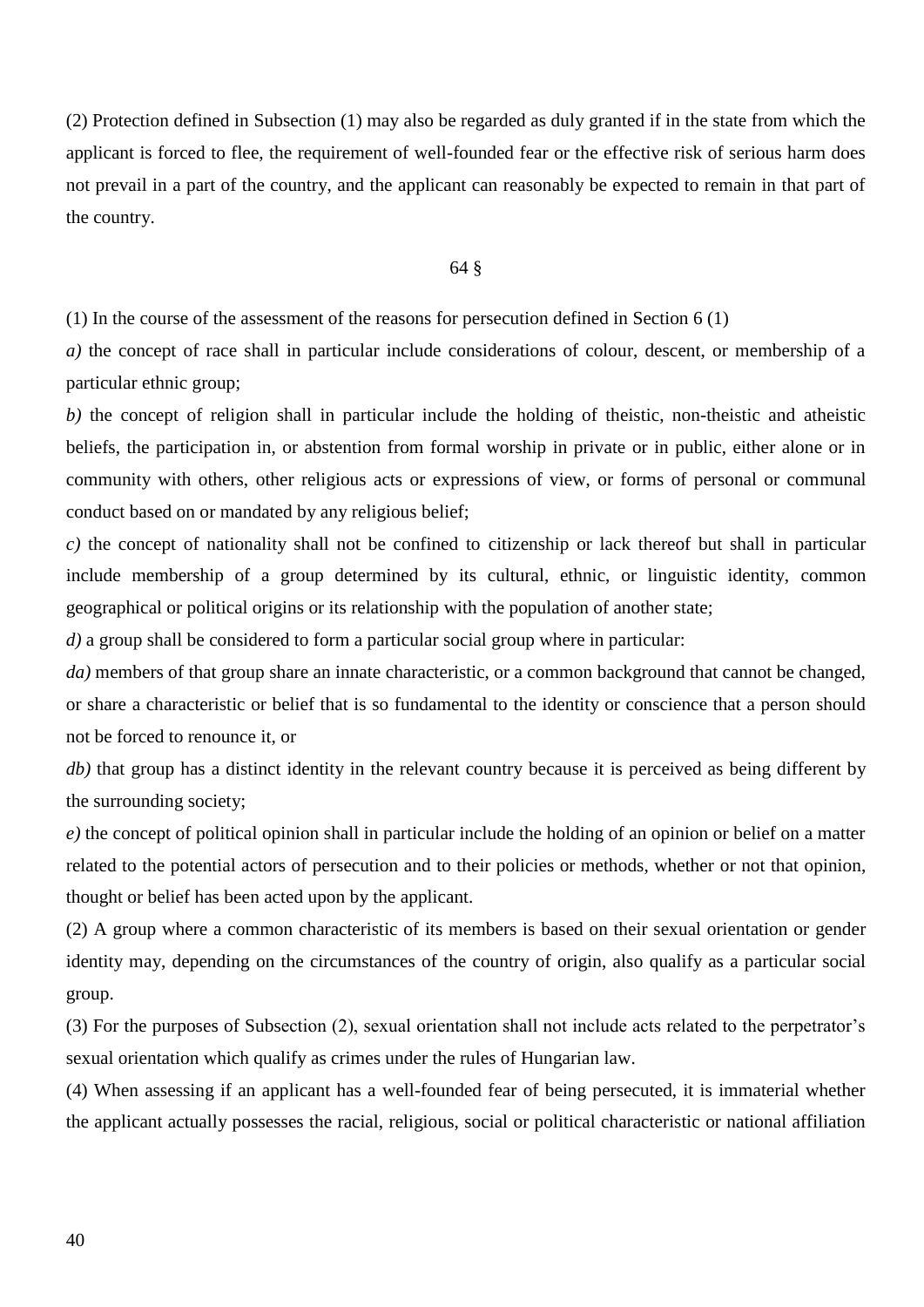which attracts the persecution, provided that such a characteristic is attributed to the applicant by the actor of persecution.

#### 65 §

The criteria of the recognition of an applicant as a refugee are met if there is a nexus between the reasons of persecution under Section 6 (1) and the acts qualifying as persecution under Section 60.

#### 66 §

(1) The detailed assessment procedure shall terminate if the applicant dies.

(2) The refugee authority shall discontinue the detailed assessment procedure if the criteria set forth in Section 52 (2) are met.

(3) The refugee authority shall decide on the basis of information available or shall discontinue the detailed procedure if

*a)* the criteria set forth in Section 52 (2a) b-e) are met,

*b)* the applicant refuses to issue a declaration and thereby hinders the in-merit assessment of the application;

*c)* based on Section 51 (2) or (5), the application should have been rejected without a detailed assessment.

(4) If the refugee authority discontinues the detailed assessment procedure, the provisions set forth in Section 52 (3) shall duly apply thereafter.

(5) The resolution discontinuing the detailed assessment procedure shall be subject to court review on the basis of Section 53 $(3)$  -  $(5)$ .

# 67 §

(1) If the refugee authority establishes the unfounded nature of an application, it shall reject the application.

(2) Simultaneously with the communication of the decision on the recognition, the refugee authority shall inform in writing the foreigner recognised as a refugee or as a beneficiary of subsidiary protection of his/her rights and obligations in his/her mother tongue or in another language understood by him/her.

#### 68 §

(1) A decision rejecting the application may be subjected to court review.

(2) The request for review shall be submitted to the refugee authority within eight days of the communication of the decision. The refugee authority shall forward the request for review, together with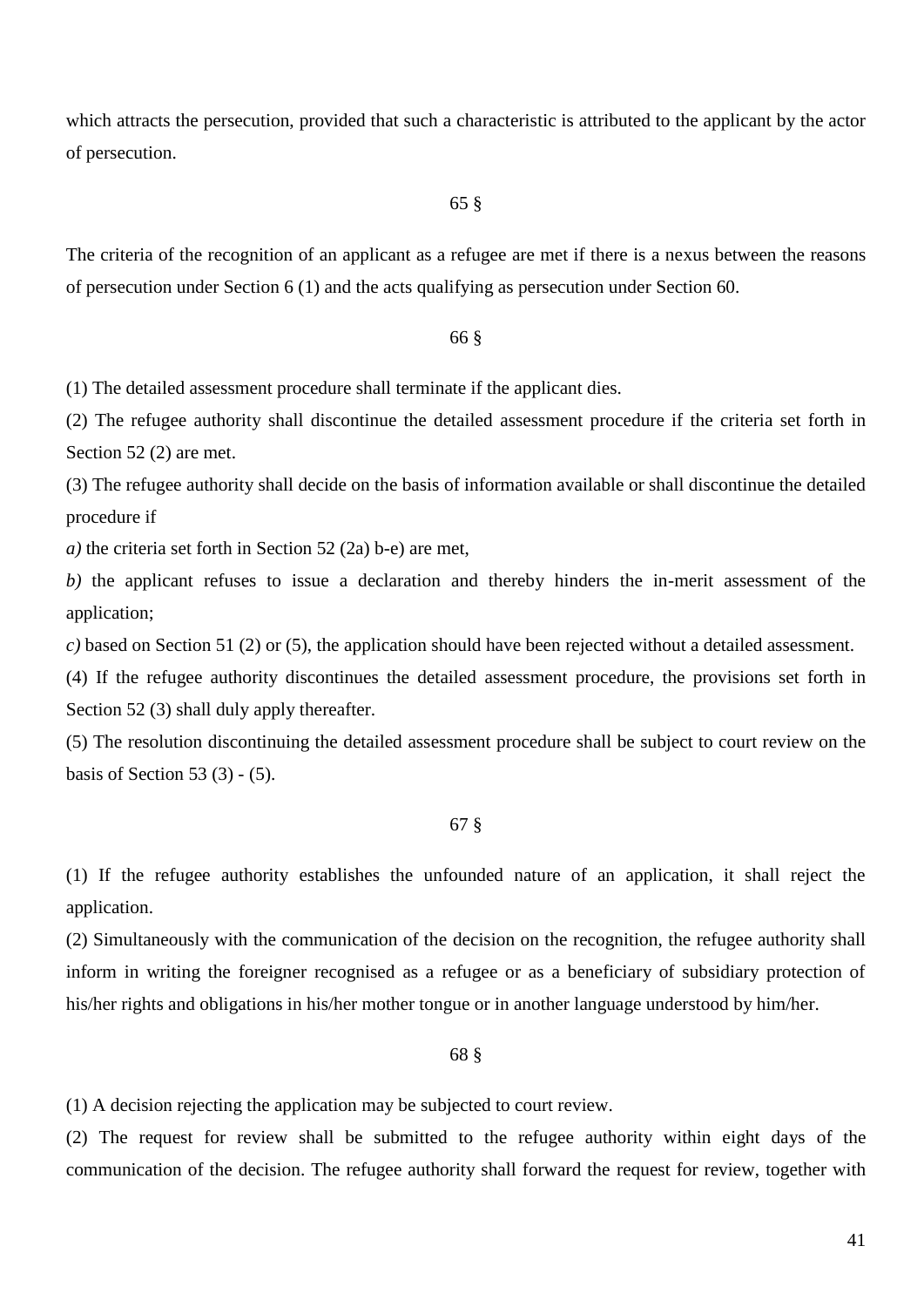the documents of the case and its counter-application, to the court with no delay. The submission of the request for review shall have a suspensive effect on the implementation of the decision of the refugee authority, except in the case set forth in Section 54.

(3) The court shall decide on the request for review in litigious proceedings within sixty days of receipt of the request for review. If the applicant is subject to any coercive measure, measure or punishment, or any measure ordered in aliens policing proceedings for the restriction of personal freedom, the court shall conduct proceedings as a matter of priority.

(4) The personal hearing of the applicant shall be mandatory in the court procedure. The personal hearing may be dispensed with if

*a)* the applicant cannot be summoned from his/her place of accommodation,

*b)* the applicant has departed for an unknown destination, or

*c)* the repeat application is based on the same factual grounds as the previous one.

(5) The court may alter the decision of the refugee authority. No legal remedy shall lie against the decision of the court.

(6) The obligation of the refugee authority to inform the applicant as referred to in Section 67 (2) applies also in cases where the court alters the decision of the refugee authority by recognizing the applicant as refugee or beneficiary of subsidiary protection.

#### *Recognition as Refugee out of Special Consideration*

#### 69 §

(1) The Minister shall proceed ex officio in the course of the recognition of an applicant as a refugee out of special consideration.

(2) No legal remedy shall lie against the decision of the Minister.

### *Dublin procedure*

#### 70 §

(1) If during the detailed assessment procedure the conditions set forth for the application of the Dublin procedure prevail, the provisions stipulated by Sections 49 (2)–(9) and 50 (1)–(2) shall apply.

(2) If the Member State contacted does not take delivery of the applicant and the assessment of the application, the detailed assessment procedure will be continued.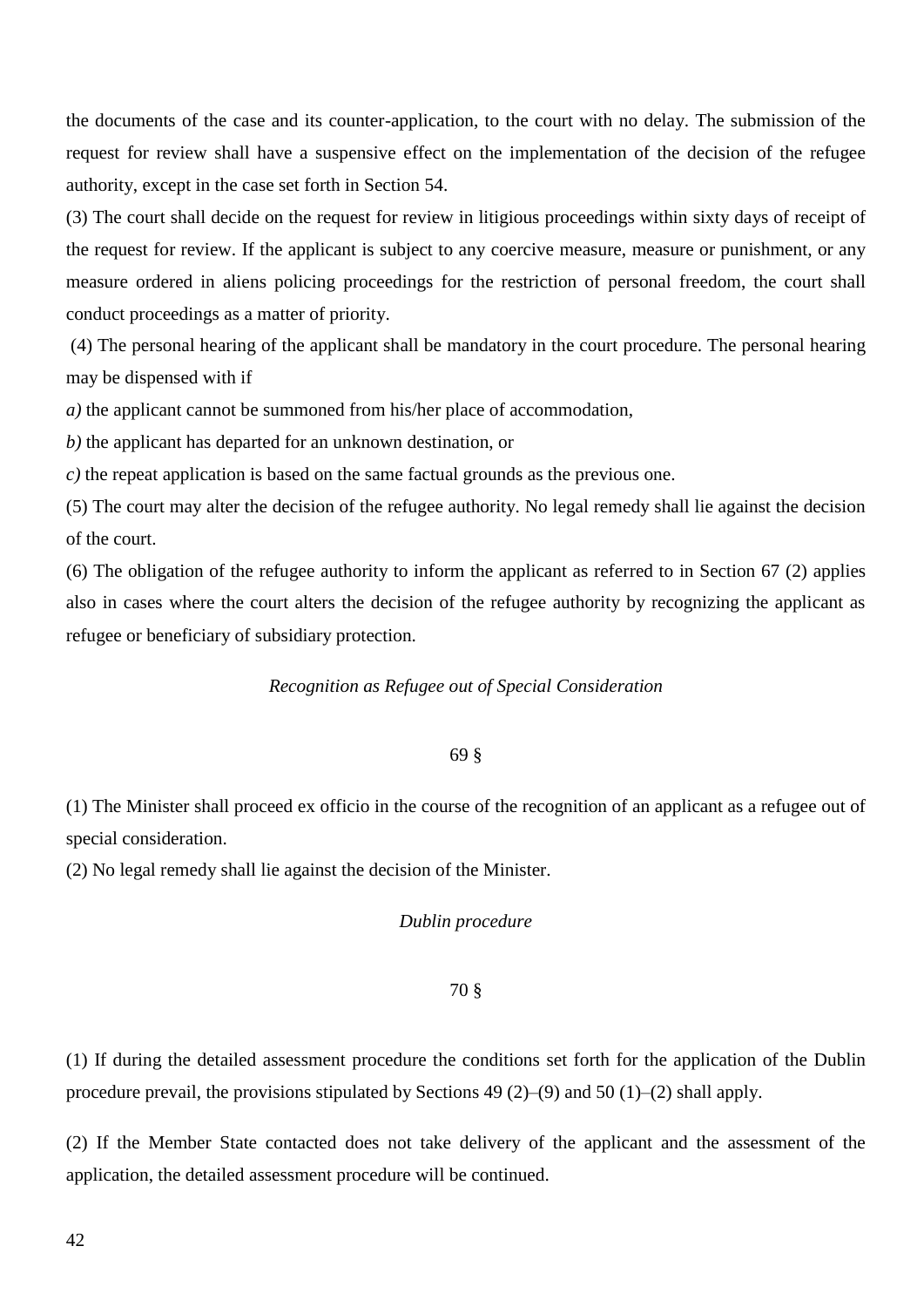# 71 §

(1) If a beneficiary of temporary protection submits an application for recognition as a refugee or beneficiary of subsidiary protection prior to the expiry of the term of temporary protection, the legal status of the temporarily protected person shall be maintained during the assessment of the application as well as in the event of the refusal of the application until the expiry of the term of temporary protection, provided that his/her recognition as a beneficiary of temporary protection has not been revoked.

(2) An application submitted on the basis of Subsection (1) shall be assessed even if temporary protection ceases during the procedure aimed at recognition as a refugee or as a beneficiary of subsidiary protection. In this case, the applicant shall have the rights and obligations stipulated in Section 5.

# *Airport Procedure*

#### 72 §

(1) If a foreigner submits his/her application at an international air traffic border crossing point prior to entry in the territory of Hungary, the provisions of the present Chapter shall apply with the differences laid down in the present Section.

(2) The applicant shall not be entitled to the rights stipulated in Section 5 (1) a) and c) during the airport procedure.

(3) The refugee authority shall provide for the placement of the applicant in the accommodation facility located in the transit area of the airport.

(4) In the airport procedure, the preliminary assessment procedure shall be completed within eight days. The refugee authority shall provide for the immediate communication of the decision made in the preliminary assessment procedure.

(5) The applicant shall be authorised to enter the territory of Hungary if

*a)* the preliminary assessment procedure is closed with a resolution referring the application to the detailed assessment procedure or

*b)* a period of eight days has elapsed since the submission of the application.

(6) The provisions applicable in airport procedure shall not apply if the application is submitted by a person in need of special treatment.

*Revocation of Recognition as Refugee or Beneficiary of Subsidiary Protection*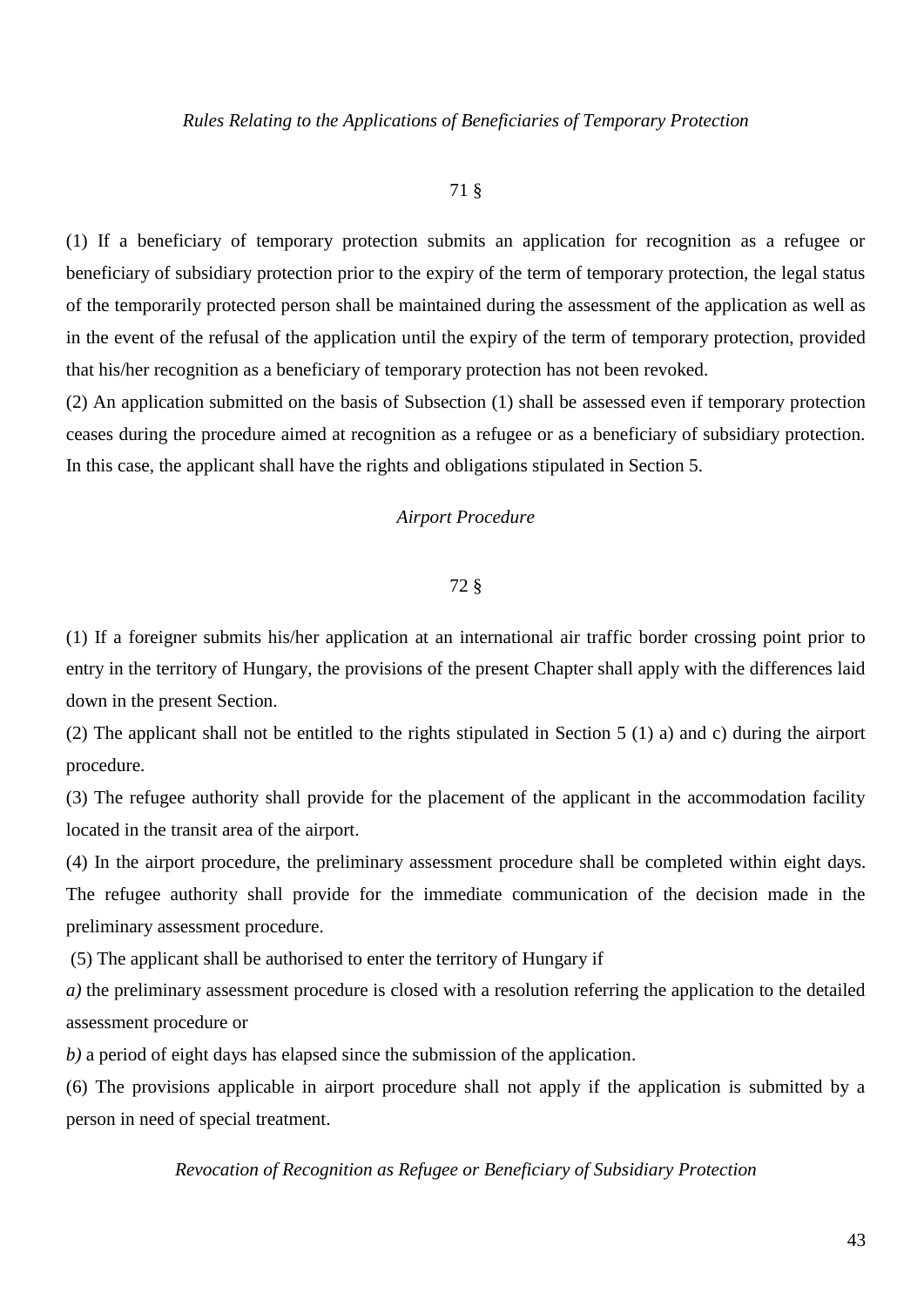#### 72/A §

(1) The procedure for revoking the recognition of the refugee or beneficiary of subsidiary protection status shall start ex officio – except in the case of a renunciation of the status in written form.

(2) The provisions set forth in Chapter VII of the present Act shall apply accordingly to the procedure for revoking the recognition of the refugee or beneficiary of subsidiary protection status.

## 73 §

(1) If the refugee authority establishes upon the revision of the existence of the criteria of recognition as a refugee or eligibility for subsidiary protection that recognition is to be revoked, it shall notify the refugee or the beneficiary of subsidiary protection thereof in writing, in his/her mother tongue or in another language understood by him/her.

(2) Simultaneously with the above notification, the refugee authority shall call upon the refugee or the beneficiary of subsidiary protection to state the reasons, within the time limit set, which verify or substantiate the existence of the criteria of recognition as a refugee or beneficiary of subsidiary protection and that no reason for exclusion exists.

(3) The refugee authority shall hear the refugee or the beneficiary of subsidiary protection in person. A hearing in person shall be dispensed with if the foreigner

*a)* cannot be summoned from his/her place of residence,

*b)* has departed for an unknown destination, or

*c)* fails to present him/herself in the hearing upon written call and fails to justify his/her reasons to stay away.

#### 74 §

(1) If the refugee authority establishes that no circumstance giving rise to the revocation of recognition exists, it shall discontinue the procedure. No legal remedy shall lie against a resolution discontinuing the procedure.

(2) If the refugee authority establishes the existence of any of the circumstances set forth in Section 11 (2) in the case of a refugee or in Section 18 (2) in the case of a beneficiary of subsidiary protection, it shall revoke the recognition as a refugee or a beneficiary of subsidiary protection.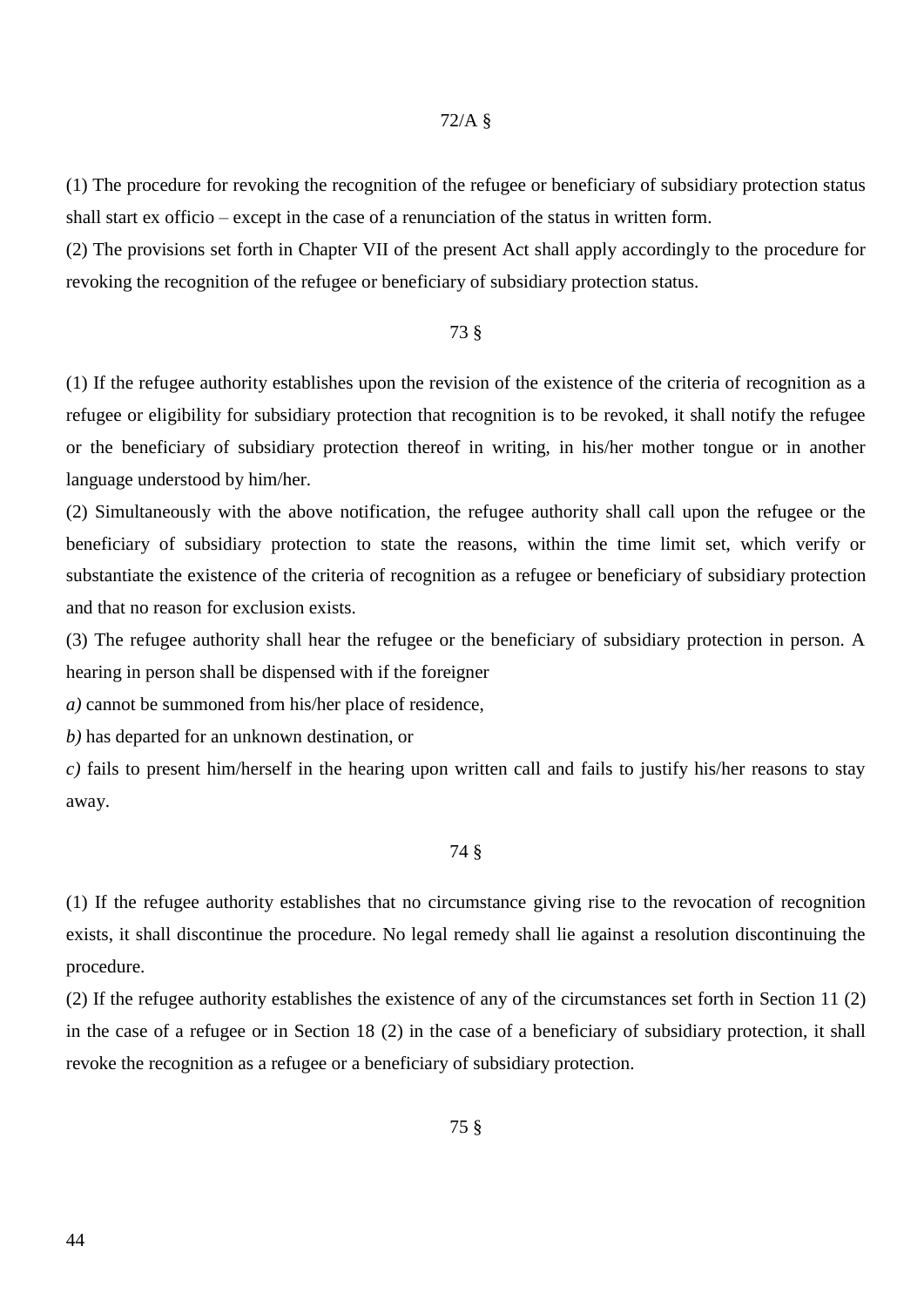(1) A decision revoking recognition as a refugee or a beneficiary of subsidiary protection maybe subject to court review, unless the revocation is based on the waiving of the legal status by the holder.

(2) The statement of claim (*kereset*) shall be submitted to the refugee authority within fifteen days of the communication of the decision. The refugee authority shall forward the statement of claim, together with the documents of the case and its counter-application, to the court with no delay. The submission of the statement of claim shall have a suspensive effect on the implementation of the decision of the refugee authority.

(3) The Court shall decide on the statement of claim in a litigious procedure within sixty days of receipt of the statement of claim.

(4) The personal hearing of the applicant shall be mandatory in the court procedure. The personal hearing shall be dispensed with if the foreigner

*a)* cannot be summoned from his/her place of residence, or

*b)* has departed for an unknown destination.

(5) No legal remedy shall lie against a decision to close the procedure by the court.

*Review of the existence of the conditions for recognition as a beneficiary of subsidiary protection*

# 75/A §

For the review whether the conditions for recognition as a beneficiary of subsidiary protection exist, the provisions of Chapter VII and Sections 56–68 shall apply accordingly.

# *Chapter IX*

# *PROCEDURE AIMED AT RECOGNITION AS BENEFICIARY OF TEMPORARY PROTECTION*

## 76 §

(1) Based on the Minister's proposal, the Government shall adopt a normative decision with respect to the recognition of eligibility for temporary protection as defined in Section 19 b).

(2) The decision under Subsection (1) shall state the term upon the expiry of which or the fact upon the occurrence of which temporary protection shall cease.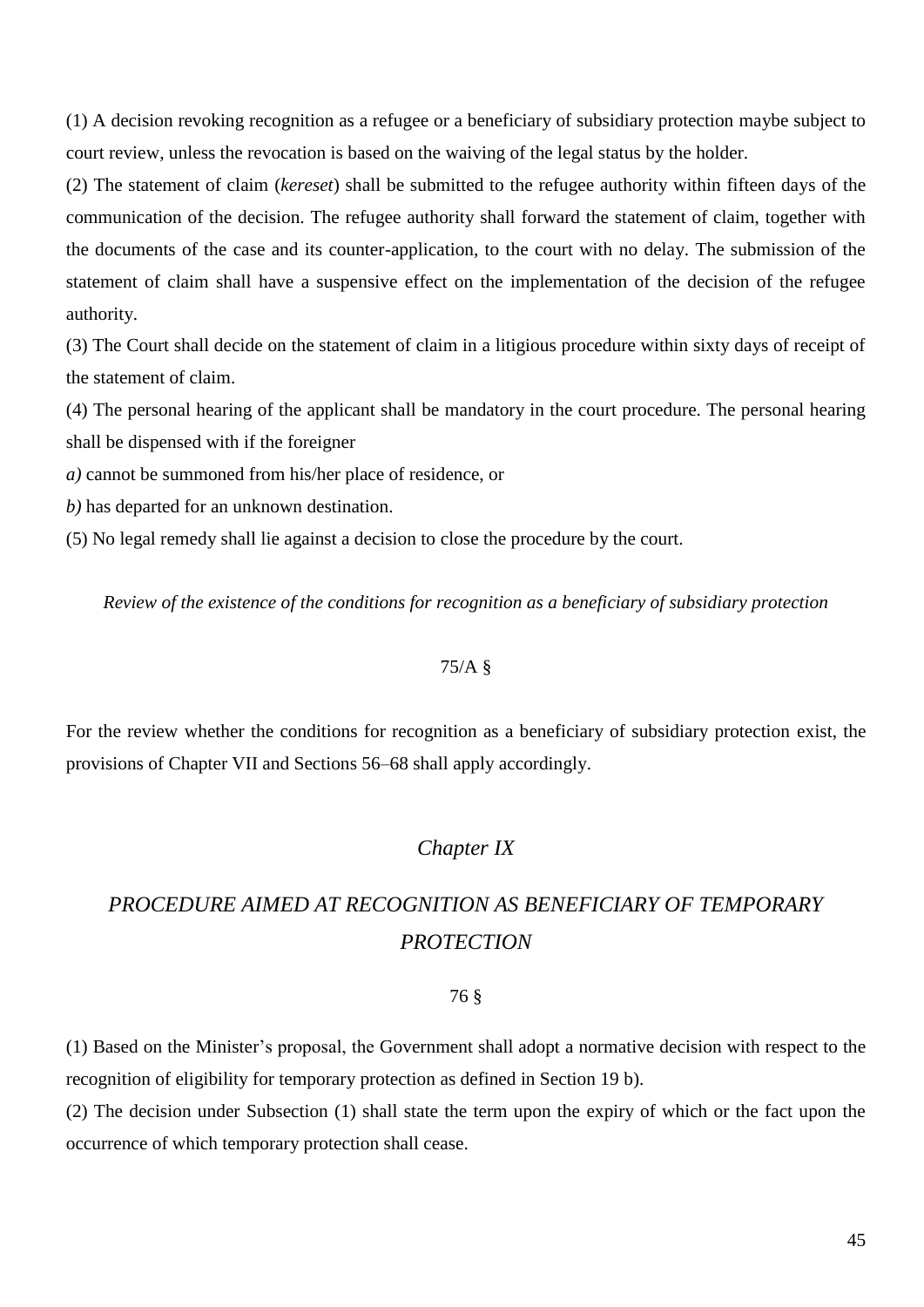(3) In the procedure aimed at recognition as a beneficiary of temporary protection, the refugee authority and the court shall not obtain the report referred to in Section 41 (2).

(4) The provisions set forth in Subsections (1) - (3) shall duly apply to a decision regarding the maintenance of temporary protection following the expiry of the term or the occurrence of the fact determined in Section 24 (1).

#### 77 §

(1) A person seeking recognition as a beneficiary of temporary protection (in the present Chapter hereinafter referred to as the "applicant") shall verify or substantiate that s/he forms part of a group of persons fleeing *en masse* who are entitled to protection under Section 19 a) or b).

(2) An application for recognition as a beneficiary of temporary protection (in this Chapter hereinafter referred to as the "application") is unfounded if the applicant

*a)* fails to verify or substantiate that s/he is a member of a group entitled for protection under Section 19 a) or b), or

*b)* his/her recognition as a beneficiary of temporary protection is excluded based on Section 21.

(3) A procedure aimed at the recognition of a foreigner as a beneficiary of temporary protection shall be completed within fourtyfive days. The administrative time limit may not be extended.

(4) In the procedure aiming at the recognition as temporarily protected person, the provisions of Chapter VII shall apply accordingly.

#### 78 §

(1) In the course of the procedure aimed at recognition as a beneficiary of temporary protection, the refugee authority shall obtain the position of the law enforcement agency determined in the decree on the implementation of the present Act as expert authority.

(2) The law enforcement agency determined in the decree on the implementation of the present Act shall meet the request of the refugee authority within thirty working days. The administrative time limit of the procedure of the expert authority may not be extended.

#### 79 §

(1) If the refugee authority establishes that the application is unfounded, it shall reject the application.

(2) Legal remedy shall lie against the decision of the refugee authority rejecting the application in accordance with the provisions set forth in Section 68.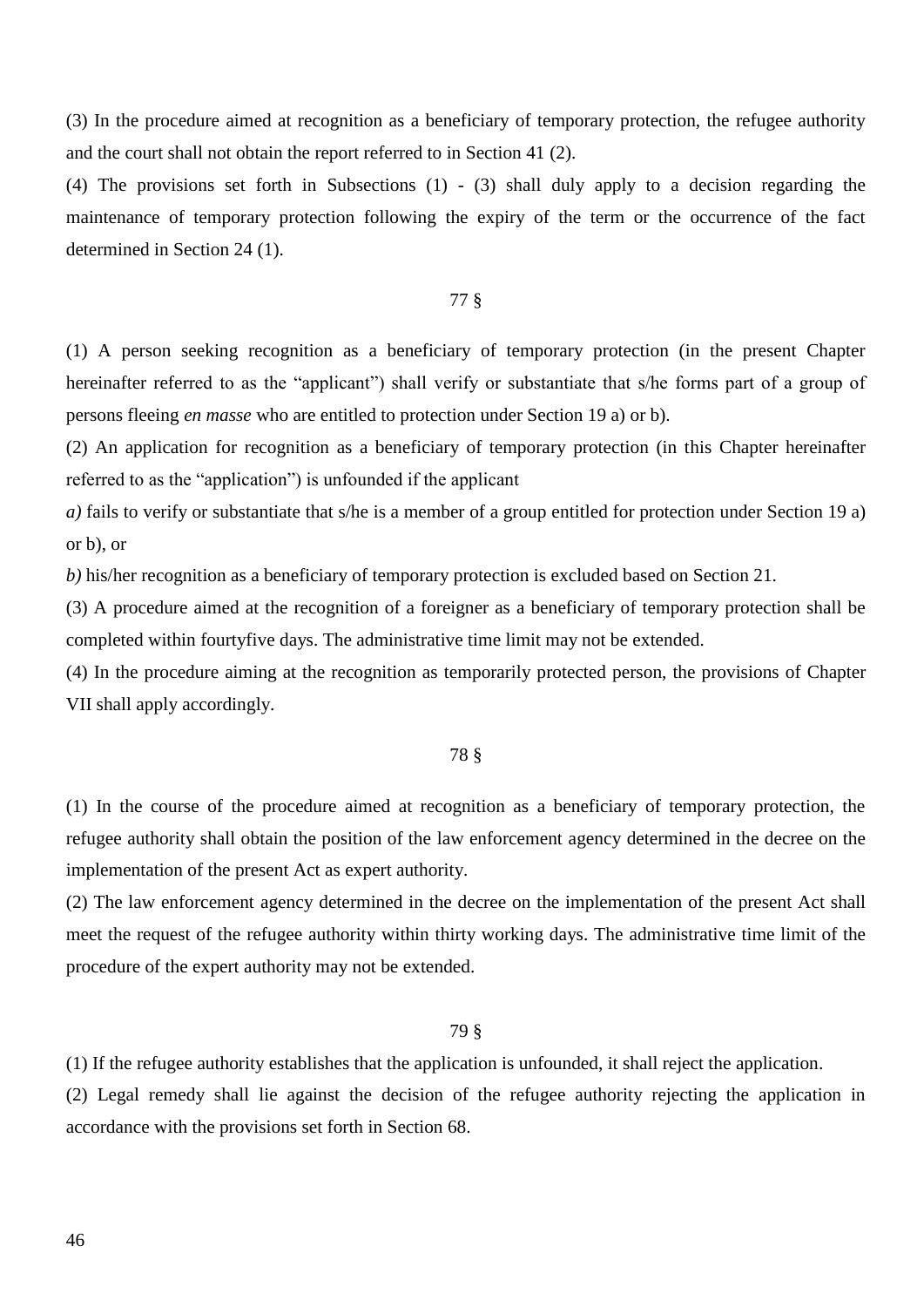(3) Simultaneously with the communication of the decision positively responding to the application, the refugee authority shall inform in writing the foreigner recognised as a beneficiary of temporary protection of his/her rights and obligations in his/her mother tongue or in another language understood by him/her.

#### *Revocation of Recognition as Temporarily Protected Person*

# 79/A §

(1) The procedure aiming at the revocation of the recognition of a foreigner as a beneficiary of temporary protection shall start ex officio except the case set forth in Section 25 (2) a) and c).

(2) In the procedure aiming at the revocation of the recognition of a foreigner as a beneficiary of temporary protection the provisions of Chapter VII shall apply accordingly.

#### 80 §

(1) If the refugee authority establishes the existence of any of the circumstances set forth in Section 25(2), it shall revoke the recognition as a beneficiary of temporary protection.

(2) Legal remedy shall lie against the decision withdrawing recognition as a beneficiary of temporary protection, except as set out in Subsection (3), in accordance with the provisions set forth in Section 75.

(3) If recognition as a beneficiary of temporary protection was revoked on the basis of Section 25 (2)a), no legal remedy shall lie against the decision revoking recognition.

# *Chapter X*

#### *DATA MANAGEMENT*

#### 81 §

The refugee authority shall manage the personal details of refugees, beneficiaries of subsidiary and temporary protection and persons seeking recognition (hereinafter collectively referred to as "persons coming under the effect of the present Act") and the data related to their stay, the provisions and benefits which they are entitled to as well as any changes therein in the refugee records for the purpose of

*a)* establishment of the existence of the legal status of refugee, beneficiaries of subsidiary or temporary protection and providing the benefits which are attached thereto,

*b)* establishment of the entitlement to the provisions and benefits determined in the present Act and in separate legal rule,

*c)* identification,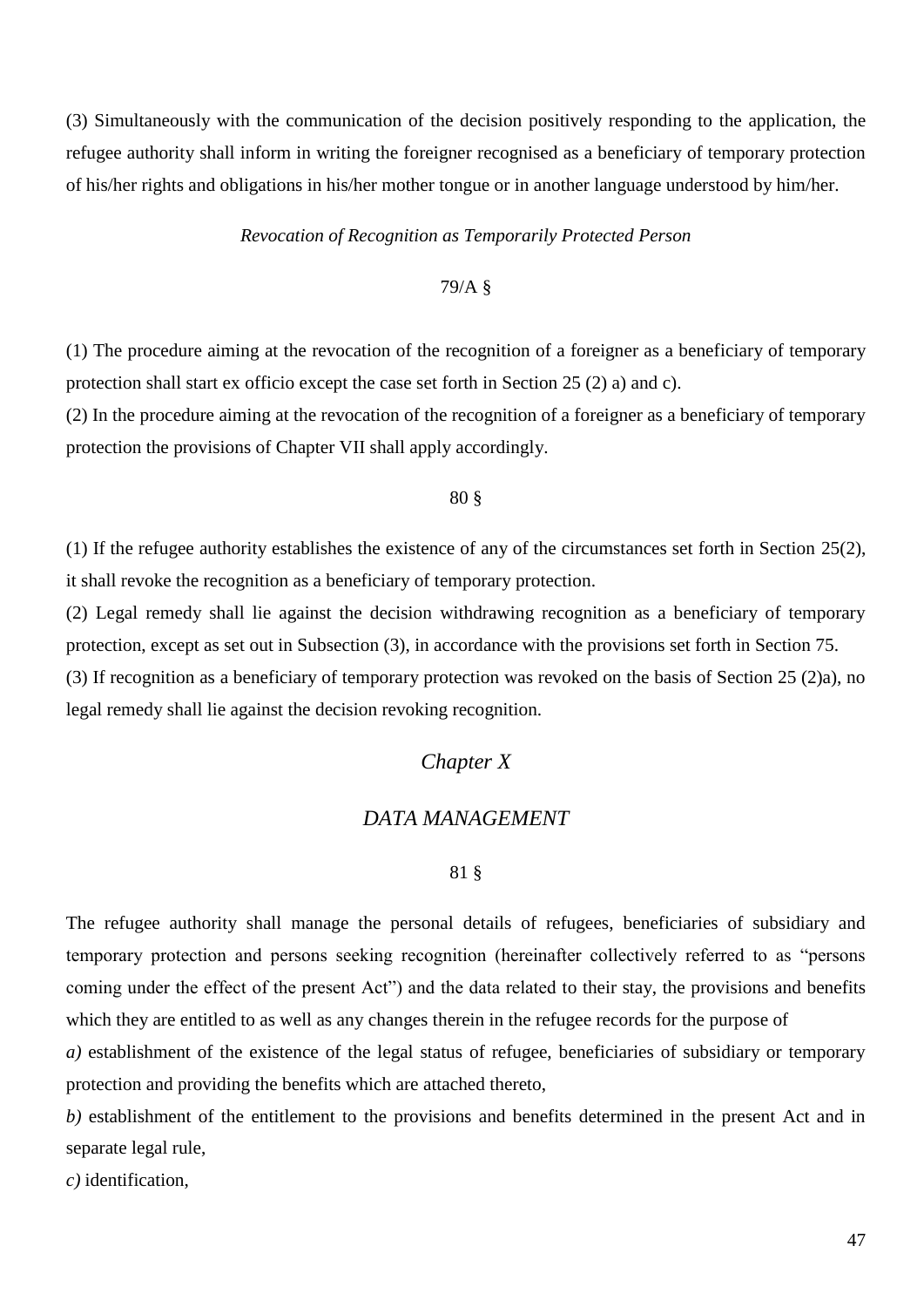*d)* prevention of parallel procedures and

*e)* establishment of the multiple submission of applications.

82 §

For the purposes of the present Chapter, the following details of the persons coming under the effect of the present Act shall qualify as natural identification data:

*a)* surname(s) and first name(s);

*b)* surname(s) and first name(s) at birth;

*c)* former surname(s) and first name(s);

*d)* pseudonym(s);

*e)* place and date of birth;

*f)* sex;

*g)* mother's surname(s) and first name(s);

*h*) current and former nationality, nationalities or stateless status;

*i*) in case of refugee or beneficiary of subsidiary protection, the personal identifier.

#### 83 §

(1) The refugee records shall contain the following details of a person coming under the effect of the present Act:

*a)* natural identification data;

*b)* facial image;

*c)* fingerprints of persons older than fourteen years of age;

*d)* if the applicant is an unaccompanied minor, this fact,

*e*) if the applicant was taken over in the Dublin procedure, this fact and the date of the take-over,

*f*) the date of submission of the application for recognition as refugee or beneficiary of subsidiary or temporary protection as well as the date of the withdrawal of such application*,*

*g*) the fact and the date of recognition as refugee or beneficiary of subsidiary or temporary protection, the name of the authority or court issuing the recognition decision as well as the number of persons covered by the decision,

*h*) the fact, reason and date of rejecting the application for recognition, the discontinuation of the procedure and the revocation of the recognition; the name of the authority or court that made the decision, and the number of persons covered by the decision;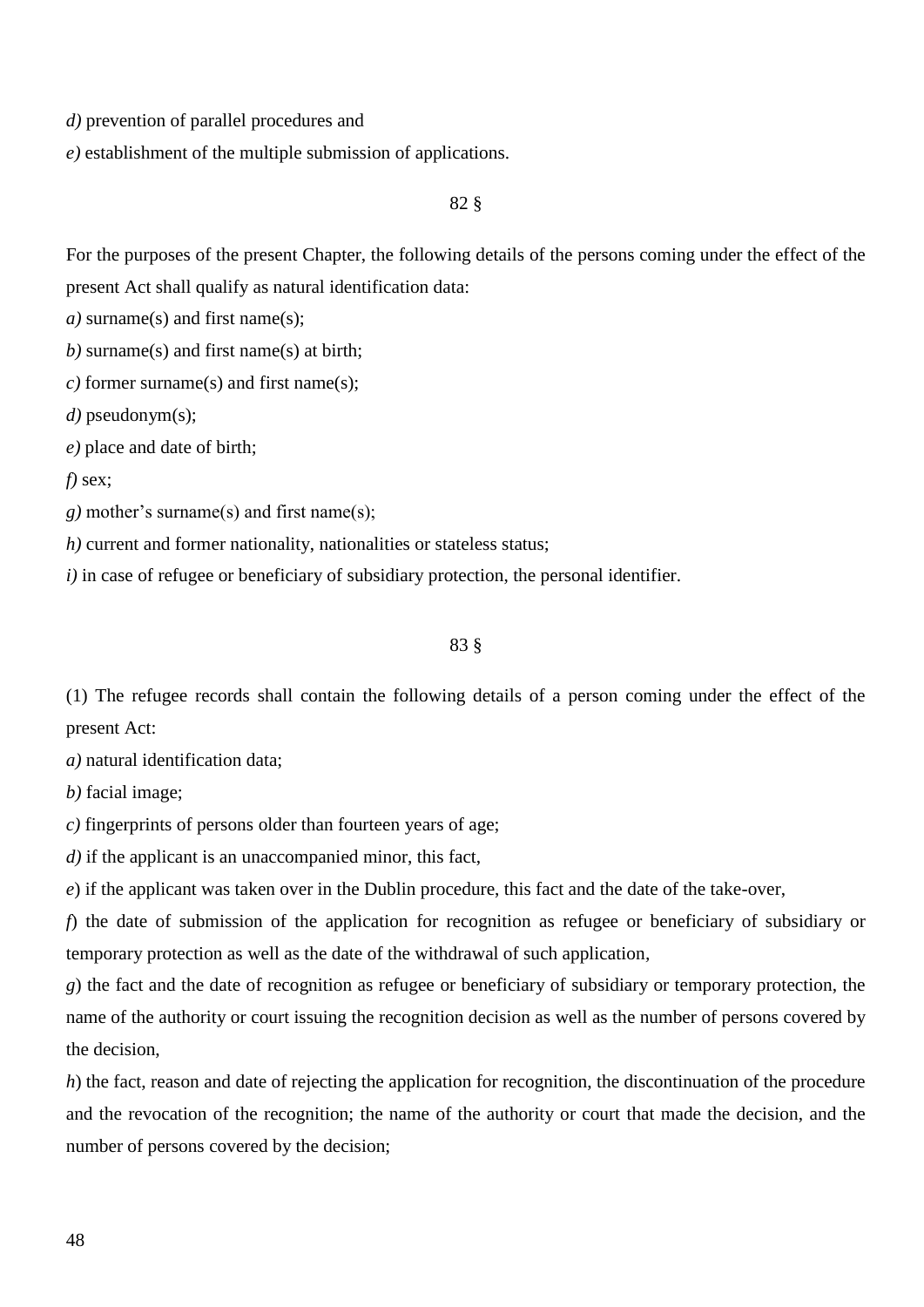*i*) the fact and reason of the hand-over of the applicant in Dublin procedure, the dates of the resolution providing for the hand-over as well as of the actual hand-over, and the number of persons covered by the resolution,

*j)* marital status, occupation, education of the person seeking recognition;

*k)* place of residence, place of stay and accommodation of the person seeking recognition, as well as the beneficiary of subsidiary and temporary protection receiving provisions and benefits under this Act;

*l)* name of country of origin;

*m)* from among data relating to racial or national affiliation, membership of particular social group, religion or political convictions, those which the person referred to in the reasoning part of his/her application;

*n*) data of identification and travel documents (identification mark and number of document, term of validity, date of issuance, name of issuing authority, place of issuance);

*o)* natural identification data of family members arriving together with him/her and the legal title of residence in Hungary;

*p)* data relating to his/her income and pecuniary situation which were contained in his/her declaration, the document supplied by him/her or in the data supplied by the tax authority and/or the agency fulfilling social security responsibilities.

*q*) the fact and date of the proceedings initiated ex officio;

*r)* the fact and date of the procedural actions carried out during the asylum proceedings on the basis of the present Act;

*s)* the legal base, time limit or duration, location, name of ordering authority, number of decision ordering asylum detention of the person seeking recognition;

*t)* the legal base, number of decision, name of authority ordering a designated place of stay as well as the parameters of the designated place of stay;

*u*) the amount of asylum bail and the date of the deposit, return and transfer to the state.

(1a) The record as per Subsection (1) qualifies as official authentic record in relation to data specified by Subsection (1)c) f-i) h) q) and r).

(2) The refugee authority shall manage for a period of ten years

*a)* the data stipulated by Subsection (1) a) - o) and  $q$ ) – r), reckoned from the refusal of the application, or the discontinuation of the procedure or the cessation of recognition;

*b)* the data determined in Subsection (1) p), reckoned from the cessation of entitlement to the provisions and benefits determined in the present Act and in a separate legal rule or from the repayment of repayable subsidies or from the lapse of a claim.

(3) The purpose of the recording and storage of fingerprints is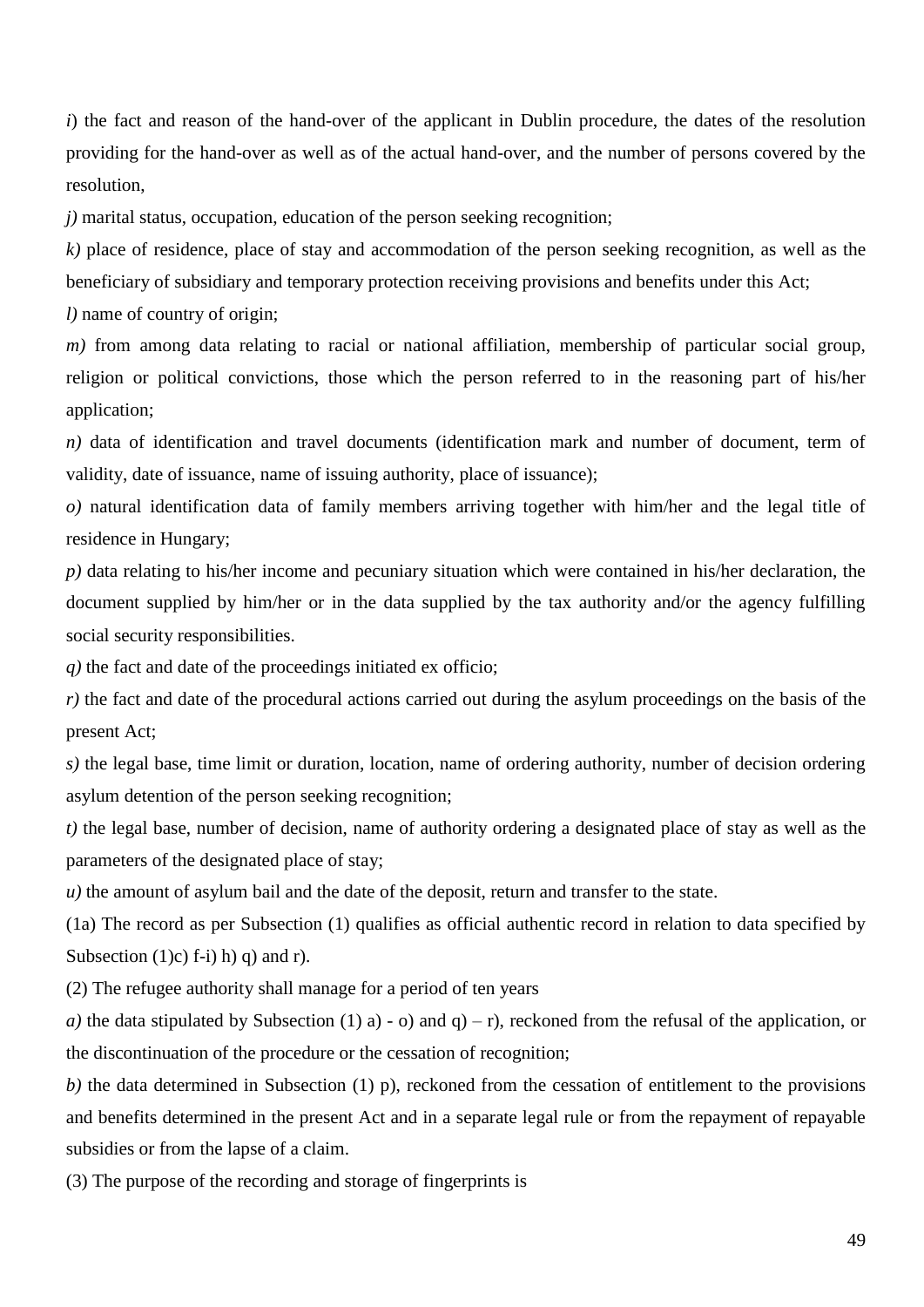*a)* to implement the provision stipulated by Regulation (EU) No 603/2013 of the European Parliament and of the Council of 26 June 2013 on the establishment of 'Eurodac' for the comparison of fingerprints for the effective application of Regulation (EU) No 604/2013 establishing the criteria and mechanisms for determining the Member State responsible for examining an application for international protection lodged in one of the Member States by a third-country national or a stateless person and on requests for the comparison with Eurodac data by Member States' law enforcement authorities and Europol for law enforcement purposes, and amending Regulation (EU) No 1077/2011 establishing a European Agency for the operational management of large-scale IT systems in the area of freedom, security and justice;

*b)* to ensure access in case of persons seeking recognition older than 12 years of age, based on Articles 21 and 22 of Regulation No. 767/2008/EC of the European Parliament and of the Council of 9 July 2008 (hereinafter: VIS Regulation) concerning the Visa Information system (VIS) and the exchange of data between Member States on short-stay visas (VIS Regulation).

(4) The refugee authority shall, without delay, forward the fingerprints recorded for the purpose stipulated by Subsection (3)a together with the natural identification data and nationality verified by the person seeking recognition or, in the absence of verification, stated by the person seeking recognition, as well as the designated place of accommodation, to the data processing agency referred to in Subsection (5).

(5) For the purposes of the range of data determined in Subsection (4), the agency determined in the ministerial decree shall be the data processing agency. The data manager shall be responsible for forwarding data to the central unit of Eurodac, for receiving and collating them.

(6) The refugee authority shall exclusively manage finger print information recorded for the purpose stipulated by Subsection (3)b) in order to process searches according to Articles 21 and 22 of the VIS Regulation, and shall subsequently delete them with no delay.

(7) Documents issued on the basis of the present Act shall contain the information from among the information registered by the refugee records necessary for the verification of the identity of the holder and the validity of entitlements provided by the document.

(8) The refugee authority shall manage the fingerprints and facial image of the third country national recognized as beneficiary of temporary protection in accordance with EC Resolution 1030/2002/EC (13 June 2002) amended by EC Resolution 380/2008/EC (18 April 2008) on the establishment of the uniform format of residence permits for third country nationals.

(9) The refugee authority shall manage the fingerprints stipulated by Subsection (8) in the context of Article 1 (4) of EC Resolution 1030/2002/EC (13 June 2002) amended by EC Resolution 380/2008/EC (18 April 2008) on the establishment of the uniform format of residence permits for third country nationals, till the end of that.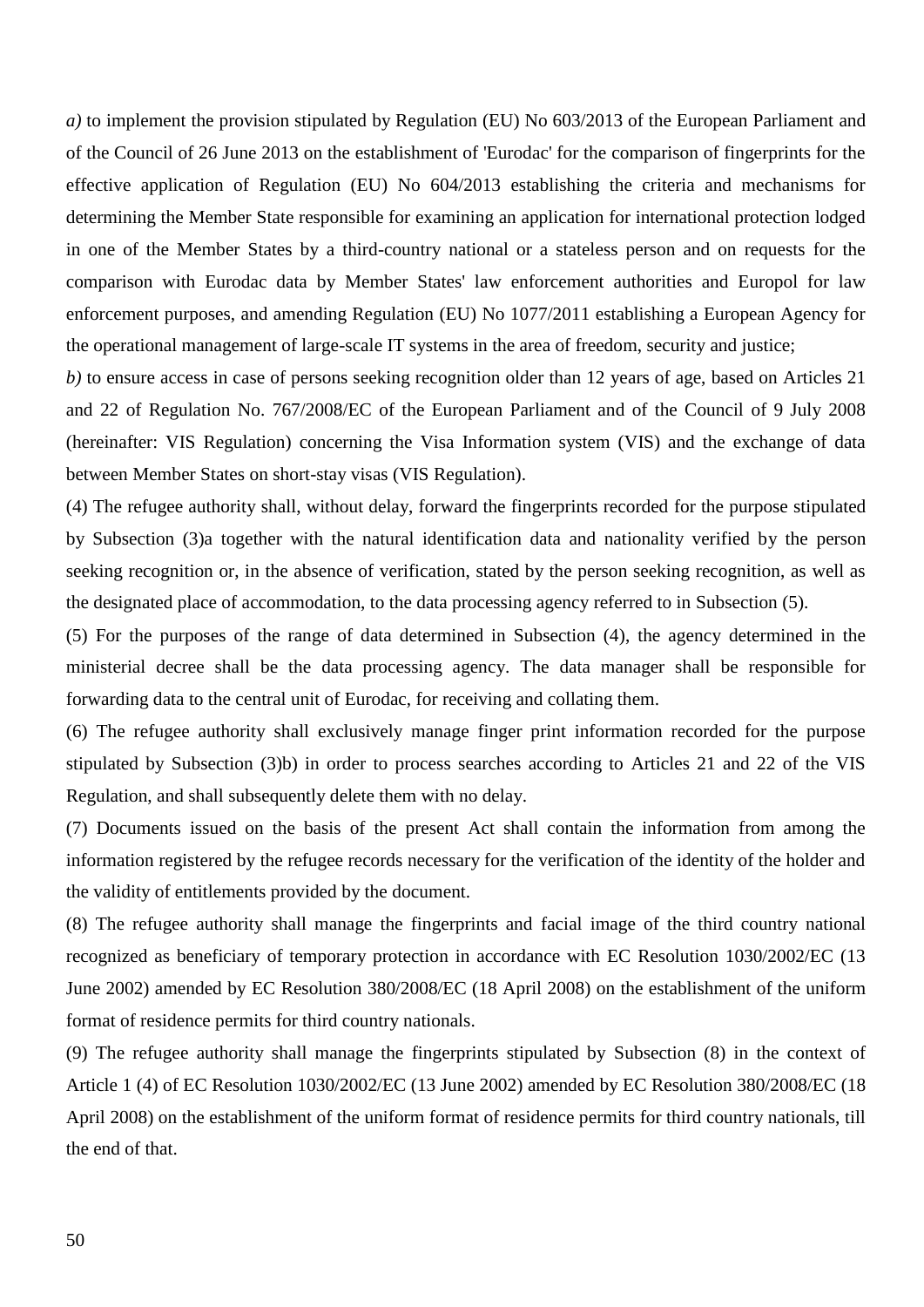(1) For the purpose of ensuring the rights of persons placed at reception centres and establishing their entitlement to the provisions and benefits determined in the present Act and in a separate legal rule, the reception centre shall keep records of

*a)* the natural identification data of the persons placed at the reception centre and

*b*) the extent and term of the provisions and benefits provided by the reception centre.

(1/a) The record as per Subsection (1) qualifies as official authentic record in relation to data specified by Subsection (1)b).

(2) The data of persons placed at a reception centre shall be managed for a period of one year following final departure from the reception centre.

#### 85 §

(1) For the purpose of establishing entitlement to the provisions and benefits falling within its competence, as determined in the present Act and in separate legal rule, the local government office and local municipality with competence according to the place of residence, place of stay or accommodation of a refugee, beneficiary of subsidiary or temporary protection shall keep records of the following details of the person falling within his/her competence entitled to benefits and provisions:

*a)* natural identification data;

*b)* place of residence, place of stay or accommodation;

*c)* amount of benefit disbursed;

*d*) date of disbursement, in case of repayable benefit, deadline for repayment.

(2) The record as per Subsection (1) qualifies as official authentic record in relation to data specified by Subsection (1)c) and d).

(3) Agencies disbursing benefits may manage data relating to the income and assets of family members sharing a household with a person entitled to benefits falling within the competence of the local government office and local municipality if the existence of the criteria for the disbursement of benefits may be established on the basis thereof.

(4) Agencies disbursing benefits shall supply data to the refugee authority and the agencies authorised by law to request the data determined in Subsection (2).

(5) The local government office, the local municipality and the agencies disbursing benefits may manage the data specified in Subsections (1) - (3) during the existence of the entitlement to benefits or the obligation of repayment.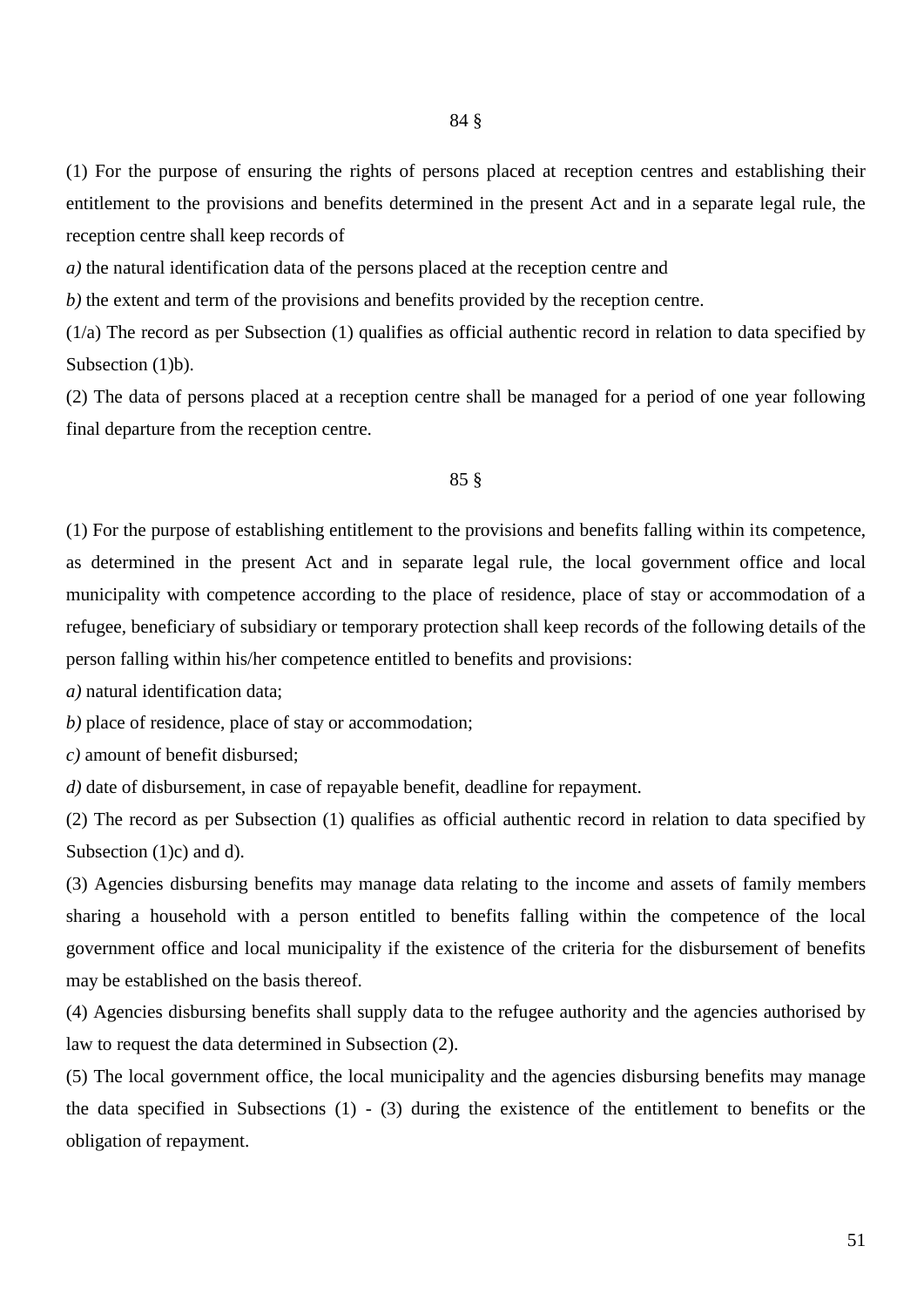The refugee authority may request data specified by law for the attendance of its responsibilities stipulated by law

*a)* from the records related to persons who committed crime, are under forced measures and/or criminal procedure;

*b*) from the central aliens police records;

*c)* from the records of personal and residence data;

*d*) based on an international treaties, legal acts of the European Community or reciprocity, from foreign crime investigation, aliens police and refugee agencies and international organisations.

#### 87 §

(1) For the purpose of fulfilling their responsibilities determined by law, the following agencies may request data specified by law from the records referred to in the present Chapter:

*a)* court,

*b)* public prosecutor's office,

*c*) investigating authority,

*d)* national security service,

*e)* aliens police authority,

*f*) tax and customs authorities,

*g)* expert authority involved in asylum procedure;

*h)* authority proceeding in and Minister responsible for nationality cases,

*i*) authority proceeding in cases related to the records of personal and residence data,

*j)* labour authority,

*k)* labour safety authority,

*l)* state administration agency responsible for health care,

*m)* registrar authority,

*n)* guardianship authority and

*o*) agencies disbursing benefits on the basis of a legal rule or contract.

(2) By communicating the personal data stipulated by law of the natural person recognized as refugee or beneficiary of subsidiary protection, the refugee authority shall inform the local government office that is competent at the future place of residence in order to facilitate their inclusion into the personal and address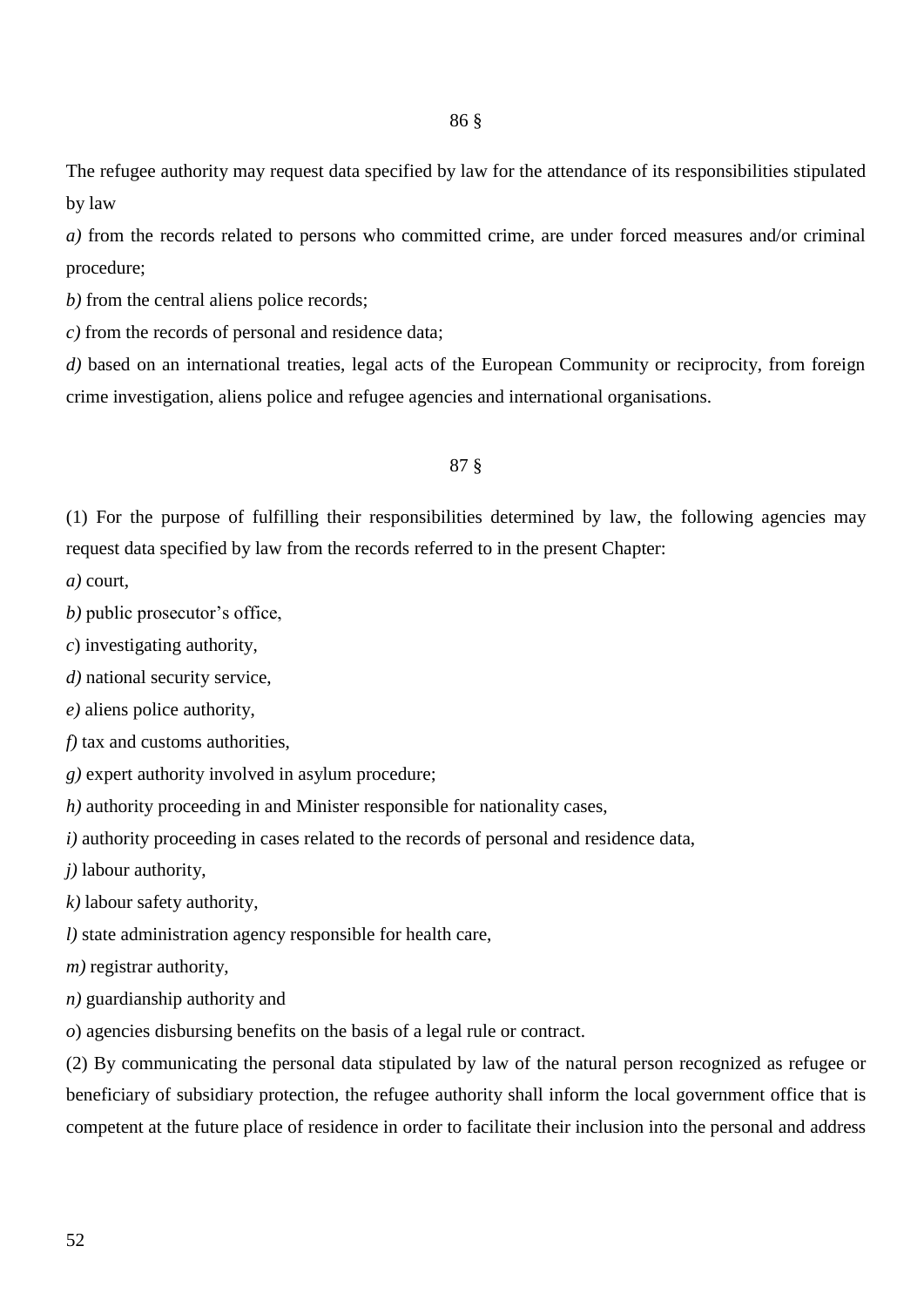registry, issuance of the necessary personal identification documents, personal identifier and authority residence card.

(3) The data managed on the basis of the present Act may be used for statistical purposes and data may be supplied from the records containing such data for statistical purposes in a way which does not permit the identification of individuals.

(4) The following data may be delivered to the Central Statistical Office in the interest of data management for statistical purposes also in a way which allows for the identification of individuals:

*a*) from among data in Section 83(1)a): the surname and first name or names, the former surname and first name or names, place and date of birth, sex, the mother's surname and first names at birth, data related to the current and former nationality or stateless status, and

*b*) data stipulated by Section 83(1) f), j)-1).

(5) The data determined in Section 83(1)m) may only be delivered to the investigating authority and the public prosecutor's office and, as determined by law, to the court and the national security services.

# 88 §

(1) The refugee authority may supply data to foreign states and international organisations with respect to *a)* legal rules and practice applicable in the field of refugee affairs;

*b)* monthly figures concerning the arrival of persons coming under the effect of the present Act and their breakdown by nationality;

*c)* general trends of applications for recognition.

(2) The agency responsible for supplying country information under the supervision of the Minister shall supply data to foreign states and international organisations with respect to the situation in the countries of origin or the countries of previous residence of the persons coming under the effect of the present Act.

(3) The refugee authority shall also disclose data stipulated by Subsection (1) to the agency designated by the Commission of the European Union and to the United Nations High Commissioner for Refugees.

# 89 §

(1) Based on international treaty or reciprocity, the refugee authority shall supply all information, upon request, to the agencies of foreign states, not including the countries of origin of the persons coming under the effect of the present Act, and to the United Nations High Commissioner for Refugees, and further as part of the transfer of an asylum procedure, which is necessary for the assessment of the application for recognition, provided that the protection of personal data is ensured by the party requesting such data.

(2) The information referred to in Subsection (1) may contain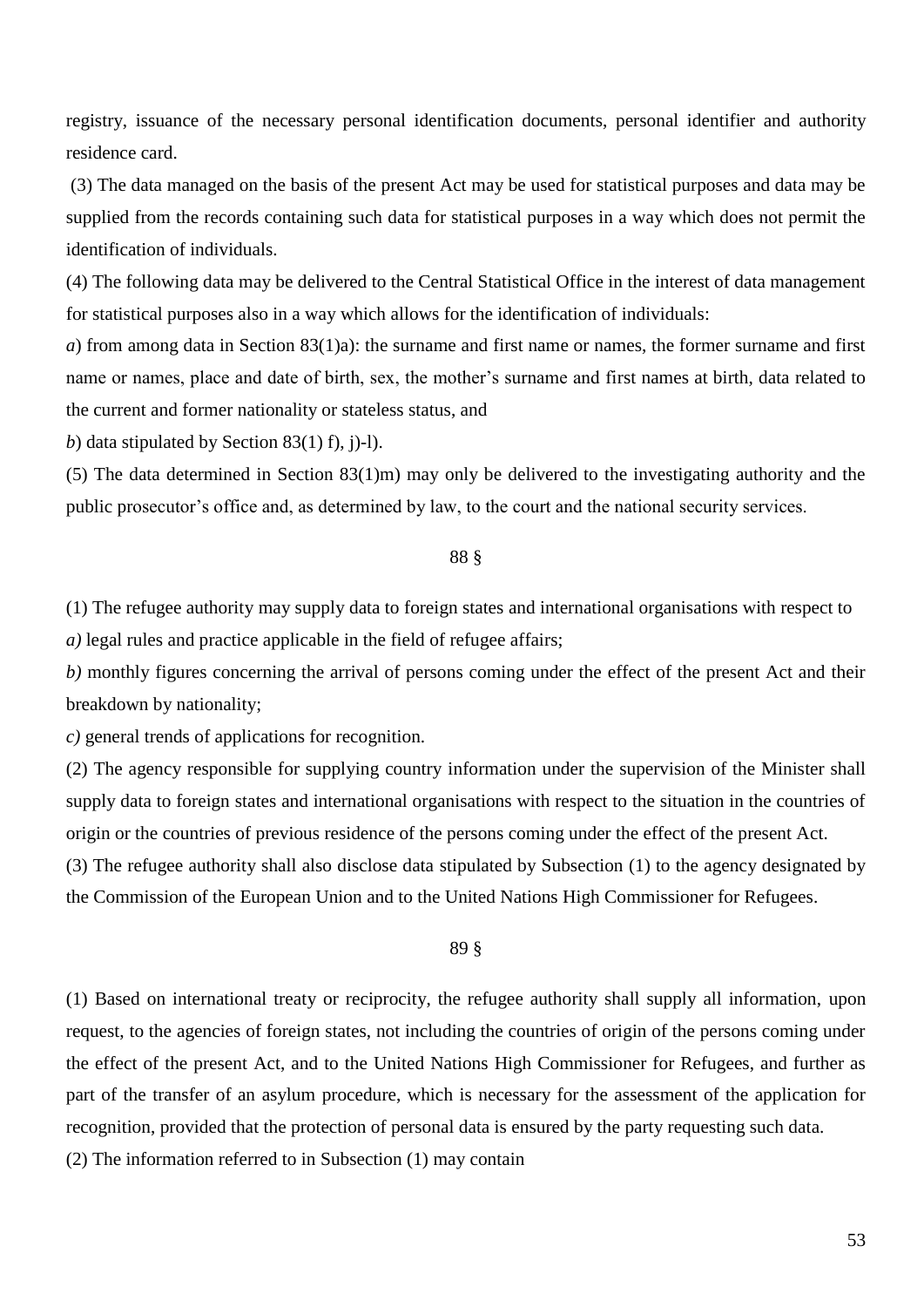*a)* the natural identification data of a person coming under the effect of the present Act;

*b)* the data of his/her identity and travel documents (identification mark and number of document, term of validity, date of issuance, name of issuing authority, place of issuance);

*c)* other data necessary for the establishment of the identity of the person seeking recognition;

*d*) data relating to residence permit or visa;

*e)* place and date of submission of application for recognition or any previous application for recognition, status of procedure and contents of decision made on the application;

*f*) data generated by the criminal law procedure.

(3) The grounds which were stated by the person coming under the effect of the present Act to substantiate his/her application may only be disclosed as part of the data disclosure under Subsection (1) with the written consent of the person concerned.

(4) With the exception of the agencies authorised in Subsection (1), personal data may only be disclosed to a foreign agency or person on the basis of the written consent of the person concerned. The person concerned shall be informed of the purpose of utilisation beforehand.

(5) Within 30 days, the refugee authority shall provide information upon request by Member States of the European Union relevant to third country nationals holding an EC settlement permit, whether the person is a refugee or beneficiary of subsidiary protection in Hungary.

(6) In order to implement a request under Section 34(10) of the Act II of 2007 on the entry and stay of third country nationals, the refugee authority shall inform the aliens policing authority, with no delay, about the fact of recognition as refugee or beneficiary of subsidiary protection.

# *Chapter XI*

# *FINAL PROVISIONS*

#### *Provisions of Entry into Force and Discontinuations*

#### 90 §

(1) The present Act shall enter into force on 1 January 2008 with the exception in Subsection (2).

(2) Section 94 of the present Act shall enter into force on 2 July 2007.

(3) Simultaneously with the entry into force of the present Act,

*a)* Act CXXXIX of 1997 on Asylum,

*b)* Sections 36 and 58 of Act LXXV of 1999 on the Rules of Intervention Against Organised Crime as well as Certain Related Phenomena and Amendments of the Law Related Thereto,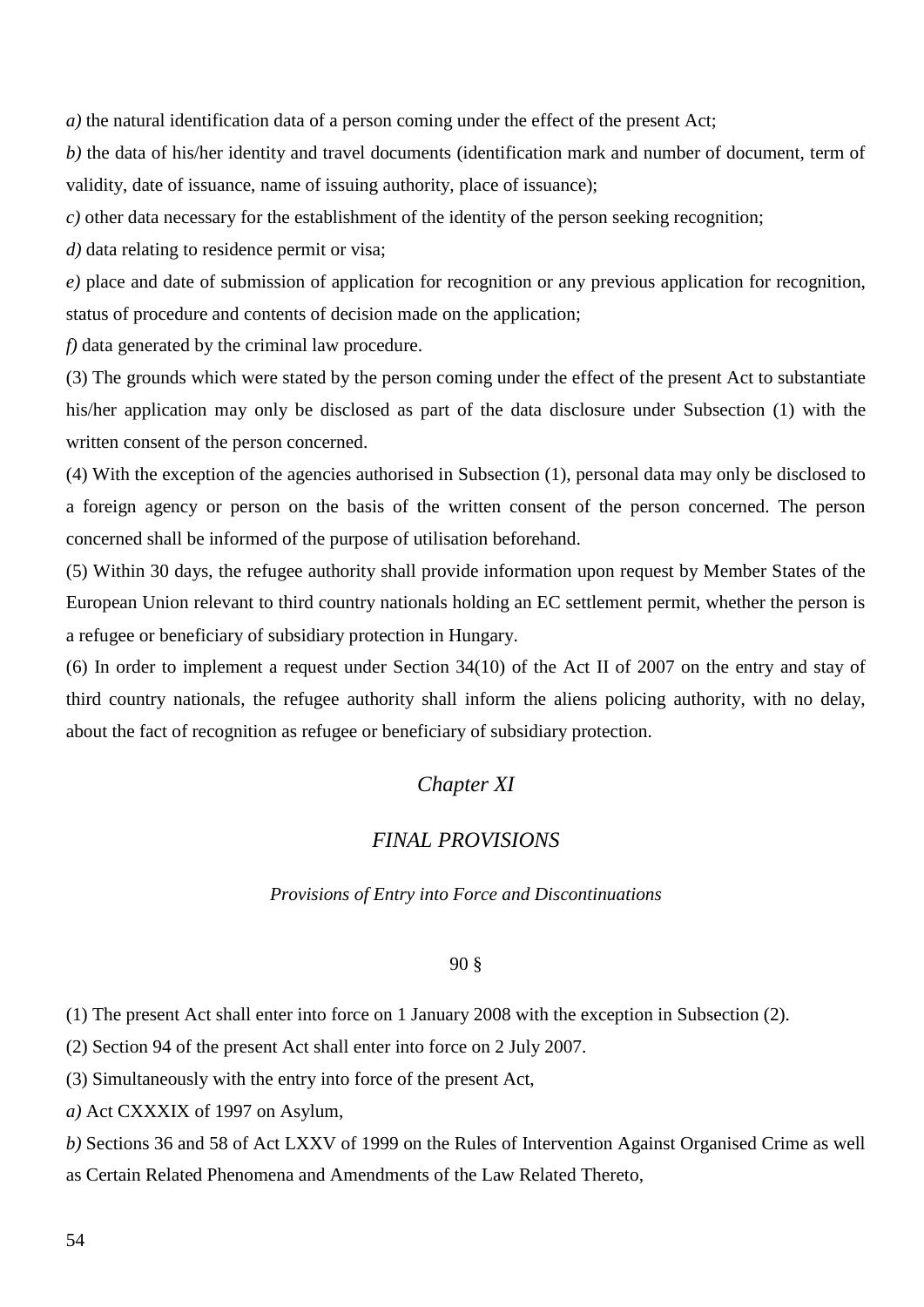*c)* Act XXXVIII of 2001 on the Amendment of Act CXXXIX of 1997 on Asylum,

*d)* Sections 44 to 56, the preceding chapter title "CHAPTER VII" and "On the Amendment of Act CXXXIX of 1997 on Asylum", Sections 147 (1) f), 147 (2)d) and 147 (3) of Act XXIX of 2004 on Certain Amendments of the Law Related to Hungary's Accession to the European Union, the Repeal of Statutory Provisions and the Establishment of Certain Statutory Provisions,

*e*) Section 93 of Act I of 2007 on the Entry and Stay of Persons with the Rights of Free Movement and Stay,

*f*) Section 113 of Act II of 2007 on the Entry and Stay of Third Country Nationals shall cease to have effect.

### *Temporary Provisions*

#### 91 §

(1) The provisions of the present Act shall not apply to asylum procedures in progress at the time of its entry into force.

(2) Wherever the present Act attaches legal consequences to the subsequent submission of an application, upon establishing the number of previous applications, any applications submitted prior to the entry into force of the present Act shall also be taken into consideration.

# 92 §

(1) Refugees and beneficiaries of subsidiary protection accommodated at a reception center before 1 January 2014 may stay in the reception centre until 28 February 2014.

(2) A person recognized as a refugee or a beneficiary of subsidiary protection, whose application for the benefits determined by law is pending on 1 January 2014 or who is a recipient of benefits may conclude the integration contract up until 28 February 2014.

(3) Benefits awarded before 1 January 2014 shall not be disbursed after 28 February 2014.

## *Provisions of Authorisation*

### 93 §

(1) The Government is hereby authorised to establish the following in a decree:

*a*) the detailed rules of the asylum procedure;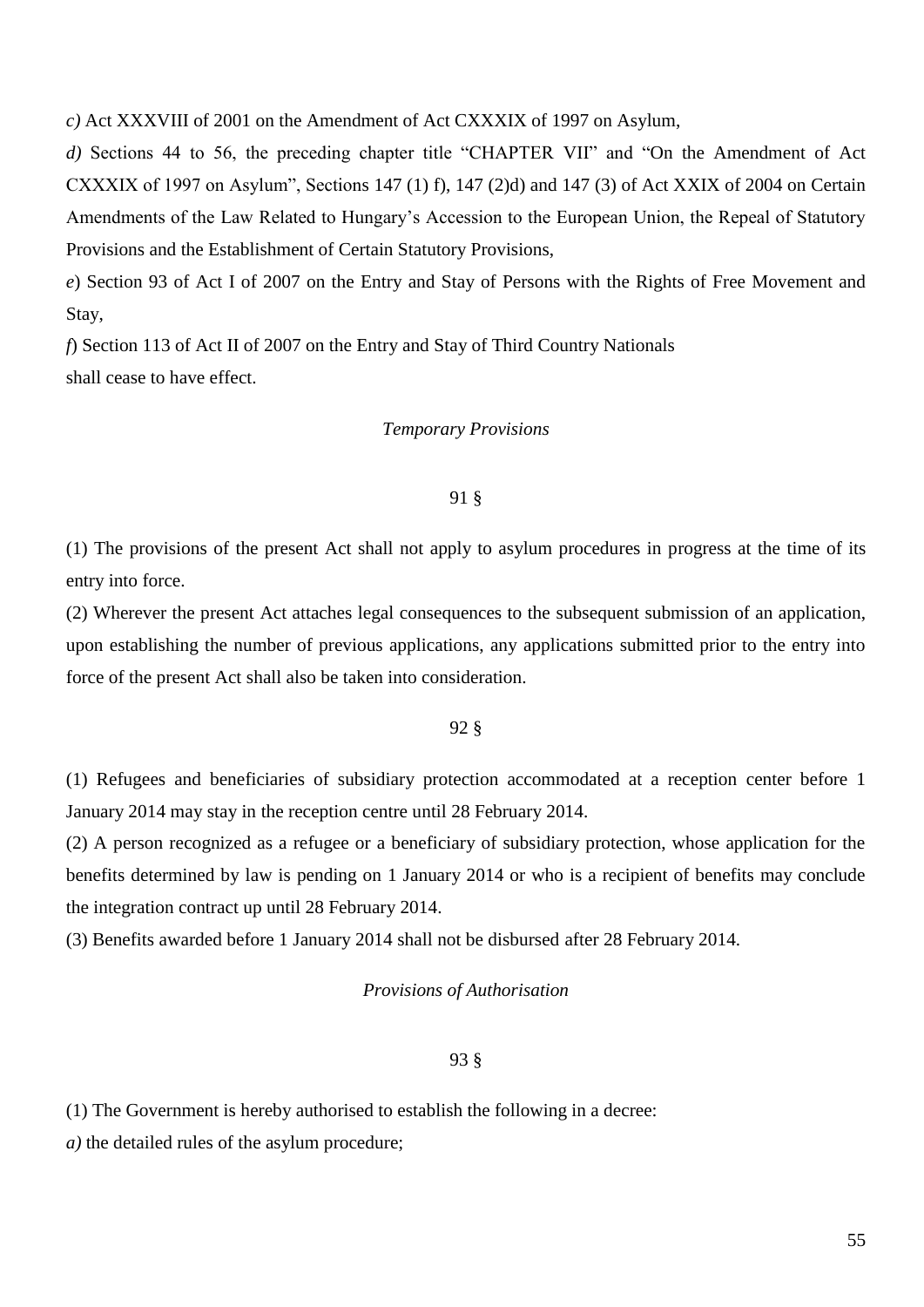*b)* the detailed rules relevant to the transfer of asylum procedures to foreign refugee authorities as well as to the receipt of asylum procedures from foreign refugee authorities;

*c)* the types of provisions and benefits due to persons seeking recognition, refugees, beneficiary of subsidiary and temporary protection and the criteria of their availability;

*d*) the rules governing the reimbursement of the costs of the use of provisions and benefits;

*e)* the range of documents of persons seeking recognition, refugees, beneficiaries of subsidiary and temporary protection;

*f)* the content and form of the document for the persons seeking recognition, refugee, beneficiaries of subsidiary and temporary protection;

*g)* the detailed procedural rules of the issuance of travel documents to refugees, beneficiaries of subsidiary and temporary protection;

*h*) the designation of the agency in charge of providing country information;

*i*) the criteria of financial assistance that may be provided to ensure the expenses related to the travel in case of repatriation and settlement in a third country.

(1a) The Government is hereby authorised to assign the authorities attesting the authenticity of the data storage devices containing the biometric data of the documents entitling residence issued on the basis of Council Regulation 380/2008/EC of 18 April 2008 modifying Council Regulation 1030/2002/EC of 13 June 2002 laying down a uniform format for residence permits for third-country nationals.

(2) The Government is hereby authorised to establish the list of countries of origin declared by Hungary to be safe at national level.

(2a) The Government is hereby authorised to establish by decree the number of foreigners that can be recognized as refugees in a year, based on Section 7(5).

(3) The Minister is hereby authorised to

*a)* determine in a decree the structure of the organisational system, tasks and operating procedures of refugee affairs;

*b*) designate in a decree the agency authorised to process the data of the refugee records and the data referred to in Section 83(3);

*c*) determine the detailed rules relating to the data supply necessary for the operation of the system relating to early warning, preparedness and crisis management pursuant to Article 33 of Regulation 604/2013/EU of the European Parliament and of the Council of 26 June 2013 establishing the criteria and mechanisms for determining the Member State responsible for examining an application for international protection lodged in one of the Member States by a third-country national or a stateless person (recast) and to appoint the responsible authorities;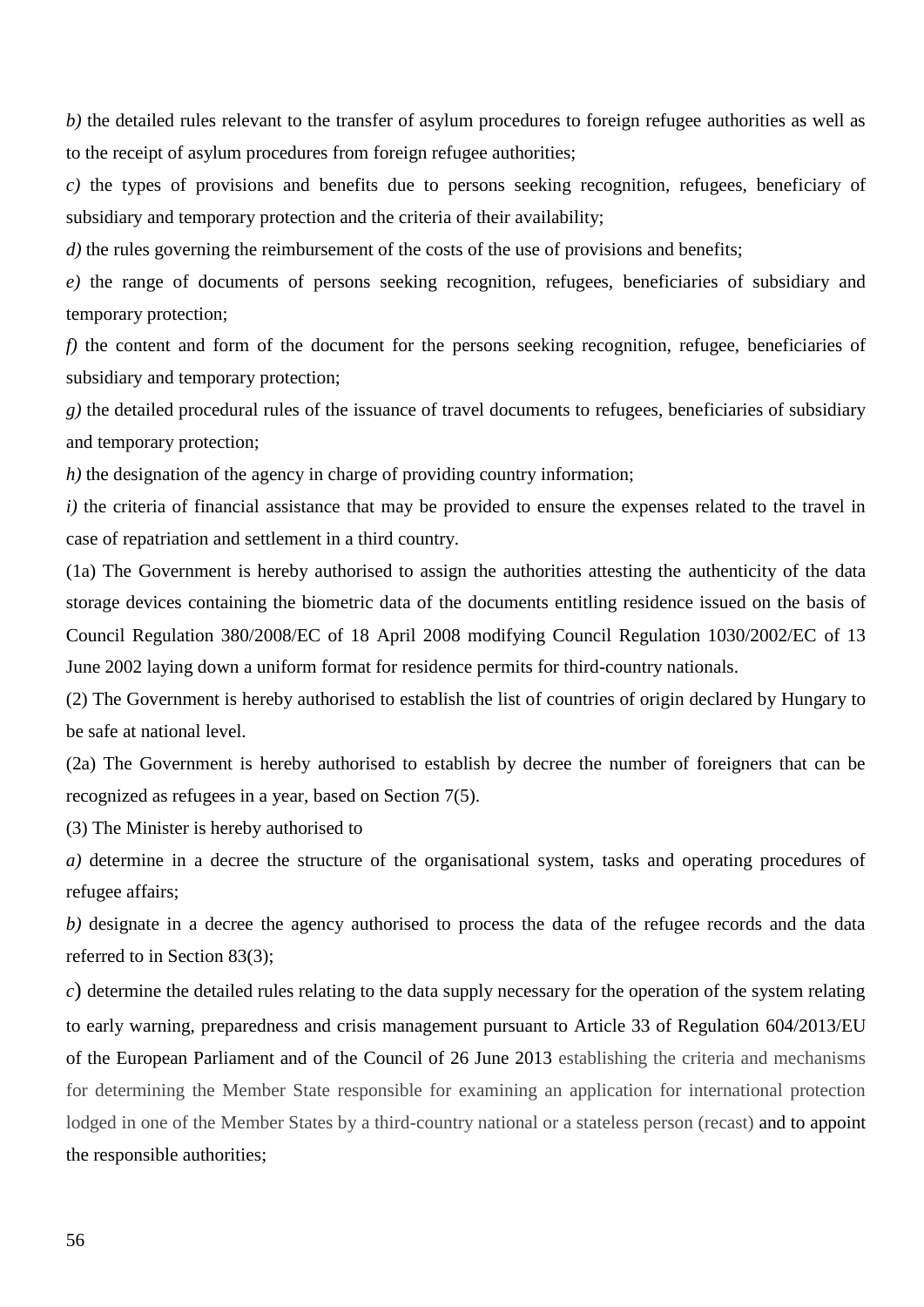*d*) determine the amount of asylum bail, the procedural rules relevant to the deposit of the asylum bail and the management of the asylum bail, furthermore

*e*) set out detailed regulations for the implementation of asylum detention.

# *Provisions to amend*

#### 94 §

(1) Section 110 of Act LXXIX of 1993 on Public Education shall be replaced by the following provision:

"(1) A non-Hungarian citizen minor shall be entitled to kindergarten attendance, and/or to compulsory school attendance in Hungary, if s/he is

a) an asylum-seeker, refugee or beneficiary of temporary protection,

b) practicing the right of freedom of movement and stay within Hungary according to the Act on the Entry and Stay of Persons with the Right of Enjoying the Free Movement and Stay,

c) an immigrant or settled or has a permission to stay within the territory of the Republic of Hungary, and s/he falls under the scope of the Act on the Entry and Stay of Third Country Nationals.

(2) The fulfilment of criteria stipulated in Subsection (1) shall be verified upon the admission of the pupil into the institution of education.

(3) If the stay in the territory of the Republic of Hungary

a) shall not exceed one year, upon request by the parent,

b) shall exceed one year, by force of law, the child shall become obliged to attend school education.

(4) As long as the non-Hungarian citizen fulfils the criteria stipulated by Subsection (1), the same rules apply to his/her participation in kindergarten, school and college education – if s/he has become obliged to attend school education -, and to benefiting from the services provided by pedagogical institutions as Hungarian citizen do, as long as the obligatory school education applies, further to studies started in school age and continued after school age.

(5) Persons referred to in Subsection (1) a) may practice the rights stipulated in Subsection (4) and/or shall be obliged to start fulfil the obligatory school participation.

(6) Rights stipulated in Subsection (4) shall be practiced according to Subsection (1) b)-c), if the parent is in possession of a residence permit authorising stay beyond three months and pursues income generating activities. These provisions shall apply to the spouse and child of the person concerned respectively.

(7) Non-Hungarian citizens, holders of a letter of invitation by the Minister of Education shall enjoy the services stipulated by the letter of invitation on equal footing with Hungarian citizens.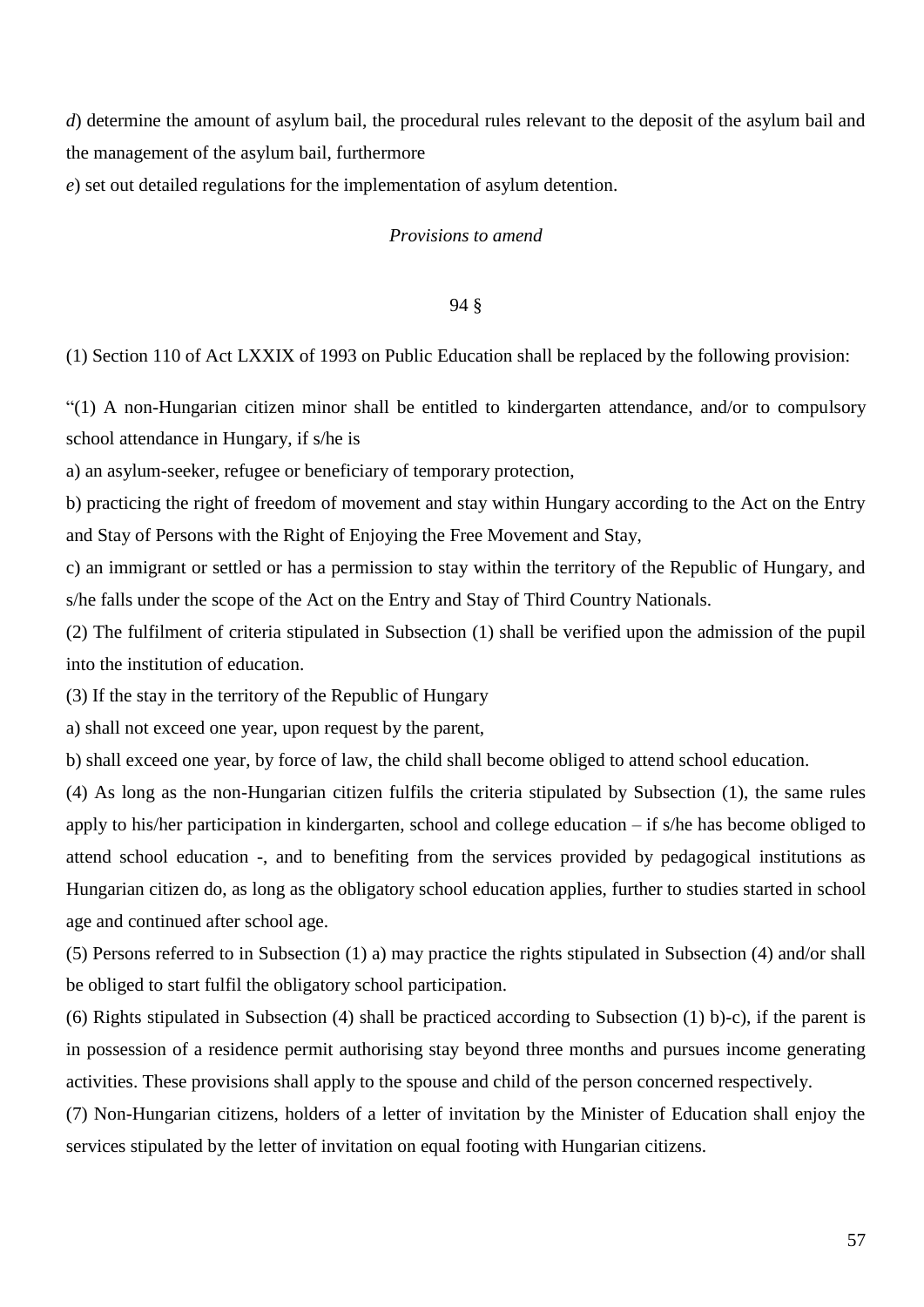(8) Non-Hungarian citizens, not covered by Subsections (1)-(7), unless international treaty stipulates otherwise, shall pay a fee for enjoying kindergarten, school and college education, and for benefiting from the services provided by pedagogical institutions. The fee shall not exceed the actual per capita cost of pedagogical services. The head of the public education institution may reduce or not charge the fee according to the rules determined by the financing body.

(9) The Minister of Education shall establish pedagogical systems (pedagogical programs) for kindergarten and school education as stipulated by Subsection (1)."

(2) Section 122/A of the Act on Public Education shall be complemented by the following Paragraph c):

*[The present Act serves compatibility with the following Community legal Acts:]*

*"c)* Article 10 (1)-(2) of Council Directive 2003/9/EC of 27 January 2003 laying down minimum standards for the reception of person seeking recognitions."

# *Compatibility with European Union Law*

#### 95 §

(1) The present Act serves partial compatibility with the following Community legal Acts:

*a)* Resolution of the ministers of Member States of the European Communities responsible for immigration of 30 November 1992 on manifestly unfounded applications;

*b)* Resolution of the ministers of Member States of the European Communities responsible for immigration of 30 November 1992 on a harmonised approach to questions concerning host third countries;

*c)* Resolution of the ministers of Member States of the European Communities responsible for immigration of 30 November and 1 December 1992, London, on countries in which there is generally no serious risk of persecution;

*d)* Council resolution of 20 June 1995 on minimum guarantees for asylum procedures;

*e)* Council resolution of 26 June 1997 on unaccompanied minors who are nationals of third countries;

*f)* Council resolution of 25 September 1995 on burden-sharing with regard to the admission and residence of displaced persons enjoying temporary protection;

*g)* Joint Position of the Council of 4 March 1996 on the Harmonised Application of the Definition of the Term "Refugee" in Article 1 of the Geneva Convention of 28 July 1951 Relating to the Status of Refugees;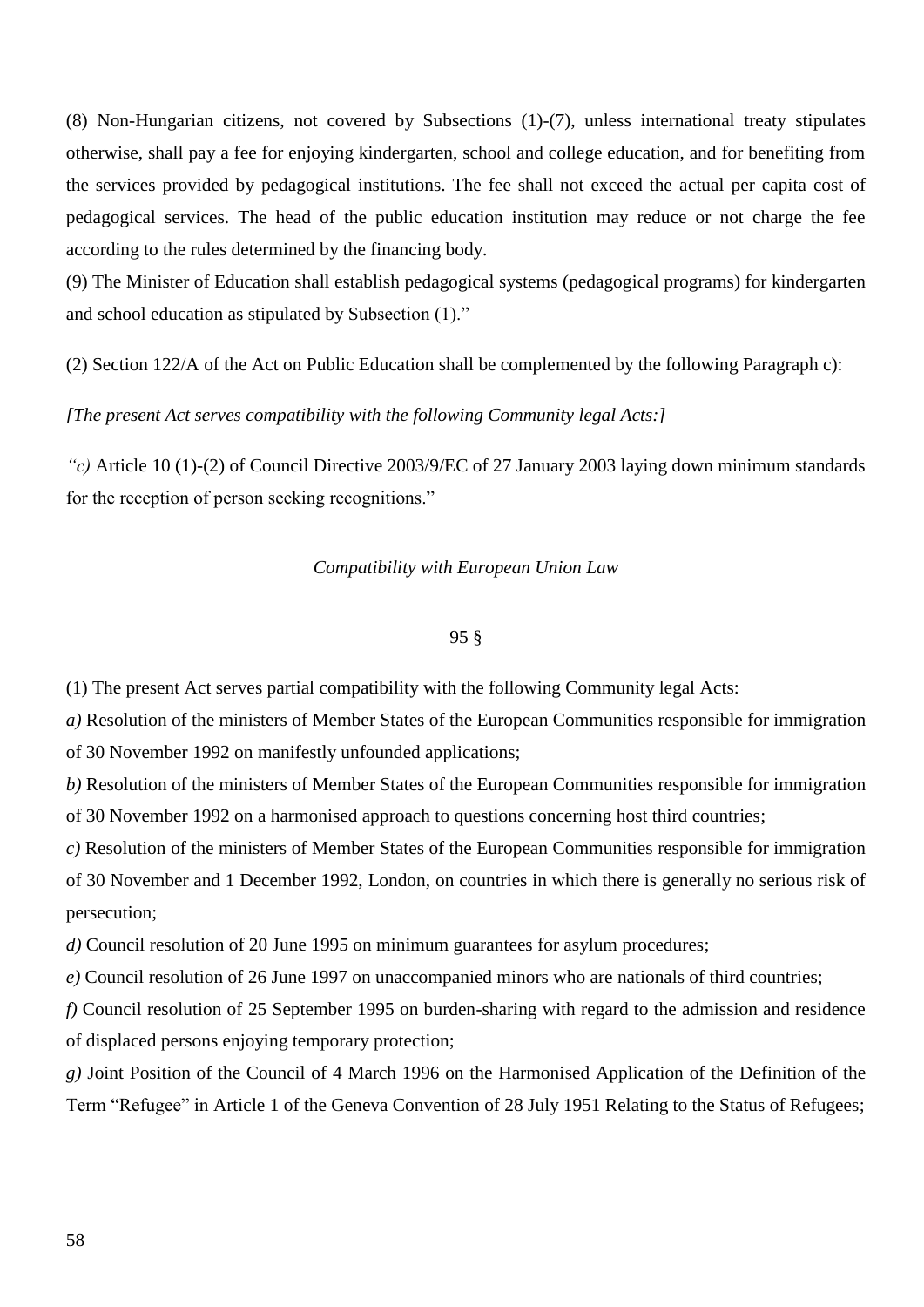*h)* Council Directive 2001/55/EC of 20 July 2001 on minimum standards for giving temporary protection in the event of a mass influx of displaced persons and on measures promoting a balance of efforts between Member States in receiving such persons and bearing the consequences thereof;

*i)* Articles 2 d)-e), h)-j), 3-5, 7-8, 10-11 and 13-22 of Council Directive 2003/9/EC of 27 January 2003 laying down minimum standards for the reception of person seeking recognition, together with the implementation decrees of this Act;

*j)* <sup>6</sup>

*k)* Articles 3, 6-12, 15-28, 32, 34 (3) a), 35 and 37-39 of Council Directive 2005/85/EC of 1 December 2005 on minimum standards of procedures in Member States for granting and withdrawing refugee status, together with the implementation decrees of this Act;

*l)* Council Regulation 380/2008/EC of 18 April 2008 modifying Council Regulation 1030/2002/EC of 13 June 2002 laying down a uniform format for residence permits for third-country nationals (Sections 22 and 83);

*m*) Council Directive 2003/109/EC of 25 November 2003 concerning the status of third-country nationals who are long-term residents;

*n*) Directive 2011/51/EU of the European Parliament and of the Council of 11 May 2011 amending Council Directive 2003/109/EC to extend its scope to persons enjoying international protection [Section 89  $(5)-(6)$ ];

*o)* Directive 2011/95/EU of the European Parliament and of the Council of 13 December 2011 on standards for the qualification of third-country nationals or stateless persons as beneficiaries of international protection, for a uniform status for refugee or for persons eligible for subsidiary protection, and for the content of the protection granted.

(2) The present Act establishes provisions necessary for the implementation of the following Community legal acts:

*a)* Council and European Parliament Regulation 767/2008/EC of 9 July 2008 on the visa information system (VIS) and the exchange of information by Member States concerning the visa entitling the holder for short term residence (VIS Regulation) [Sections 35 and 83];

*b)* European Parliament and Council Regulation 603/2013/EU of 26 June 2013 amending Regulation (EU) No 1077/2011 on the establishment of 'Eurodac' for the comparison of fingerprints and for the establishment of a European Agency for the operational management of large-scale IT systems in the area of freedom, security and justice, for the effective application of Regulation (EU) 604/2013 establishing the criteria and mechanisms for determining the Member State responsible for examining an application for

 6 Provision discontinued